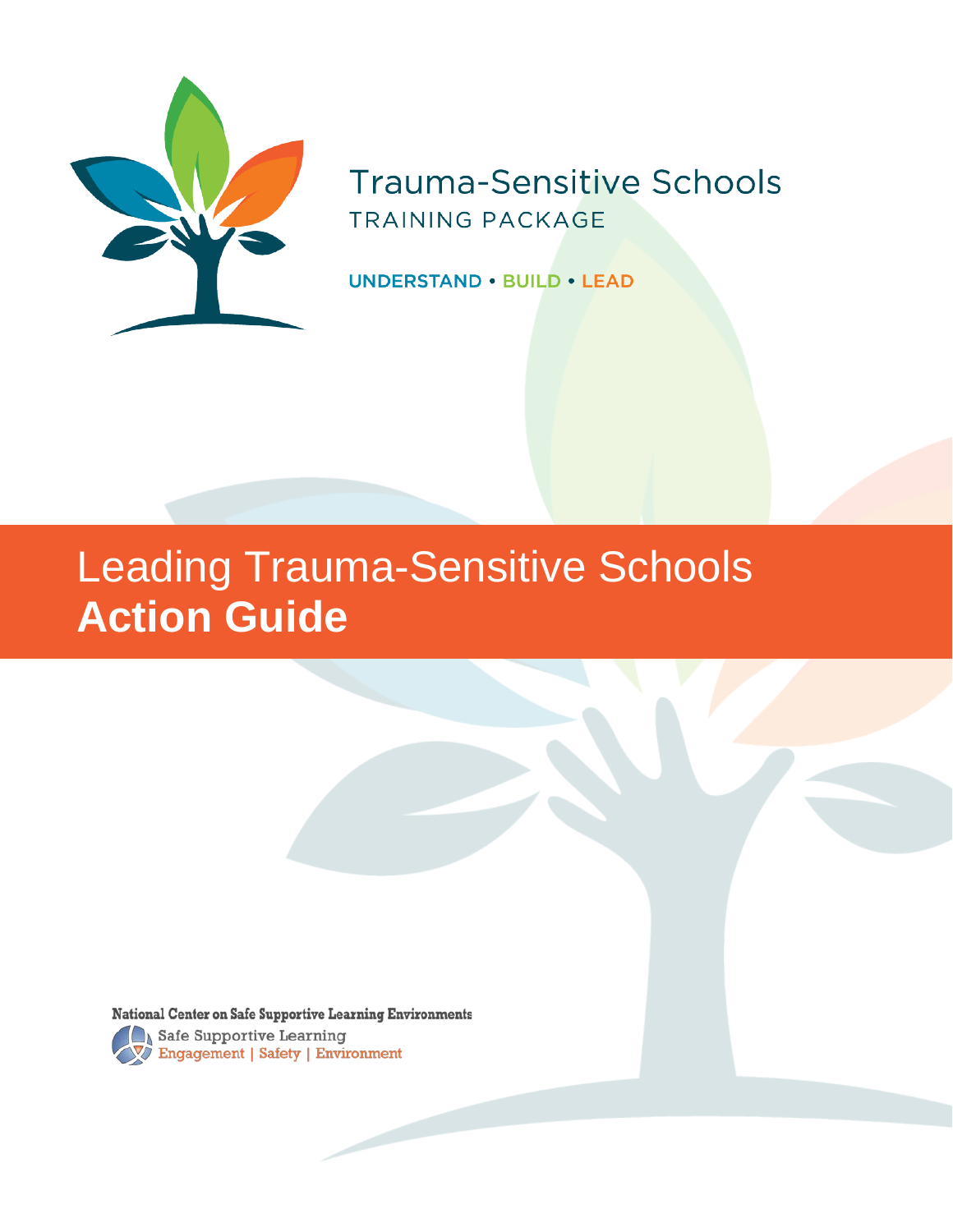# **CONTENTS**

| Work Group Question Guide to Assess School Readiness for Change  9           |  |
|------------------------------------------------------------------------------|--|
|                                                                              |  |
|                                                                              |  |
|                                                                              |  |
|                                                                              |  |
| Action Plan Template for Phase 1: Prepare to Adopt a                         |  |
|                                                                              |  |
|                                                                              |  |
|                                                                              |  |
|                                                                              |  |
|                                                                              |  |
|                                                                              |  |
|                                                                              |  |
| Action Plan Templates for Phase 2: Envision Your Trauma-Sensitive School  35 |  |
|                                                                              |  |
|                                                                              |  |
|                                                                              |  |
|                                                                              |  |
|                                                                              |  |
|                                                                              |  |
|                                                                              |  |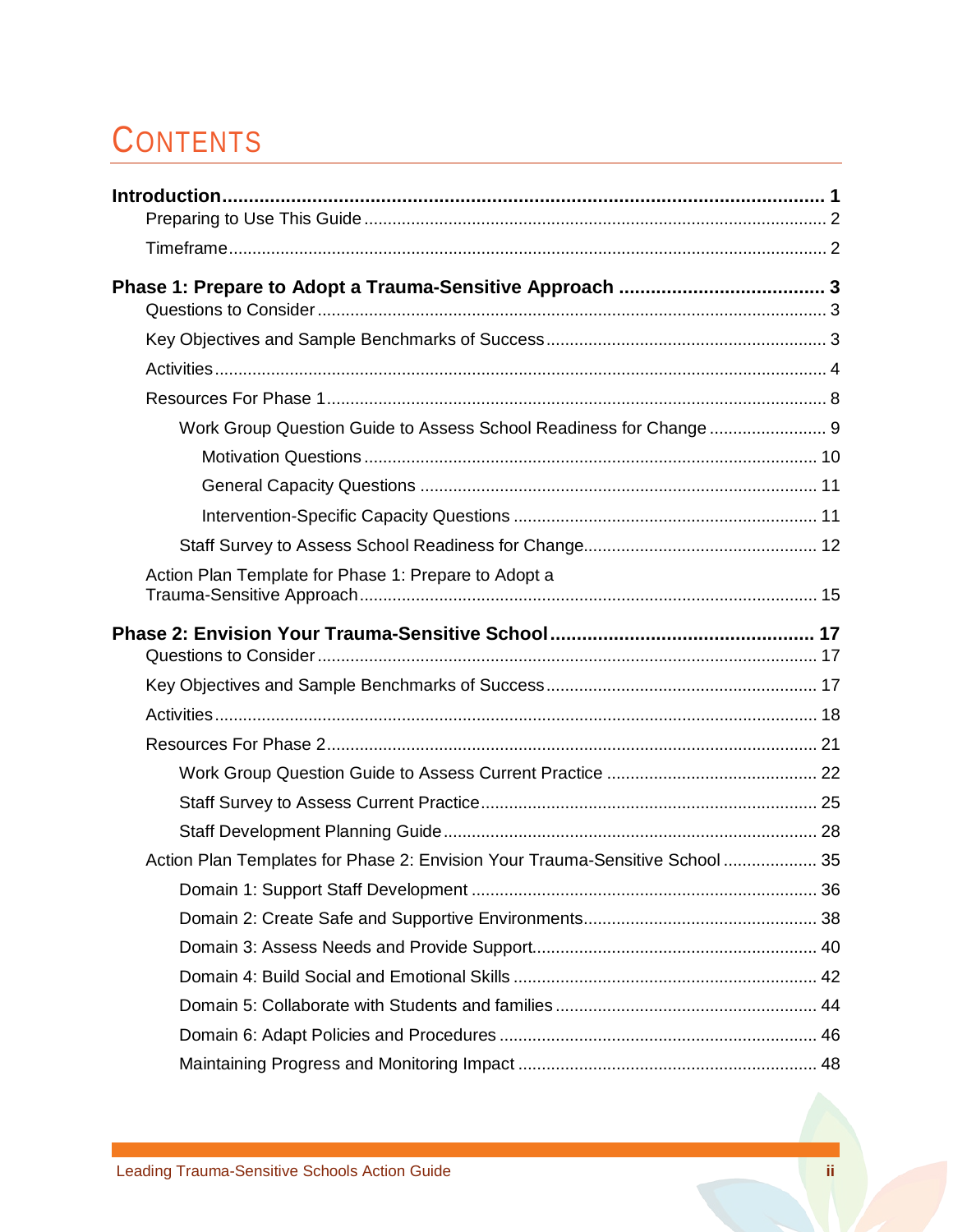| Action Plan Template for Phase 3: Align Trauma Sensitivity With Other Approaches  53 |  |
|--------------------------------------------------------------------------------------|--|
|                                                                                      |  |
|                                                                                      |  |
|                                                                                      |  |
|                                                                                      |  |
|                                                                                      |  |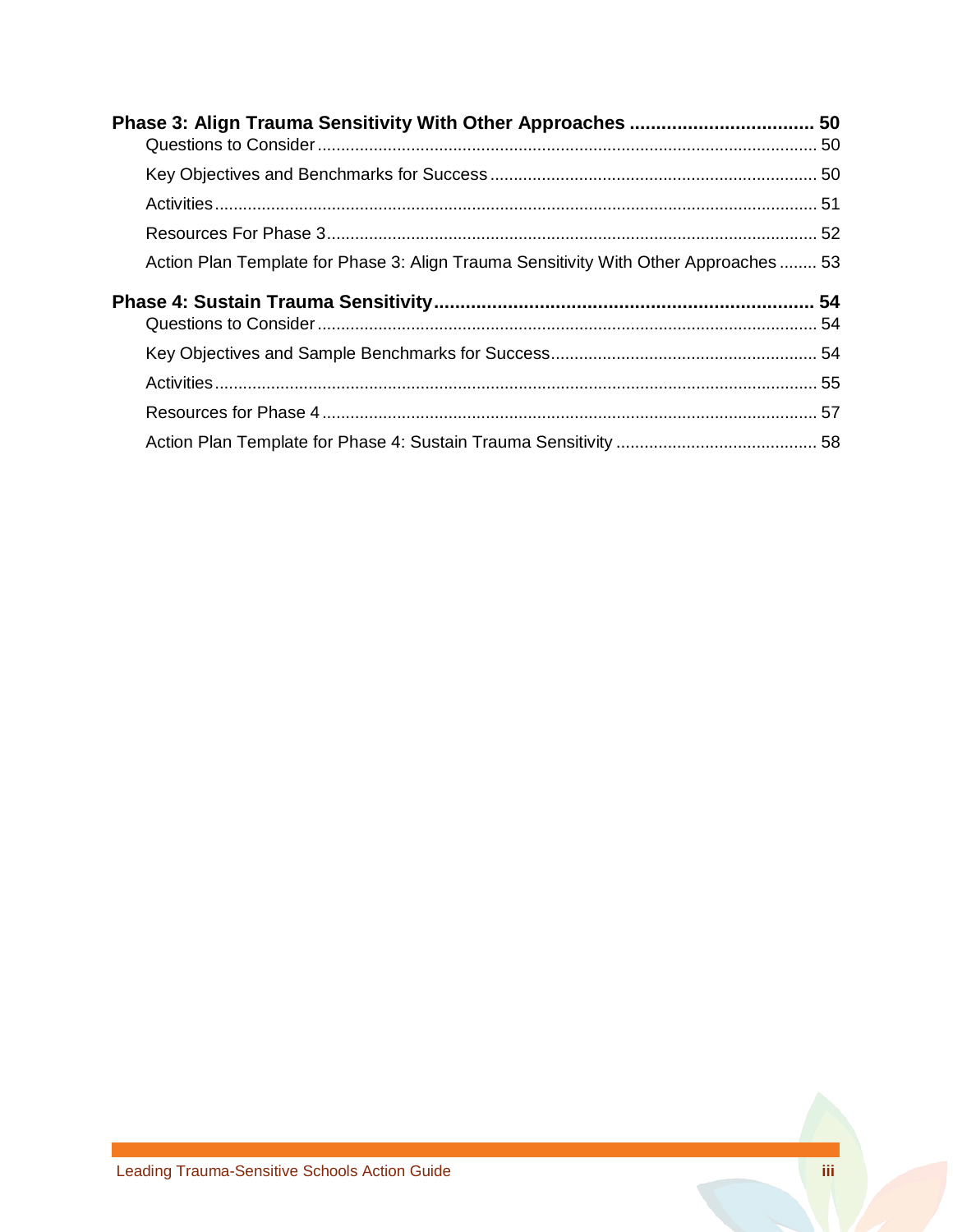# INTRODUCTION

Building trauma-sensitive schools involves changes to school policy, practice, and culture and requires ongoing efforts to ensure that all students—including students affected by trauma—are experiencing social, emotional, and educational success. As school and district leaders, you play a crucial role in bringing about change. Developing and sharing a vision of trauma sensitivity and the process for achieving it will help to overcome challenges by charting a course of action and maintaining focus and commitment among participants.

This action guide is intended to be used in conjunction with and after viewing the *[Leading](http://airhsdlearning.airws.org/leading-trauma-sensitive-schools/story.html)  [Trauma-Sensitive Schools](http://airhsdlearning.airws.org/leading-trauma-sensitive-schools/story.html)* online module, to provide school leadership with a roadmap and tools for implementing a trauma-sensitive approach schoolwide, including recommendations for using various components of the *Trauma-Sensitive Schools Training Package*. This guide introduces a multi-phased process for adopting a trauma-sensitive approach (see [Figure 1\)](#page-3-0). Each phase includes key objectives, activities, resources, and an action planning template. By using the tools and resources provided, your school will develop and implement custom plans for adopting a trauma-sensitive approach schoolwide.

Please note that if multiple schools across a district are using this guide, school and district administrators will need to coordinate efforts and share strategies and lessons learned as each school develops and implements its action plans. This process is not intended to replace, but to supplement, existing frameworks or curricula that your school already may be using.

<span id="page-3-0"></span>

**Figure 1. Multi-Phased Process for Adopting a Trauma-Sensitive Approach**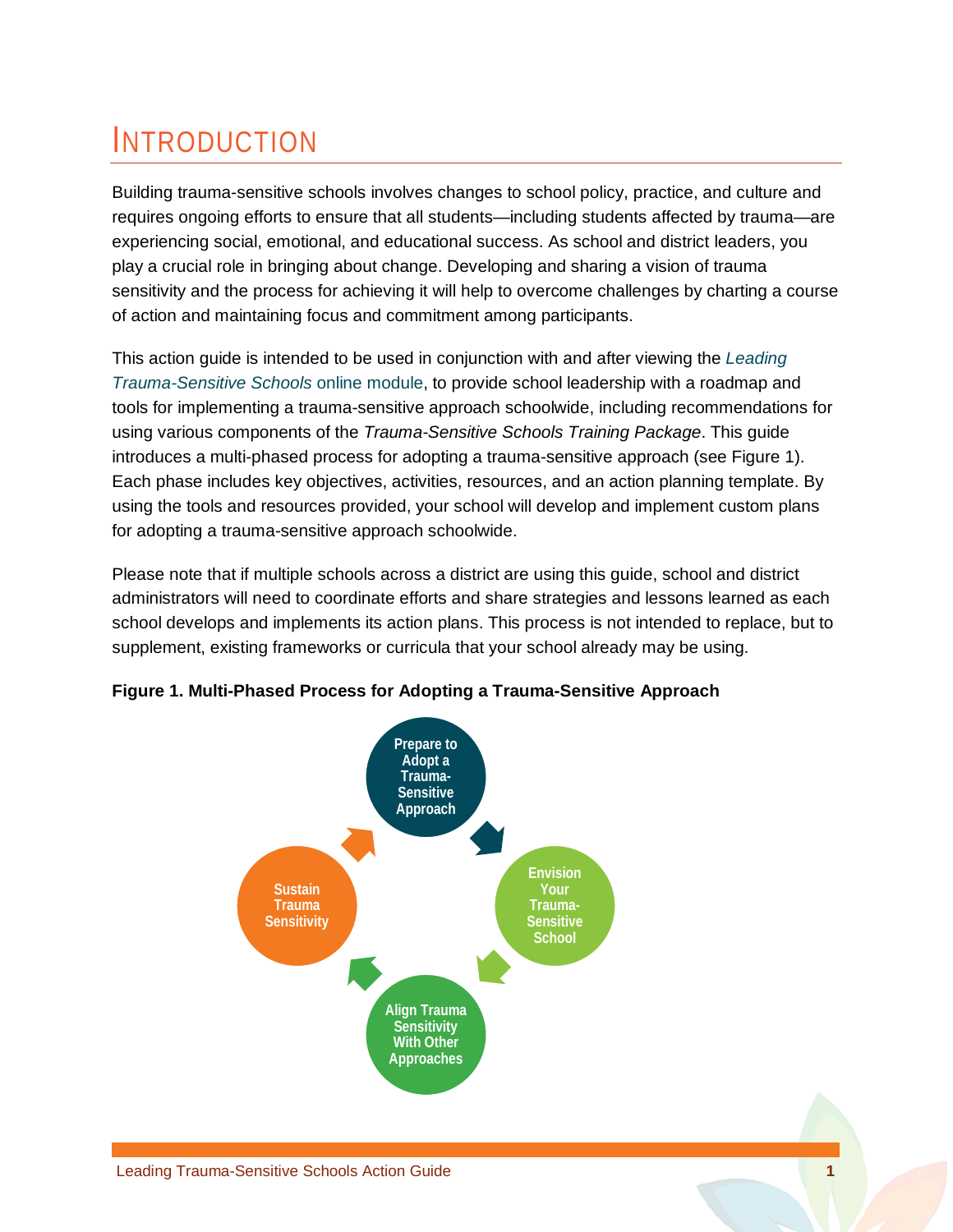## **Preparing to Use This Guide**

This action guide is designed for school leadership and others invested in leading whole school efforts to adopt a trauma-sensitive approach. This guide corresponds to the *[Leading Trauma-](http://airhsdlearning.airws.org/leading-trauma-sensitive-schools/story.html)[Sensitive Schools online module](http://airhsdlearning.airws.org/leading-trauma-sensitive-schools/story.html)*, and it is recommended that school leaders review this guide in conjunction with the online module. It is useful for administrators to review this action guide with other colleagues who are in a position to assist you in making decisions about how you might adopt a trauma-sensitive approach in your school (e.g., fellow administrators, department heads, student services personnel, members of other work groups leading aligning efforts such as school climate teams). If your school already has a work group or entity focused on trauma or related topics, this group may review the module and this guide. See the *[Facilitation Guide](https://safesupportivelearning.ed.gov/sites/default/files/TSS_Leading_Facilitation_Guide.pdf)* that accompanies the *Leading Trauma-Sensitive Schools* online module for recommendations about how to facilitate an in-person leader training using these materials.

The roadmap for change laid out in this guide can be applied to schools and districts at varied stages in the process of adopting a trauma-sensitive approach. For example, Phase 1 of this guide outlines activities related to preparing your school to adopt a trauma-sensitive approach, including providing all staff with an overview of foundational concepts using the *Understanding Trauma and Its Impact* e-resource and *Building Trauma-Sensitive Schools* online module. If your school has already trained staff on trauma and trauma sensitivity, leadership teams can focus on other activities in Phase 1 related to assessing your school's readiness for change and expanding your team to create a multidisciplinary trauma-sensitive work group. If your school already has this infrastructure in place, you may choose to move directly to Phase 2 activities related to assessing current practice and developing concrete action plans for integrating trauma-sensitive practices across key domains of school operations.

In the course of modifying perspectives and behaviors to become trauma sensitive, you will likely cycle through the four phases more than once and perhaps concurrently at times, as the school itself refines its practices or as new issues arise. Please note, if you are not a school administrator, but you are in a position to introduce school leadership to trauma sensitivity, please refer to the *[Implementation Guide](https://safesupportivelearning.ed.gov/sites/default/files/TSS_Training_Package_Implementation_Guidefinal.pdf)* for recommendations on how and when to introduce training package components, including this action guide.

### **Timeframe**

Adopting a trauma-sensitive approach requires ongoing, focused work over the course of the school year. You may begin this process at any time, but certain periods of time, such as the summer or early fall, may be optimal for developing and beginning to carry out plans related to staff training and setting goals for adopting trauma-sensitive practices. Please keep in mind that this is an ongoing process, and it can take several years to fully embed this approach.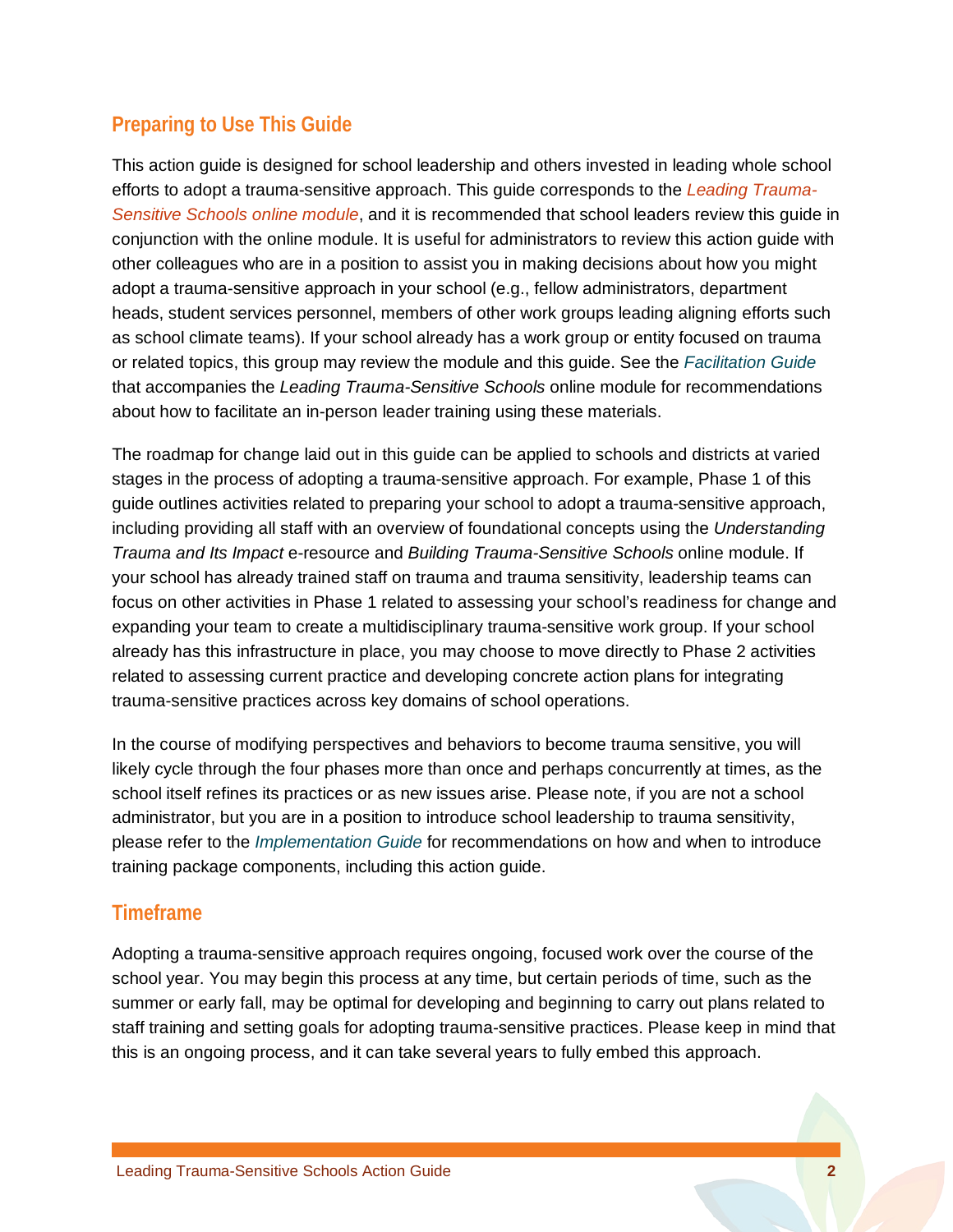# PREPARE TO ADOPT A TRAUMA-SENSITIVE APPROACH

Effective preparation is essential for achieving true and lasting systems change related to trauma sensitivity. Preparing to successfully adopt a trauma-sensitive approach school- or districtwide involves educating fellow leaders, staff, families, and community partners to ensure a common understanding and rationale for change; assessing readiness for change; and establishing the structures for supporting, monitoring, and sustaining new practices. The time it takes for leaders to prepare their schools and districts to adopt a trauma-sensitive approach will vary based on degree of buy-in and readiness for change at all levels of the system (e.g., administrative commitment, staff motivation, current capacity of the school or district to adopt a new approach).

## **Questions to Consider**

**Phase**

1

School leadership teams consider the following questions during Phase 1:

- What is our intention as it relates to adopting a trauma-sensitive approach?
- Are all staff on the same page in understanding trauma and trauma sensitivity?
- Do we have the infrastructure in place for supporting schoolwide adoption of trauma sensitivity (e.g., a multidisciplinary trauma-sensitive work group)?
- Are we ready to more fully adopt a trauma-sensitive approach?

## **Key Objectives and Sample Benchmarks of Success**

Key objectives related to preparing your school to adopt a trauma-sensitive approach are included here, along with sample benchmarks of success.

| <b>Key Objectives</b>                                                                                                                                                    |   | <b>Sample Benchmark</b>                                                                                                                                   |
|--------------------------------------------------------------------------------------------------------------------------------------------------------------------------|---|-----------------------------------------------------------------------------------------------------------------------------------------------------------|
| Leaders have articulated a commitment<br>to adopting a trauma-sensitive approach.                                                                                        | ٠ | Leaders have developed and implemented a<br>communication plan for informing staff about plans for<br>integrating a trauma-sensitive approach.            |
| Resources have been allocated to<br>support the adoption of a trauma-<br>sensitive approach.                                                                             |   | Training to support change efforts has been built in to<br>professional development plans for the school year.                                            |
| All school staff members have a baseline<br>understanding of trauma and its impact<br>on students and staff as well as what it<br>means to be a trauma-sensitive school. | ٠ | All school staff members have completed the<br>Understanding Trauma and Its Impact e-resource and<br>the Building Trauma-Sensitive Schools online module. |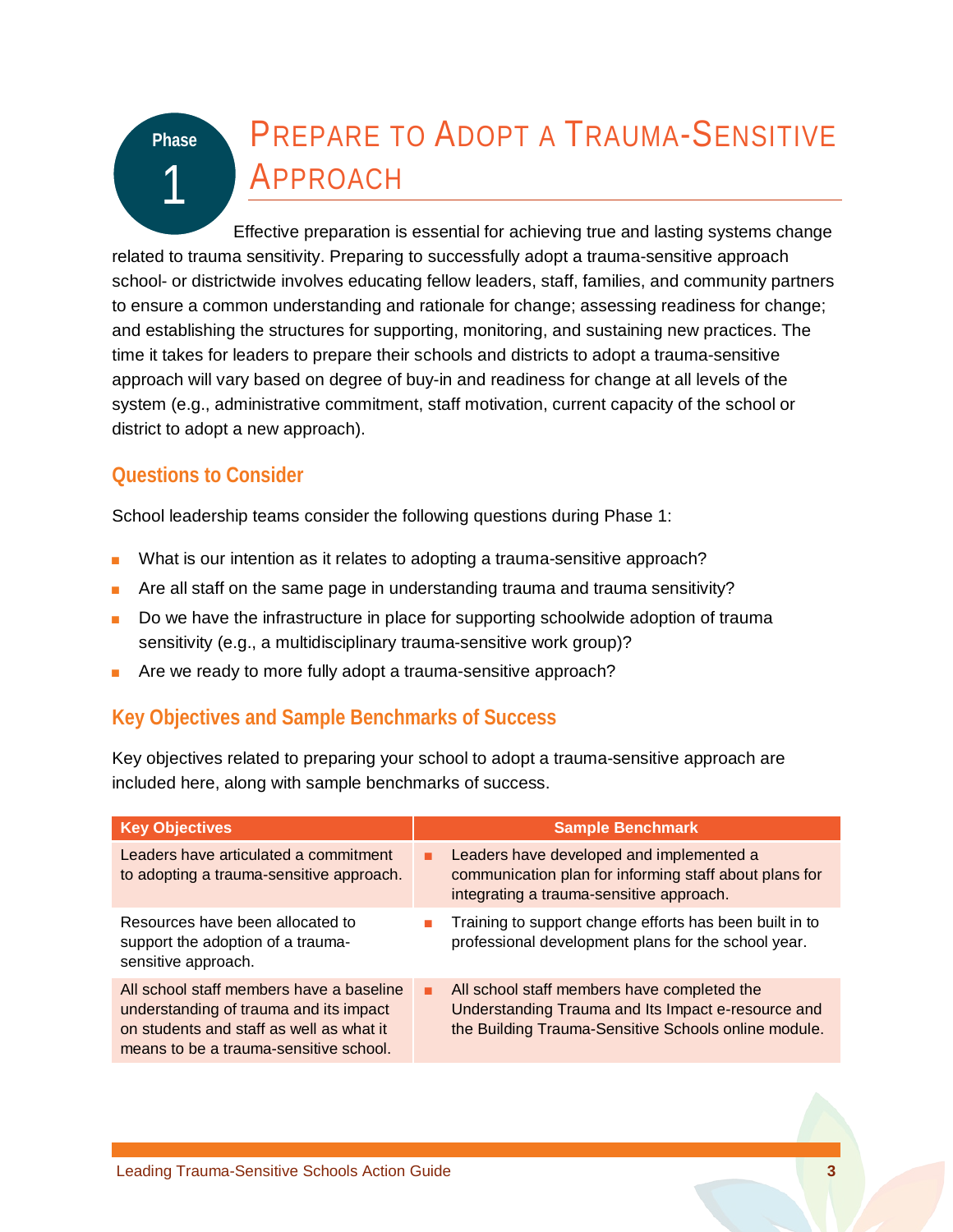| The school has a formal multidisciplinary<br>trauma-sensitive work group that<br>includes student and family voices and is<br>supported by the leadership. | Personnel in different staff roles have joined the<br>school's trauma-sensitive work group.<br>Students and their families participate in the trauma-<br>sensitive work group.                            |
|------------------------------------------------------------------------------------------------------------------------------------------------------------|-----------------------------------------------------------------------------------------------------------------------------------------------------------------------------------------------------------|
| The school is ready to more fully adopt a<br>trauma-sensitive approach.                                                                                    | School leaders have affirmed to staff their commitment<br>to adopting trauma sensitivity schoolwide.<br>The majority of school staff expresses feeling<br>motivated to adopt a trauma-sensitive approach. |

### **Activities**

**1. Develop an action plan.**

Use the action planning template for Phase 1 [\(p. 15\)](#page-17-0) to plan for how you will do the following:

- **Communicate your commitment to trauma-sensitivity**
- **Allocate resources**
- **Educate staff**
- **Create a trauma-sensitive work group**
- **Assess your school's readiness for change**

Once your action plan is complete, we recommend implementing the plan in the order outlined in activities 2 through 6 below. Consider how you may incorporate the guidance offered for each activity into your action plan.

#### **2. Communicate your commitment to adopting a trauma-sensitive approach.**

School leaders communicate to staff a commitment to adopting a schoolwide traumasensitive approach. You can accomplish this through a number of actions:

- Introduce the topic as part of staff or team meetings and provide opportunities to discuss and illustrate what this might look like with staff.
- Use the roadmap outlined in this action guide to provide staff with a vision for the change process at the school.
- Attend and follow up on all in-person training events;
- **Ensure that staff members are able to engage fully in the change process (e.g.,** provide adequate time and resources); and
- **Model trauma sensitivity with students, families, and school staff.**

#### **3. Allocate sufficient resources to support the change process.**

Leaders can begin by considering how trauma sensitivity aligns with other initiatives already in place at your school. It may be possible to consolidate resources by incorporating trauma-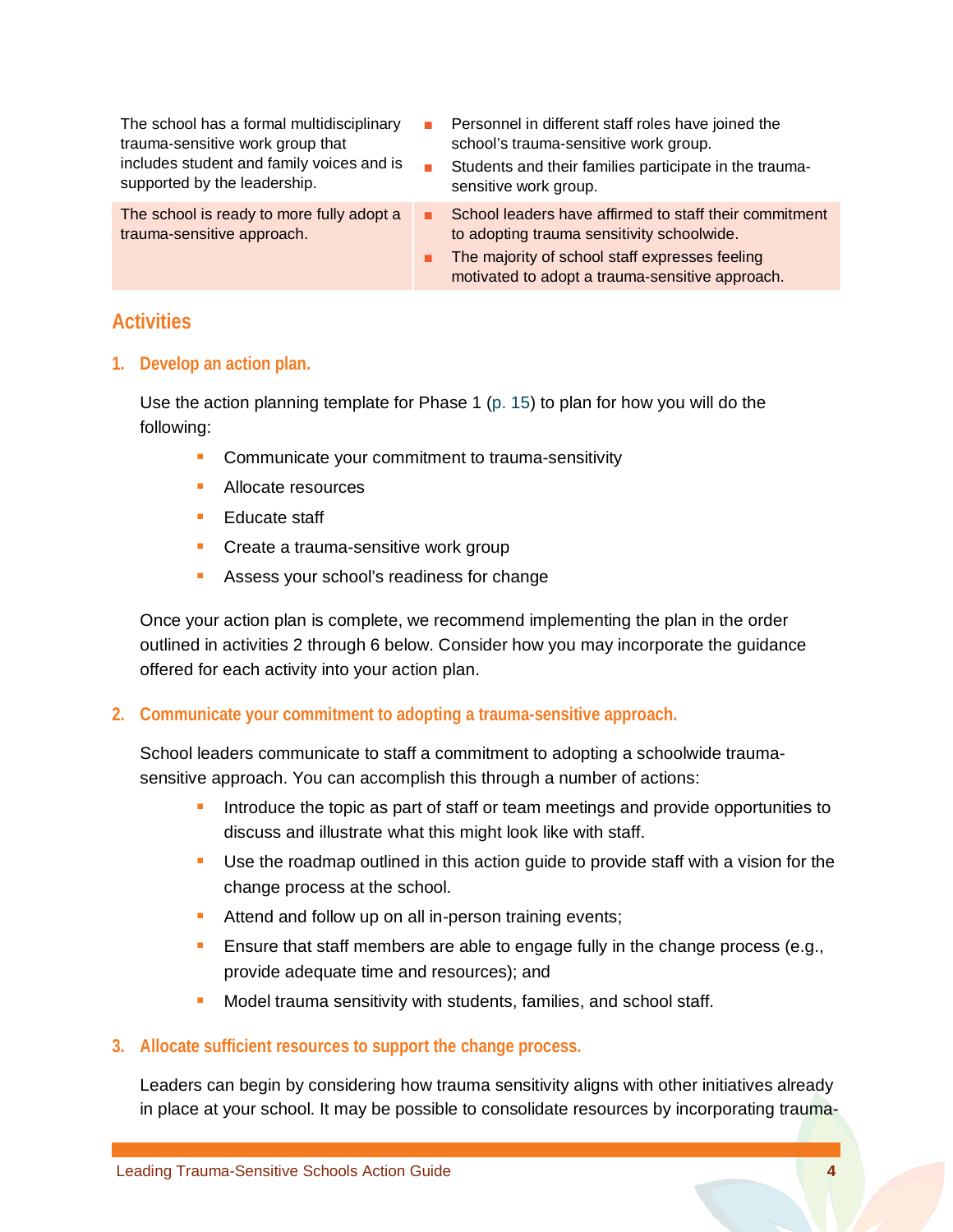related trainings and activities into other processes that are already well resourced. Essential resources include the following:

- **Access to computers for all staff to review online components**
- Adequate time and coverage for work group staff to meet
- **Time and coverage for ongoing professional development activities related to** trauma sensitivity
- **Materials for professional development events (e.g., photocopies of activities,** discussion guides, accompanying slides; paper and markers for discussion)
- **Time and mechanisms for evaluating impact**
- **Technology for conducting staff surveys and assessments (e.g., SurveyMonkey**<sup>®</sup> or related platforms)
- **Dutside consultation and support around trauma sensitivity if needed**

#### **4. Educate all staff about trauma and its effects as well as trauma-sensitive schools.**

Such education builds a common awareness and understanding of trauma and increases buy-in to the change process. Education includes everyone: administrators; teachers; paraprofessionals; student services staff such as school counselors, social workers and psychologists; nurses; office staff; bus drivers; food services staff; and maintenance workers. If staff are new to trauma concepts, we recommend that school leaders plan to introduce training package materials in the following sequence:

- a. All staff receives access to view the *Understanding Trauma and Its Impact* e-resource independently via computer or tablet.
- b. Leadership teams plan for follow-up training with staff using the *Understanding Trauma and Its Impact* companion slide deck and activity packet to support in-person training and discussion sessions to reinforce concepts covered in the e-resource. It is recommended that follow-up in-person training occurs to ensure that all staff are understanding core concepts and to gauge buy-in related to more fully addressing trauma across the school.

The *Understanding Trauma and Its Impact* activity packet includes activities and discussion questions along with pre- and post-training knowledge surveys and a satisfaction survey. Leaders will need to determine which staff members are comfortable leading in-person training sessions on the e-resource material. With limited time for professional development, you may divide slide presentation and activities into multi-part training sessions and cover them during staff meetings or during other professional development events. This approach fosters ongoing dialogue and learning. If your school has already provided staff training on trauma, the leadership team may consider ways to use the *Understanding Trauma and Its Impact* e-resource and *Building Trauma-Sensitive Schools* online module to supplement existing training where appropriate.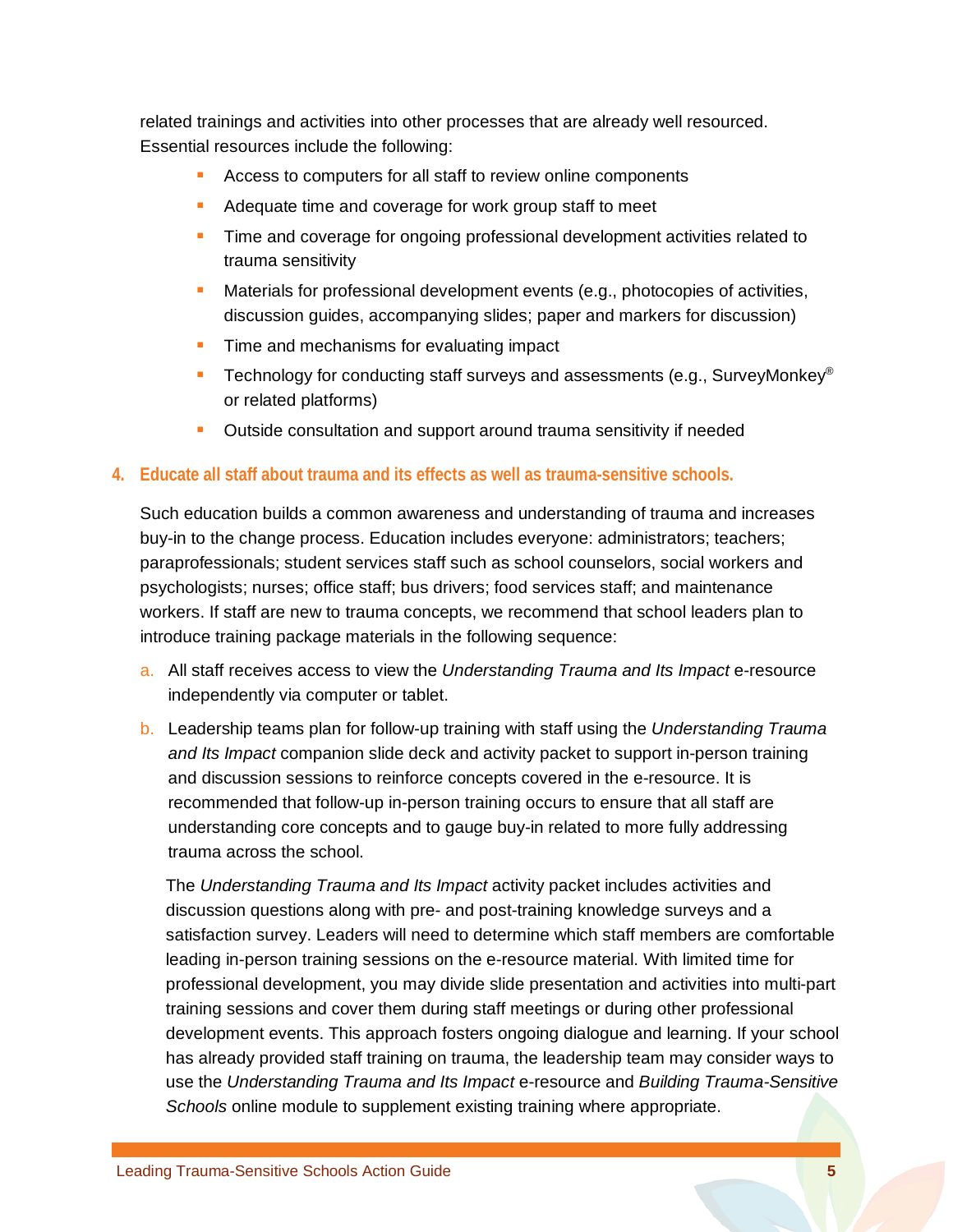If school leaders and trauma-sensitive work groups choose not to conduct an in-person training after staff reviews the *Understanding Trauma and Its Impact* e-resource, you may choose to use the pre- and posttraining knowledge surveys in the activity packet before and after staff view the e-resource. School leaders may consider sending a pretraining knowledge survey to all staff via Survey Monkey prior to having staff view the eresource and sending a posttraining knowledge survey once all staff have viewed the eresource to assess for change.

c. Leaders conduct in-person staff trainings using the *Building Trauma-Sensitive Schools* online module. The module familiarizes the staff with the concept of trauma sensitivity and with trauma-sensitive practices that can be employed schoolwide. The training is divided in to multiple sections, each with corresponding checklists, worksheets, practice guides, and discussion questions for supporting staff in adopting a trauma-sensitive approach. The module is best viewed in a group setting, with a lead trainer who can stop the group at various points to use the module handouts to foster staff discussion. The module can be viewed in segments for shorter professional development sessions.

Plans for educating staff should dictate clear timeframes for completing trainings and should offer opportunities for staff feedback about the material. Feedback will help you monitor completion and ascertain the level of buy-in for trauma sensitivity at your school. If live, group discussions with all staff are difficult to arrange, you could gather feedback by using surveys after staff view each resource. If discussions happen in person, it is important to establish a safe space where staff feel that they can be honest in their feedback. Questions for group discussions or staff survey can be short and simple:

- What was your general impression of the material?
- What was familiar to you?
- What was new for you?
- What surprised you?
- Was this information relevant to your interactions with students and families?
- How do you see trauma affecting students and staff?
- How interested are you in learning more?

Materials in the *Trauma-Sensitive Schools Training Package* are targeted to school staff, but leaders should consider how the different components of the package can be introduced to parents and community partners. For example, leaders may arrange for parent advisory groups and community mental health partners to view the e-resource and the *Building Trauma-Sensitive Schools* online module. Leaders should gather feedback from these groups about the materials and communicate their intention to involve parents and community partners in the change process.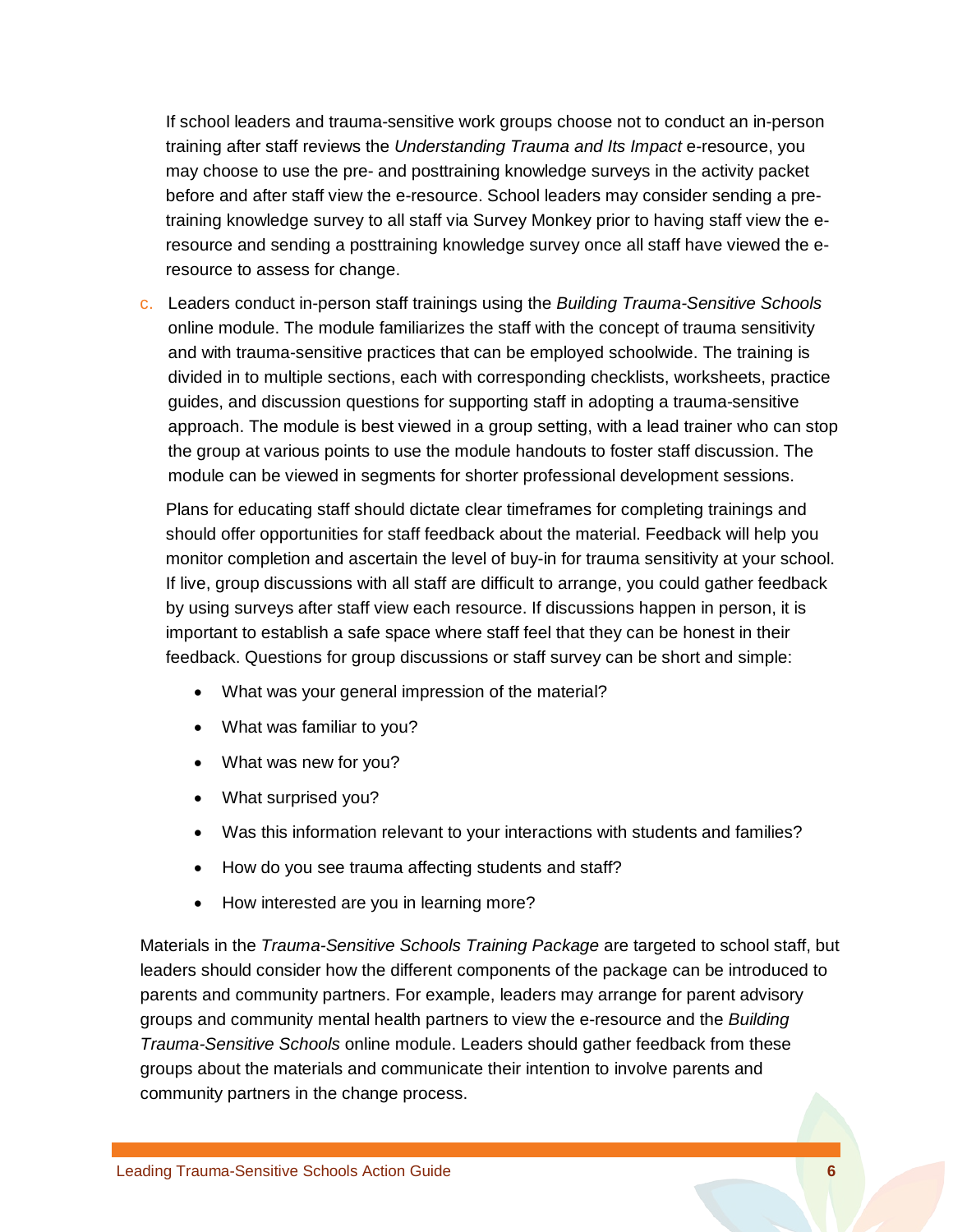#### **5. Create a trauma-sensitive work group.**

The team of school leaders initiating the change process should grow and/or evolve after training to include staff members in different roles across the school (e.g., teachers, student services staff such as school counselors and school social workers, and other noninstructional staff) who are willing to support these efforts. If your school already has work groups dedicated to similar efforts, such as a school improvement or climate team, you can consider ways to align them in Phase 3 [\(p. 50\)](#page-52-0). The work group is most effective when it represents the larger school community, which also means including students, families, and community partners. The work group plans for how to ensure all voices are represented in the expanded group. Over time, you may consider rotating staff members on the work group to avoid burnout and ensure new perspectives.

#### **6. Assess your school's readiness for change.**

The newly formed trauma-sensitive work group makes plans for assessing your school's readiness to adopt a trauma-sensitive approach and addressing any gaps in readiness. The work group can hold internal discussions using the Work Group Question Guide to Assess School Readiness for Change [\(p.](#page-11-0) 9). To obtain information from all staff members, the Staff Survey to Assess School Readiness for Change (p. [12\)](#page-14-0) is a tool that is easy to distribute and from which responses are simple to tabulate.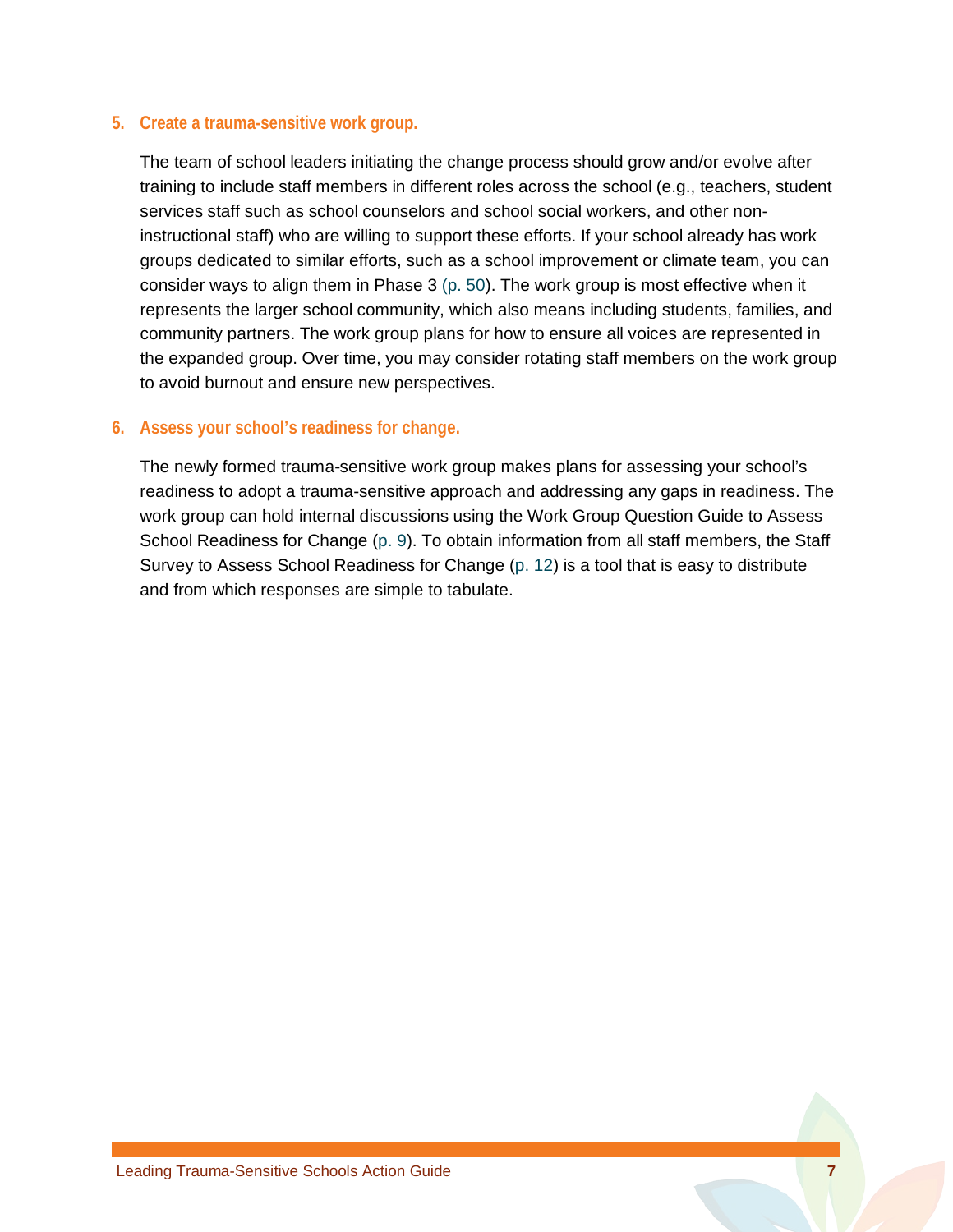## RESOURCES FOR PHASE 1

The following resources for supporting Phase 1 activities and objectives are taken from the various components of the *Trauma-Sensitive Schools Training Package*, including this action guide:

- [Understanding Trauma and Its Impact](http://dev.airprojects.org/trauma/) E-Resource
- [Understanding Trauma and Its Impact Companion Slide Presentation](https://safesupportivelearning.ed.gov/sites/default/files/Understanding_Trauma_and_Its_Impact_Slide_Presentation.pptx)
- [Understanding Trauma and Its Impact Activity Packet](https://safesupportivelearning.ed.gov/sites/default/files/Trauma_101_Activity_Packet.pdf)
- [Building Trauma-Sensitive Schools training module](http://airhsdlearning.airws.org/building-trauma-sensitive-schools/story_html5.html)
- [Building Trauma-Sensitive Schools Facilitation Guide](https://safesupportivelearning.ed.gov/sites/default/files/TSS_Building_Facilitation_Guide.pdf)
- Work Group Question Guide to Assess School Readiness for Change, [p. 9](#page-11-0)
- Staff Survey to Assess School Readiness for Change, [p. 12](#page-14-0)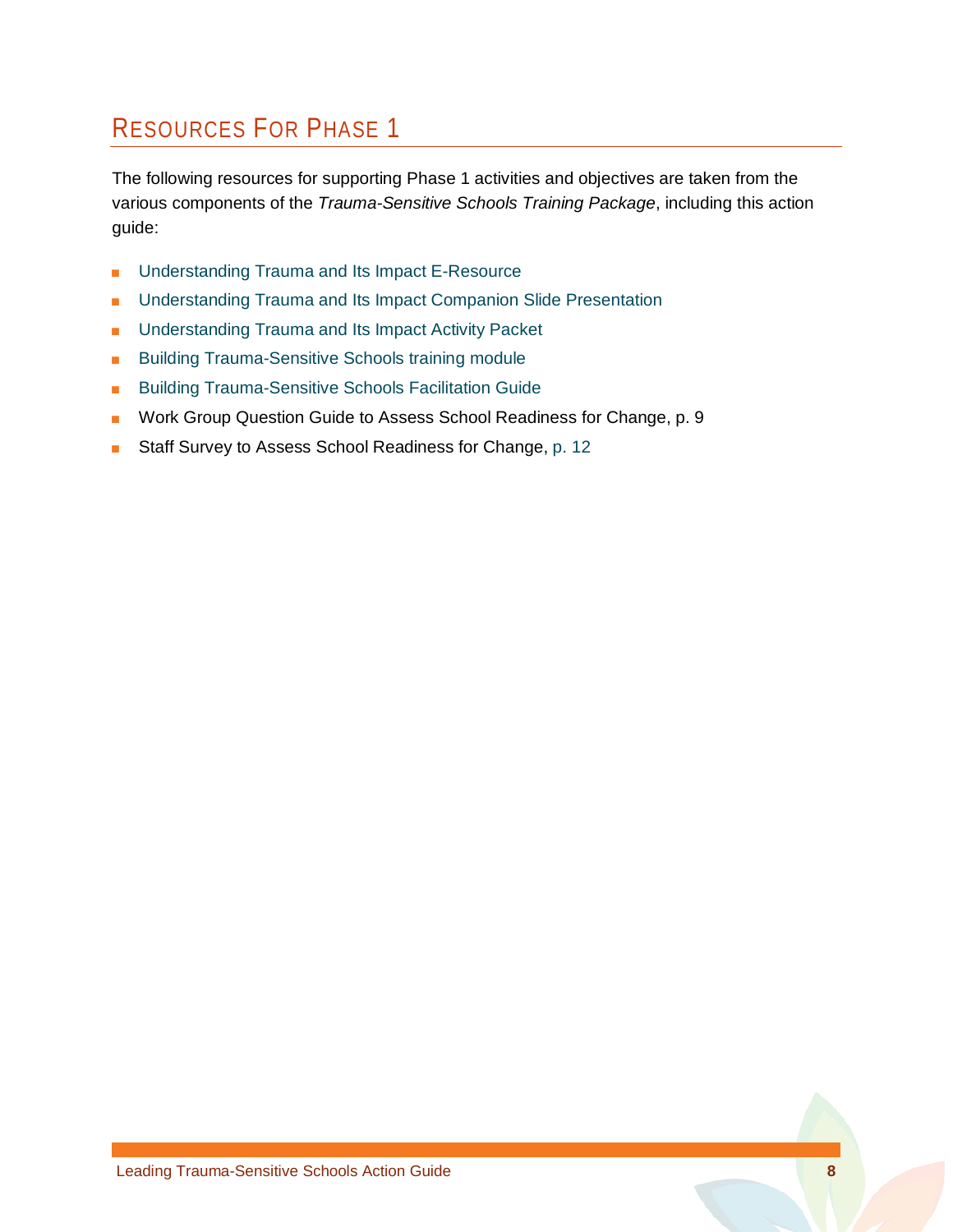## <span id="page-11-0"></span>WORK GROUP QUESTION GUIDE TO ASSESS SCHOOL READINESS FOR CHANGE

The discussion questions on the following two pages will help your trauma-sensitive work group examine your school's level of readiness and identify potential readiness issues in three areas:

- **Motivation.** How motivated is the school community to adopt a trauma-sensitive approach?
- **Budge Capacity.** How well is the school currently operating? Is there a strong foundation from which to build?
- **Intervention-Specific Capacity.** What specific capacities are needed to adopt a traumasensitive approach?

### **Instructions**

- 1. Print copies as needed.
- 2. Assign a work group member to take notes during the discussion.
- 3. One person may facilitate the discussion while another takes notes. Alternatively, key points could be written on paper large enough that all can see during the discussion to ensure ideas are reflected accurately.
- 4. Discuss questions during one or more trauma work group meetings. Identify potential readiness issues related to motivation and capacity.
- 5. Save notes to use along with feedback from the staff survey about school readiness for change. This will inform your action plans for school readiness.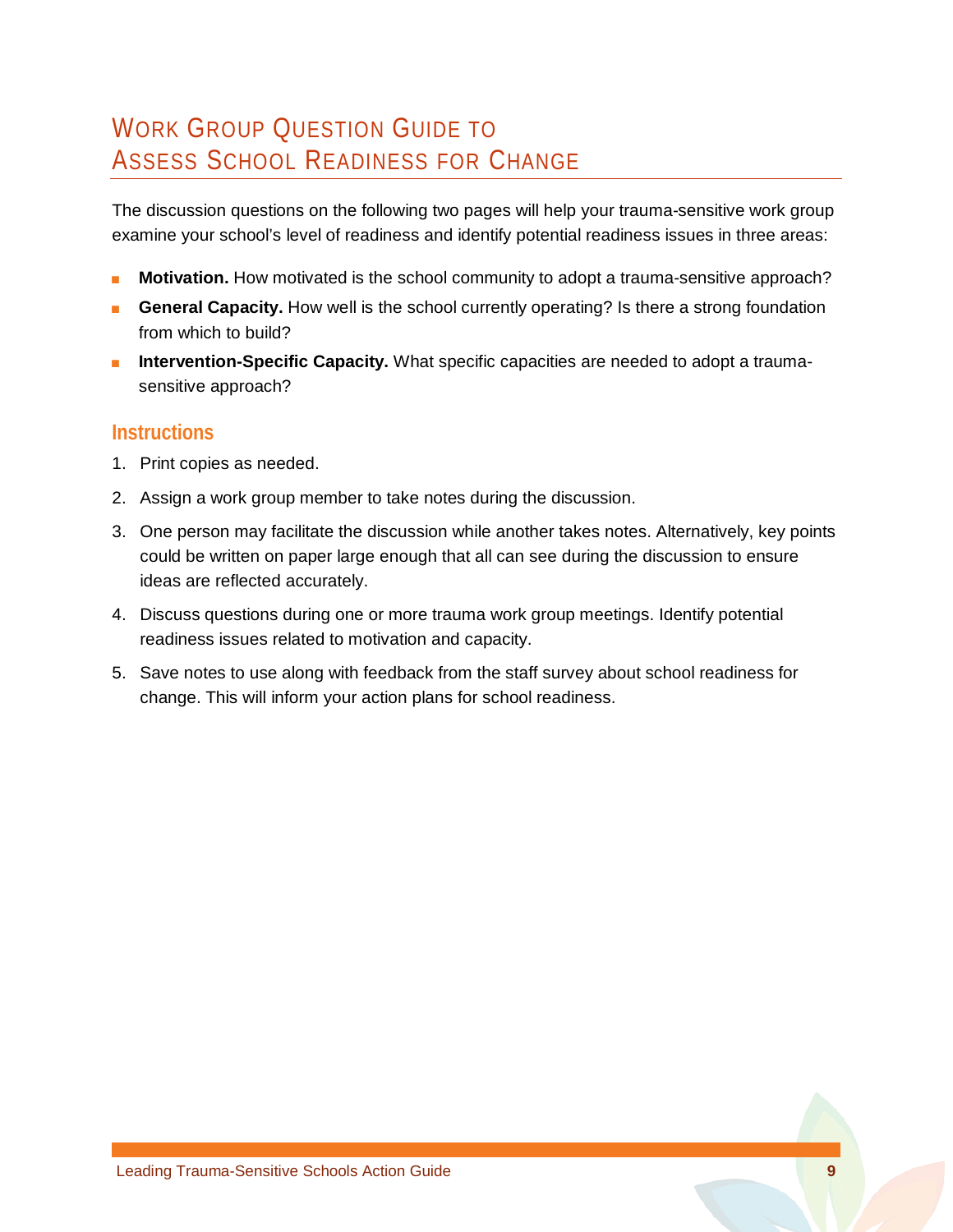## MOTIVATION QUESTIONS

Questions regarding the school community's motivation to implement a trauma-sensitive approach explore staff perceptions regarding the need to address trauma, the feasibility of implementation, and the difficulty of changing beliefs and practices concerning trauma. Low motivation indicates a need to learn more about potential barriers and challenges and reasons why staff members are not motivated to adopt a new approach.

If motivation is low, school leaders may consider spending more time educating staff about trauma and its impact as well as facilitating discussions with staff about the relevance of trauma to their work. Reasons for low buy-in may be less about the topic than about the current climate or culture of the school, in which case addressing issues related to general capacity may be a critical first step (see general capacity questions on p. 11).

#### **Motivation**

- 1. How is a trauma-sensitive approach different from what is currently in place universally to support students?
- 2. To what extent does trauma sensitivity add value to existing practices and approaches?
- 3. How consistent is trauma sensitivity with existing school values and cultural norms?
- 4. How compatible is a trauma-sensitive approach with other programs or approaches that have already been implemented at your school?
- 5. How difficult will it be to implement a trauma-sensitive approach schoolwide?
- 6. How will outcomes related to trauma sensitivity be visible to staff members (for example, improved student behavior, more support for staff members, decrease in crises)?
- 7. To what extent is trauma sensitivity seen as a priority compared to other approaches being implemented?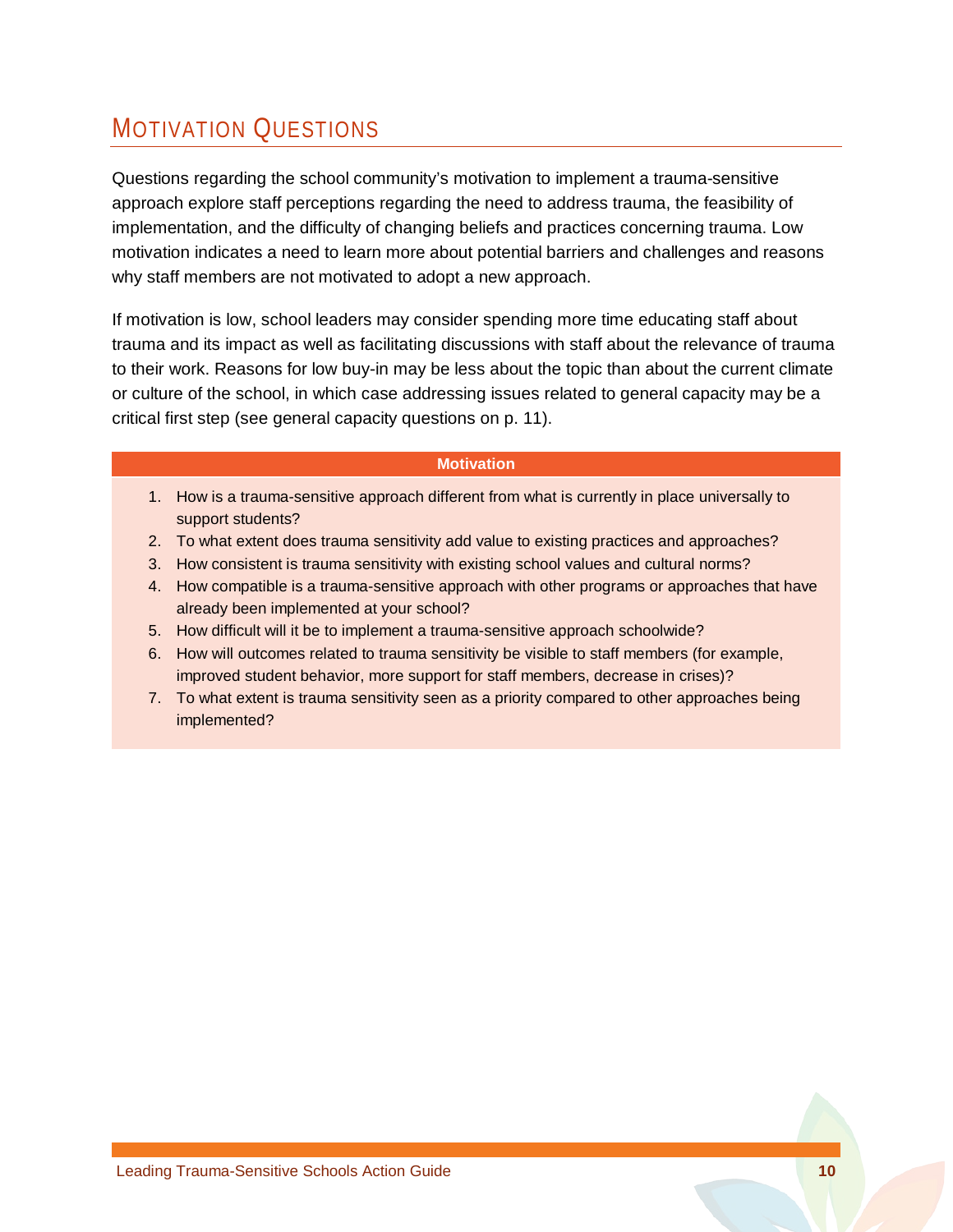## GENERAL CAPACITY QUESTIONS

General capacity refers to different aspects of a school's current functioning, including staffing, leadership, and infrastructure. These aspects also account for organizational culture and climate. If the general operational capacity seems low, schools may need to focus on strengthening their capacity to operate effectively before implementing a new approach. This process may require adjustments to the current infrastructure to improve communication and staff support, transparency between administrators and other school staff within and outside of the school building, staff morale, and general skill-building efforts.

#### **General Capacity**

- 1. How well is the school currently operating?
- 2. How does the staff currently feel about their work environment?
- 3. How supportive is the leadership of approaches currently used by the school?
- 4. How receptive is school staff to change?
- 5. What structures are in place to support day-to-day school functioning (e.g., staff size and experience; opportunities for planning, training, and collaboration; communication channels)?
- 6. What are the general skills, expertise, and education of school staff members in various roles (e.g., administrators, teachers, student service, and support staff)?

#### **Intervention-Specific Capacity Questions**

To determine the school's readiness to adopt a new approach, consider the specific capacities necessary to adopt a trauma-sensitive approach. At this stage, leaders identify the plans they need to put in place to build the support, resources, knowledge, and skills needed to build and maintain a trauma-sensitive school.

#### **Intervention-Specific Capacity**

- 1. What knowledge, skills, and abilities are needed to become a trauma-sensitive school?
- 2. Who in the school will lead the process and champion trauma sensitivity?
- 3. To what extent is there strong, demonstrated administrative support for trauma sensitivity?
- 4. What additional processes or structures need to be in place to support this process?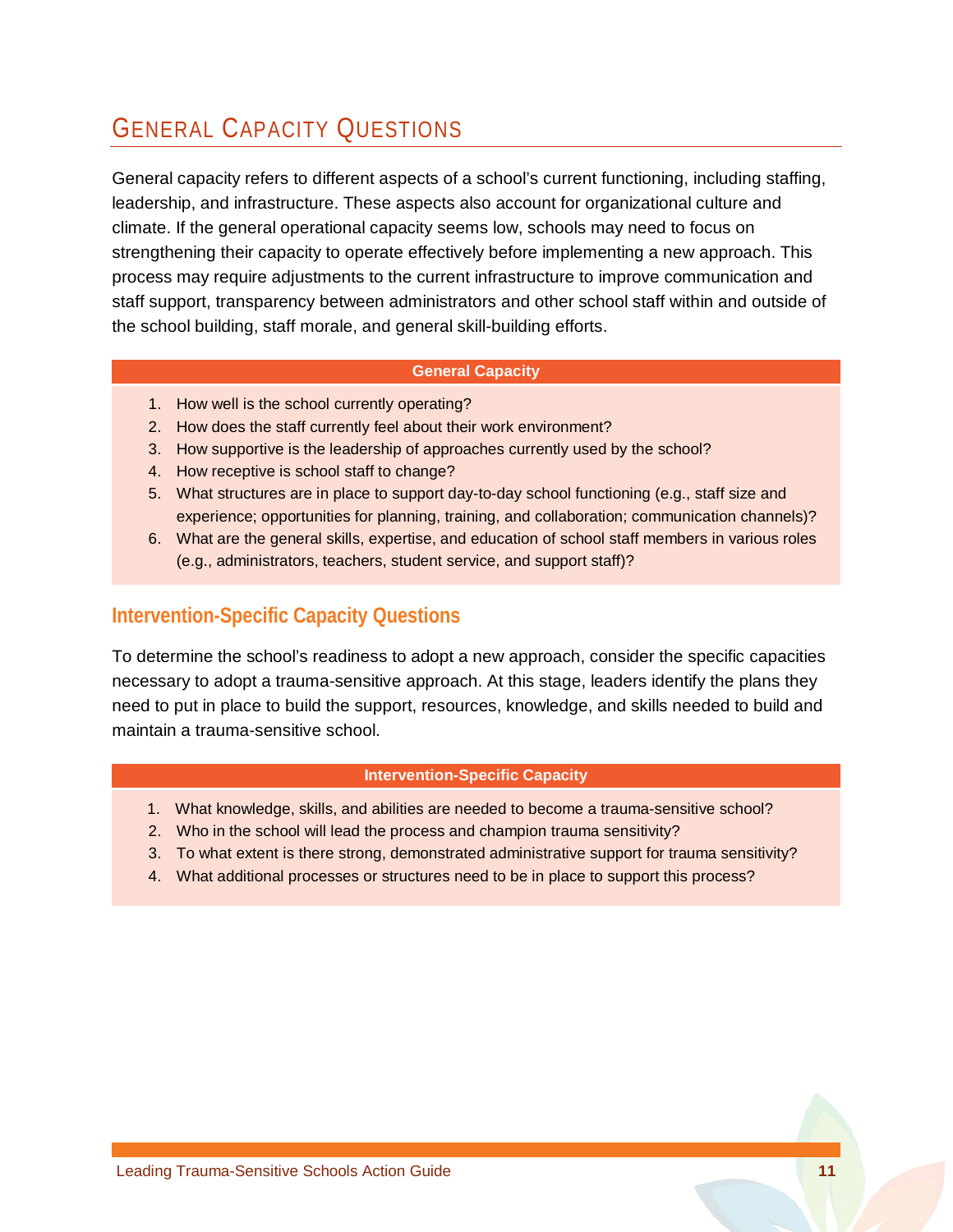## <span id="page-14-0"></span>STAFF SURVEY TO ASSESS SCHOOL READINESS FOR CHANGE

Rather than ask labor-intensive, open-ended questions, the staff survey presents a series of statements showing readiness and asks staff members to indicate the extent to which they agree with each one.

The school readiness survey is designed to be administered only after staff members have completed the Understanding Trauma and Its Impact e-resource and the Building Trauma-Sensitive Schools module. Once they have done so, respondents will be better prepared to assess their school's readiness to adopt a trauma-sensitive approach.

At some point, work groups may consider adapting this survey to gather student and parent perspectives on your school's readiness for trauma sensitivity.

#### **Instructions**

- 1. Determine the method of administration. For example, you may print and distribute paper copies of the survey during a staff meeting, or you may use a simple online survey tool such as SurveyMonkey® which contains built-in mechanisms for tallying and reviewing results.
- 2. Provide staff with access to the survey, explain the reason you need their input, and give them a time limit for completion.
- 3. Compile the survey responses and combine the information with notes from the work group discussions to identify strengths related to motivation and capacity for change that the school can use in the effort to incorporate a trauma-sensitive approach. Use it also to pinpoint gaps and challenges for which you may need to develop additional action steps to ensure your school is ready to adopt a trauma-sensitive approach.

**Note:** The trauma-sensitive work group should ensure that all staff have access to survey results to help build buy-in and a shared understanding of the school's strengths and gaps related to readiness to adopt a trauma-sensitive approach.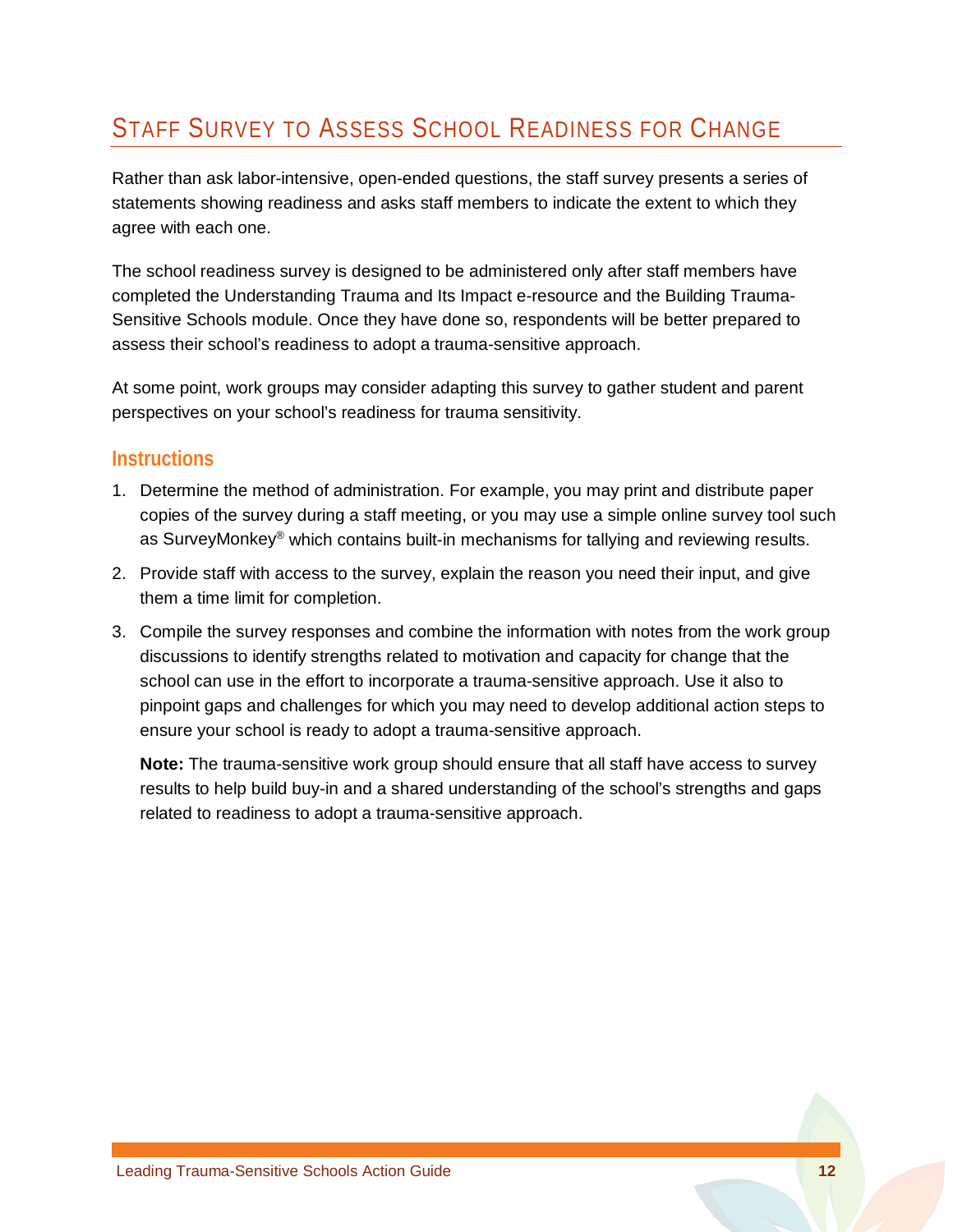|    | <b>Staff Survey to Assess School Readiness for Change</b><br>Please rate on a scale of 1-4 (1: strongly disagree-4: strongly agree)<br>the extent to which you agree with the following statements. |                                    |                 |              |                                 |  |  |
|----|-----------------------------------------------------------------------------------------------------------------------------------------------------------------------------------------------------|------------------------------------|-----------------|--------------|---------------------------------|--|--|
|    | <b>Section 1</b>                                                                                                                                                                                    | <b>Strongly</b><br><b>Disagree</b> | <b>Disagree</b> | <b>Agree</b> | <b>Strongly</b><br><b>Agree</b> |  |  |
| 1. | A trauma-sensitive approach is different from<br>existing universal supports already in place for<br>students at our school.                                                                        | 1                                  | $\overline{2}$  | 3            | $\overline{\mathbf{4}}$         |  |  |
|    | 2. Trauma sensitivity would add significant value to<br>existing practices and approaches at our school.                                                                                            | $\mathbf{1}$                       | $\overline{2}$  | 3            | $\overline{4}$                  |  |  |
|    | 3. Trauma sensitivity is consistent with our school<br>values and culture.                                                                                                                          | 1                                  | $\overline{2}$  | 3            | $\overline{4}$                  |  |  |
|    | 4. A trauma-sensitive approach is compatible (aligns<br>well) with existing programs and approaches<br>already being used at our school.                                                            | $\mathbf{1}$                       | $\overline{2}$  | 3            | $\overline{4}$                  |  |  |
|    | 5. Adopting a trauma-sensitive approach would help<br>us meet the needs of students and staff in our<br>school community.                                                                           | 1                                  | $\overline{2}$  | 3            | 4                               |  |  |
|    | 6. It is realistic and achievable for our school to<br>implement trauma-sensitive practices schoolwide.                                                                                             | 1                                  | $\overline{2}$  | 3            | $\overline{4}$                  |  |  |
|    | 7. Positive outcomes from adopting a trauma-sensitive<br>approach will be easily visible to staff.                                                                                                  | 1                                  | $\overline{2}$  | 3            | 4                               |  |  |
|    | 8. Adopting a trauma-sensitive approach is a priority<br>for our school.                                                                                                                            | $\mathbf{1}$                       | $\overline{2}$  | 3            | $\overline{4}$                  |  |  |
|    | <b>Section 2</b>                                                                                                                                                                                    | <b>Strongly</b><br><b>Disagree</b> | <b>Disagree</b> | <b>Agree</b> | <b>Strongly</b><br><b>Agree</b> |  |  |
| 1. | My school operates well in the day-to-day<br>manner.                                                                                                                                                | 1                                  | $\overline{2}$  | 3            | $\overline{4}$                  |  |  |
|    | 2. Staff receives the support they need in their varied<br>positions.                                                                                                                               | 1                                  | $\overline{2}$  | 3            | 4                               |  |  |
|    | 3. Staff feels respected and valued.                                                                                                                                                                | 1                                  | 2               | 3            | $\overline{4}$                  |  |  |
|    | 4. Leadership supports existing interventions and<br>approaches.                                                                                                                                    | 1                                  | $\overline{2}$  | 3            | 4                               |  |  |
|    | 5. School staff is open to making changes and trying<br>new things.                                                                                                                                 | 1                                  | $\overline{2}$  | 3            | $\overline{4}$                  |  |  |
|    | 6. Staff receives adequate training to adopt new<br>approaches.                                                                                                                                     | 1                                  | $\overline{2}$  | 3            | 4                               |  |  |
|    | 7. Staff in different roles have opportunities to<br>collaborate.                                                                                                                                   | 1                                  | $\overline{2}$  | 3            | $\overline{4}$                  |  |  |
|    | 8. Communication across support, instructional, and<br>leadership staff in my school is bidirectional, clear,<br>and timely.                                                                        | 1                                  | $\overline{2}$  | 3            | $\overline{4}$                  |  |  |
|    | 9. Staff has the general skills, expertise, and<br>education needed to do their jobs.                                                                                                               | 1                                  | $\overline{2}$  | 3            | 4                               |  |  |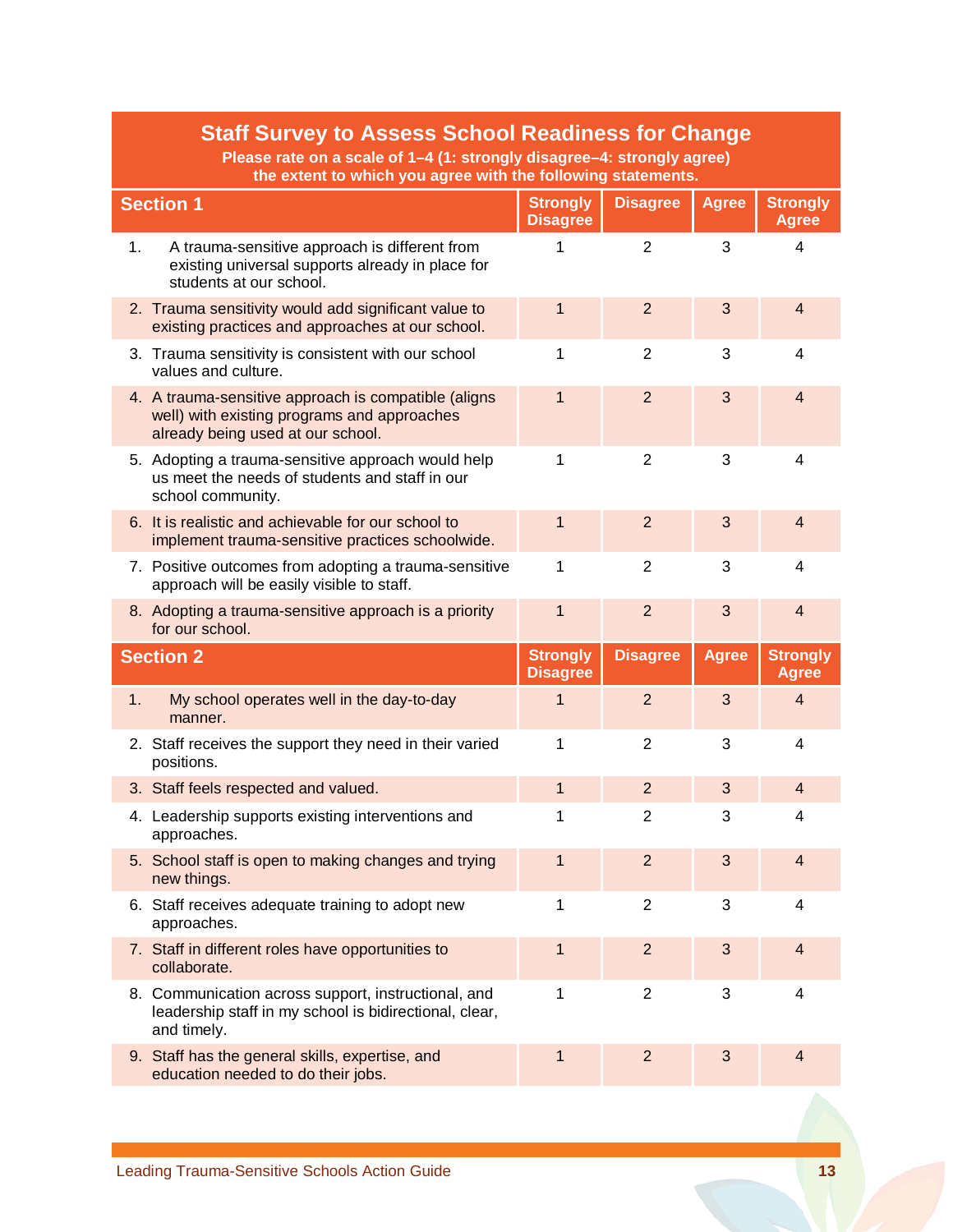|    | <b>Section 3</b>                                                                                          |  | <b>Disagree</b> | <b>Agree</b> | <b>Strongly</b><br><b>Agree</b> |
|----|-----------------------------------------------------------------------------------------------------------|--|-----------------|--------------|---------------------------------|
| 1. | Staff has the knowledge needed to adopt a<br>trauma-sensitive approach.                                   |  | $\overline{2}$  | 3            | 4                               |
|    | 2. Staff has the skills needed to adopt a trauma-<br>sensitive approach.                                  |  | 2               | 3            | 4                               |
|    | 3. There are instructional and non-instructional staff<br>who would champion this approach in our school. |  | 2               | 3            | 4                               |
|    | 4. Staff has clear support from leadership to adopt a<br>trauma-sensitive approach.                       |  | 2               | 3            | 4                               |
|    | 5. Staff has enough resources to adopt a trauma-<br>sensitive approach.                                   |  | $\mathcal{P}$   | 3            | $\overline{\mathbf{4}}$         |
|    | 6. Our school has the systems and processes in place<br>to adopt a trauma-sensitive approach.             |  | 2               | 3            | 4                               |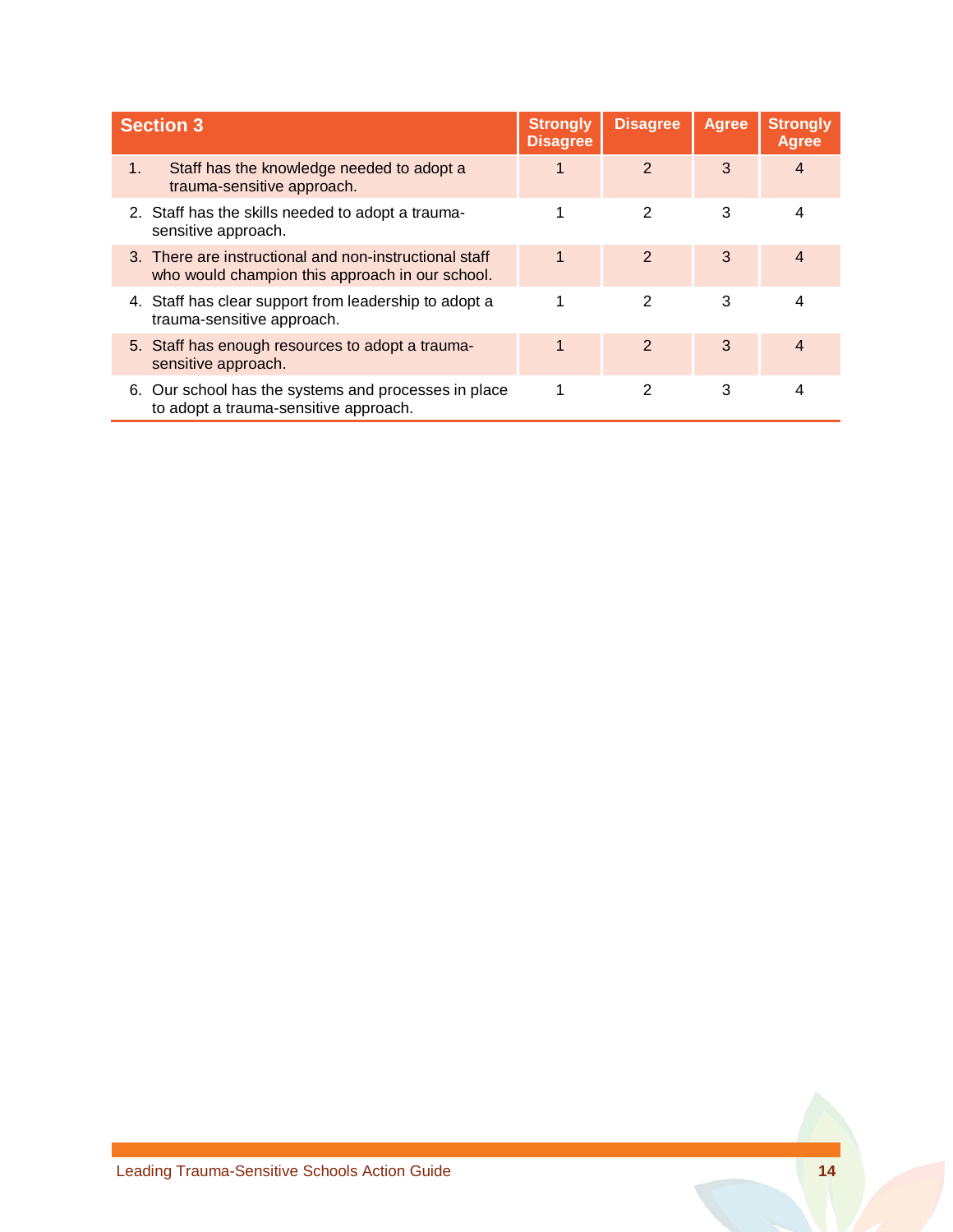## ACTION PLAN TEMPLATE FOR PHASE 1: PREPARE TO ADOPT A TRAUMA-SENSITIVE APPROACH

Use the action planning template for Phase 1 to plan for how you will prepare your school to adopt a trauma-sensitive approach. You may also adapt the key objectives provided here as needed and/or develop others that are relevant to your context. As appropriate, package resources for supporting key objectives are included in the template.

<span id="page-17-0"></span>

| <b>Key Objective</b>                                                                                                                                                       | <b>Action Steps</b> | <b>Timeframe</b> | <b>Lead/Team</b> | <b>Resources</b><br><b>Have/Need</b>                                                                                                                                                                         | <b>Benchmarks of</b><br><b>Success</b> |
|----------------------------------------------------------------------------------------------------------------------------------------------------------------------------|---------------------|------------------|------------------|--------------------------------------------------------------------------------------------------------------------------------------------------------------------------------------------------------------|----------------------------------------|
| Leaders have articulated<br>a commitment to<br>adopting a trauma-<br>sensitive approach.                                                                                   |                     |                  |                  |                                                                                                                                                                                                              |                                        |
| Resources have been<br>allocated to support the<br>adoption of a trauma-<br>sensitive approach.                                                                            |                     |                  |                  |                                                                                                                                                                                                              |                                        |
| All school staff members<br>have a baseline<br>understanding of trauma<br>and its impact on<br>students and staff and<br>what it means to be a<br>trauma-sensitive school. |                     |                  |                  | Understanding<br>Trauma and Its<br>Impact e-resource,<br>slide presentation and<br>activity packet;<br><b>Building Trauma-</b><br><b>Sensitive Schools</b><br>online module and<br><b>Facilitation Guide</b> |                                        |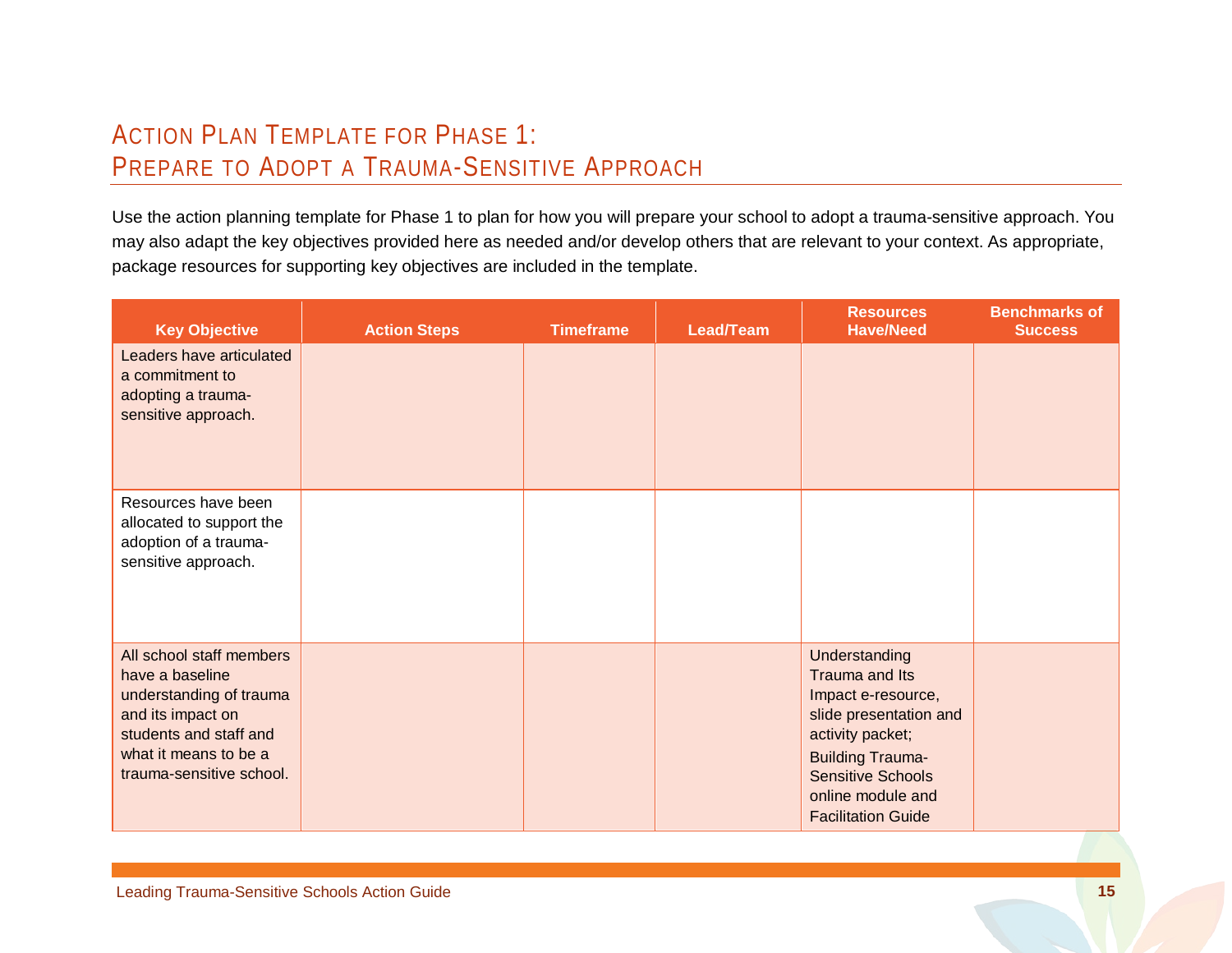| <b>Key Objective</b>                                                                                                                                                 | <b>Action Steps</b> | <b>Timeframe</b> | Lead/Team | <b>Resources</b><br><b>Have/Need</b>                                                                                                                                            | <b>Benchmarks of</b><br><b>Success</b> |
|----------------------------------------------------------------------------------------------------------------------------------------------------------------------|---------------------|------------------|-----------|---------------------------------------------------------------------------------------------------------------------------------------------------------------------------------|----------------------------------------|
| The school has a formal<br>multidisciplinary trauma-<br>sensitive work group that<br>includes student and<br>family voices and is<br>supported by the<br>leadership. |                     |                  |           |                                                                                                                                                                                 |                                        |
| The school is ready to<br>adopt a trauma-sensitive<br>approach.                                                                                                      |                     |                  |           | <b>Work Group Question</b><br><b>Guide to Assess</b><br><b>School Readiness for</b><br>Change;<br><b>Staff Survey to</b><br><b>Assess School</b><br><b>Readiness for Change</b> |                                        |

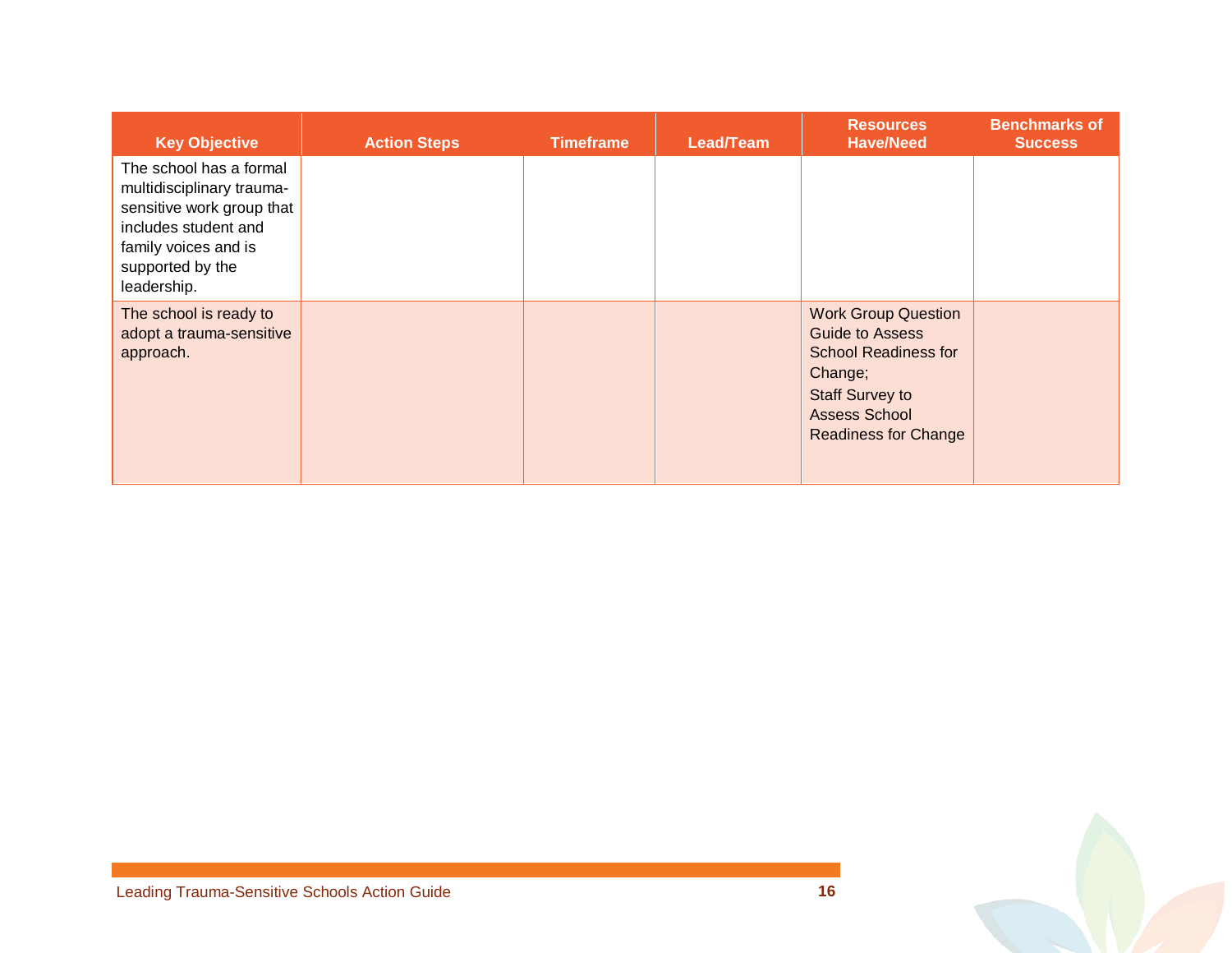## ENVISION YOUR TRAUMA-SENSITIVE SCHOOL **Phase**   $\mathcal{P}$

Successful change starts with a vision for your trauma-sensitive school and then proceeds to developing a plan for making it a reality. To begin developing a vision, your school's trauma-sensitive work group first needs to understand what the key elements of a traumasensitive school are and to assess current practice as it relates to trauma sensitivity. In this action guide, we provide a framework that includes key elements of trauma sensitivity across six domains: (1) Support staff development; (2) Create safe and supportive environments; (3) Assess needs and provide supports; (4) Build social and emotional skills; (5) Collaborate with students and families; and (6) Adapt policies and procedures. Schools plan for how to integrate key elements of trauma sensitivity across these domains. Key elements of trauma-sensitivity are included to provide guidance to schools about what it means to adopt a whole school traumasensitive approach.

### **Questions to Consider**

Trauma-sensitive work group members consider the following questions during Phase 2:

- What is our current capacity in schoolwide trauma sensitivity?
- Do we have a plan for how we want to proceed?
- Are we all in agreement with the plan and areas of focus?
- How are we monitoring progress and impact?

## **Key Objectives and Sample Benchmarks of Success**

Key objectives related to envisioning your trauma-sensitive school are included here, along with sample benchmarks of success.

| <b>Key Objectives</b>                                                                                         | <b>Sample Benchmark</b>                                                                                                                                                                                                                                     |
|---------------------------------------------------------------------------------------------------------------|-------------------------------------------------------------------------------------------------------------------------------------------------------------------------------------------------------------------------------------------------------------|
| The school has an understanding of its<br>current capacity related to trauma-<br>sensitivity.                 | Work group has reviewed current practices across<br>٠<br>core domains of trauma sensitivity.<br>Staff have provided input on current practice related to<br>trauma sensitivity.<br>Work group and staff have agreed on core focus areas<br>п<br>for growth. |
| The school has a tailored plan in place<br>for integrating trauma-sensitive practices<br>across core domains. | Work group has a concrete plan with targeted action<br>steps for integrating key elements of trauma sensitivity<br>within and/or across six core domains.<br>Work group has communicated plan to staff.                                                     |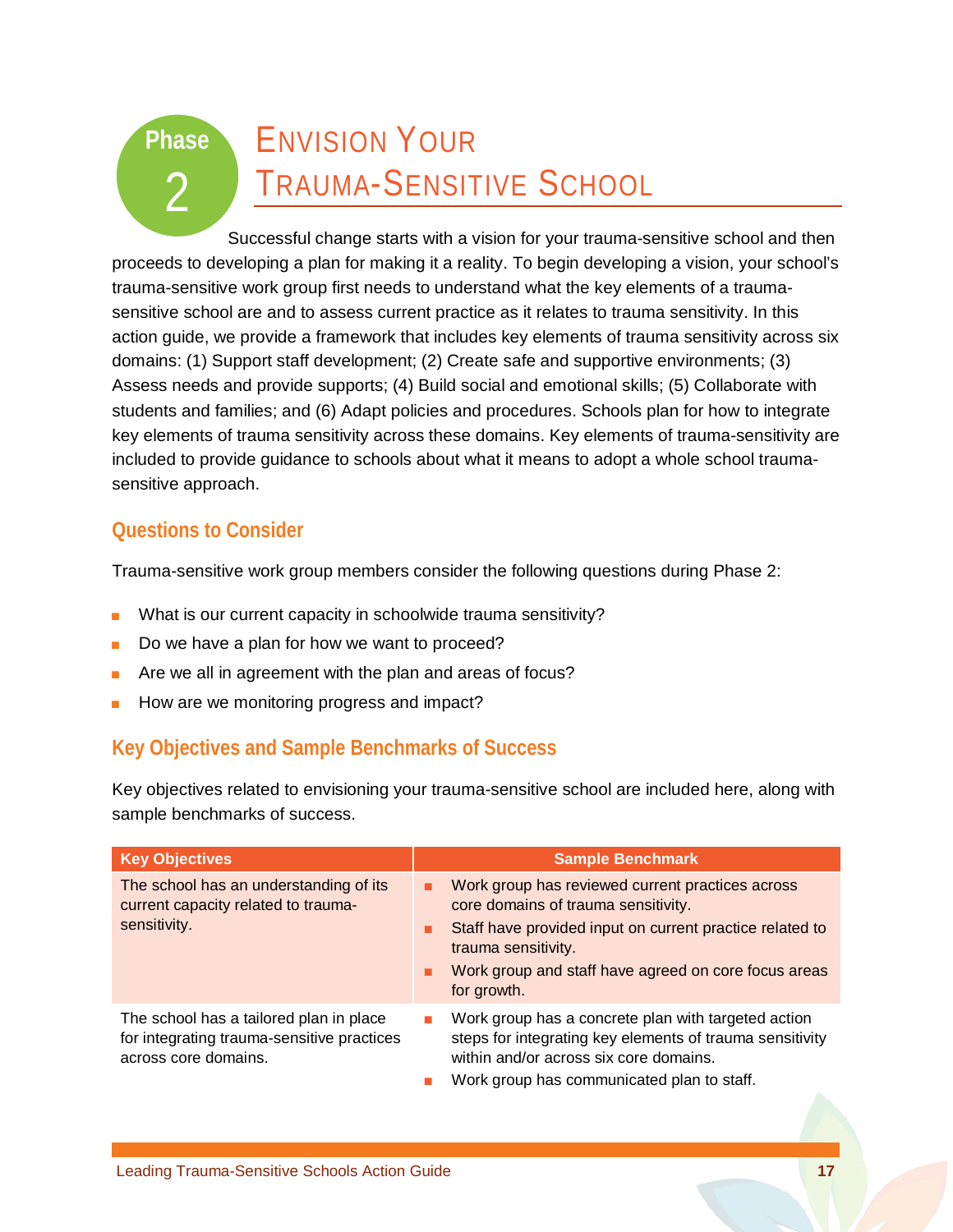| <b>Key Objectives</b>                                              | <b>Sample Benchmark</b>                                                                                                                                                           |
|--------------------------------------------------------------------|-----------------------------------------------------------------------------------------------------------------------------------------------------------------------------------|
| There are processes in place for                                   | Work group meetings are held regularly to monitor                                                                                                                                 |
| ensuring maintenance of the trauma-                                | progress towards goals and to make adjustments to                                                                                                                                 |
| sensitive work group.                                              | plans as needed.                                                                                                                                                                  |
| There is a plan in place for monitoring<br>progress towards goals. | A formal process for monitoring progress towards<br>п<br>goals is created (e.g., flowchart/timeline).<br>There is a feedback loop that includes staff, students,<br>and families. |
| There is a plan in place for evaluating                            | Qualitative and quantitative measures of progress are                                                                                                                             |
| impact related to adopting a trauma-                               | ٠                                                                                                                                                                                 |
| sensitive approach.                                                | identified.                                                                                                                                                                       |

### **Activities**

**1. Assess your school's current practices related to trauma sensitivity.** 

The trauma-sensitive work group assesses your school's current practices as they relate to trauma sensitivity. The work group can hold internal discussions using the Work Group Discussion Questions for Assessing Current Practice [\(p. 22\)](#page-24-0). Staff in different roles have different perspectives on school operations that may help identify areas of strength and opportunities for growth. To obtain information from all staff members, the Staff Survey for Assessing Current Practice [\(p. 25\)](#page-27-0) is easy to distribute and tabulate.

#### **2. Identify and document focus areas for action planning.**

Use the assessment results from the work group discussions and staff survey to determine areas for growth related to trauma sensitivity. You may decide to focus on one domain at a time or integrate particular key elements across multiple domains.

#### **3. Develop an action plan for adopting key elements of traumasensitivity in each domain of focus [\(p. 35-49](#page-37-0)**)**.**

Using the information derived from discussions and the current practices survey, complete the action plan template for the domains you select by entering the following: (1) action steps for achieving each key element; (2) agreed-upon timeframe to finish; (3) lead person or team responsible; (4) resources those responsible will use; and (5) measurable benchmarks that will indicate success.

#### **4. Develop a feedback loop to keep all staff informed.**

By developing a process for keeping all school staff informed of work group activities and plans and for gathering feedback, you will enhance the motivation to adopt trauma-sensitive practices. A number of strategies are possible: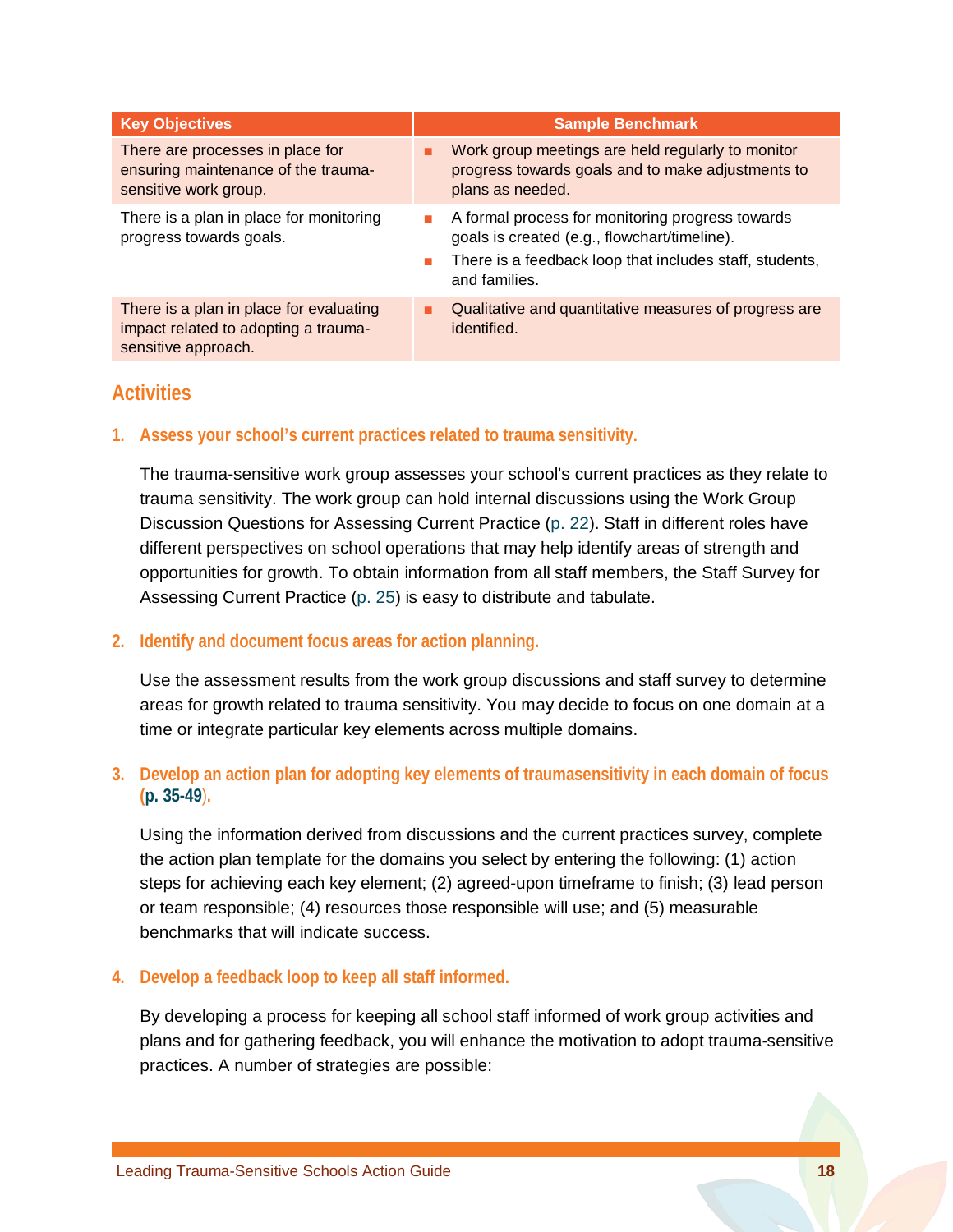- **Create an online workspace to facilitate sharing documents like the action plan** and to show progress towards goals.
- **Provide regular updates in staff meetings, leadership meetings, and all-staff e**mails or newsletters to encourage ongoing dialogue and exchange of ideas.
- **Administer regular (quarterly or semiannual) staff surveys or focus groups to help** assess the extent to which changes reach all staff and influence daily practice and whether aspects of the change process could be improved.

Be prepared to reconsider the plan in light of feedback. Staff feedback may necessitate adjustments to the action plan, including adding new goals and action steps.

**Note:** Use the action planning template [\(p. 48-49\)](#page-50-0) to identify concrete steps for how you will develop and maintain a feedback loop.

#### **5. Develop a plan for monitoring progress and impact.**

Work groups should establish a regular meeting time and process for ongoing review of plan implementation and progress monitoring. Work group meetings may be aligned with existing structures and meetings to avoid duplication of efforts and staff fatigue (see Phase 3, p. 50).

Establishing processes at the outset for evaluating the impact of adopting a trauma-sensitive approach will let the work group know what is and is not working. Specific methods of collecting qualitative and quantitative data to assess change should be formally identified as part of a school's preparation for trauma sensitivity. Qualitative data may be collected through focus groups and interviews with staff, students, and families; observations of how things have changed; and case studies. Quantitative data is gathered via such sources as pre- and post-knowledge surveys, document reviews, and existing measures of student behavior, academic achievement, and school climate.

**Note:** Use the action planning template [\(p. 48-49\)](#page-50-0), to identify concrete steps for how you will maintain the work group and evaluate impact.

#### **6. Implement action plans.**

Implement your action plan for trauma-sensitivity. Questions to consider while implementing include the following:

- **What is/isn't working?**
- What goals and action steps need to be adjusted or modified?
- **What's missing that needs to be considered?**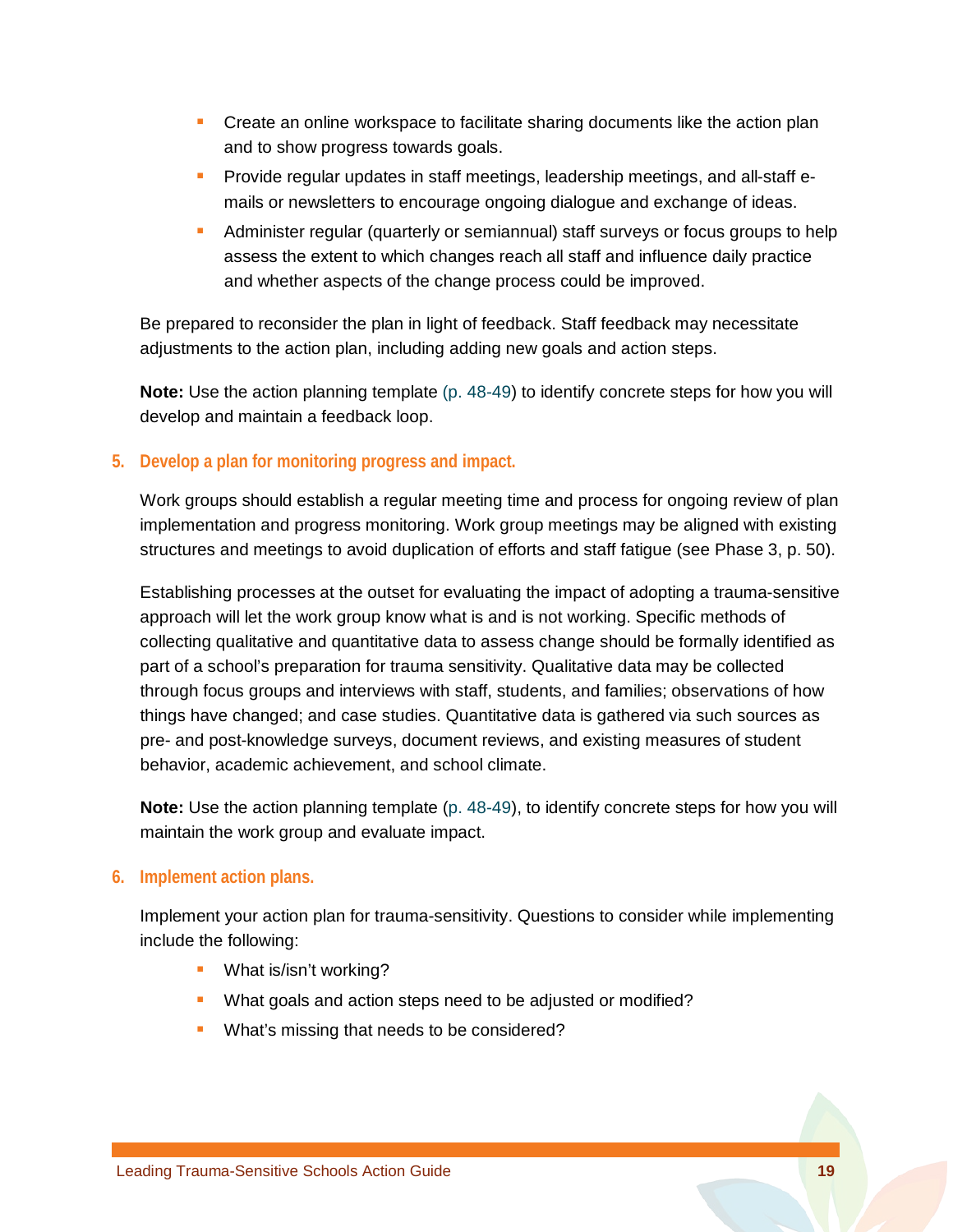#### **7. Revisit readiness.**

As you develop and begin to implement your action plans, continue to identify potential challenges or barriers to change; keep them in mind while moving forward. At various times in your process, the work group may add action steps for reassessing readiness as a way to monitor receptivity to the change process. Work group members also may adjust initial readiness survey questions to reflect their progress. For example, rather than evaluating whether the school has what is needed to **begin** to adopt a trauma-sensitive approach, questions may focus on whether the school has what it needs to **sustain** capacity for trauma sensitivity.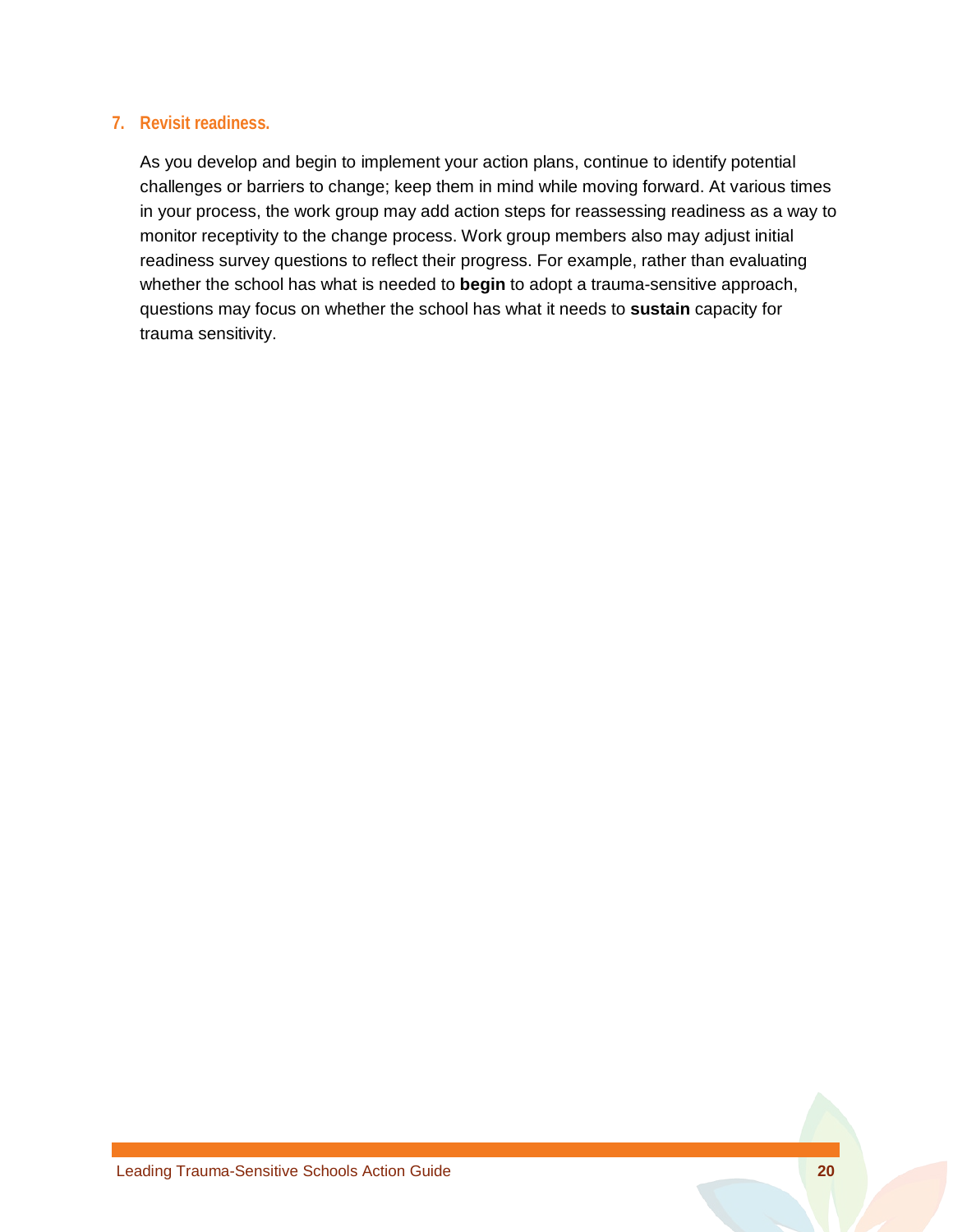## RESOURCES FOR PHASE 2

The following resources for supporting Phase 2 are taken from the various components of the *Trauma-Sensitive Schools Training Package* and this action guide:

- Work Group Question Guide for Assessing Current Practice, p. [22](#page-24-0)
- Staff Survey to Assess Current Practice, p. [25](#page-27-0)
- Staff Development Planning Guide, [p. 28](#page-29-0)
- [Understanding Trauma and Its Impact E-Resource](http://dev.airprojects.org/trauma/)
- Understanding Trauma and Its Impact Companion Slide Presentation
- Understanding Trauma and Its Impact Activity Packet
- **[Building Trauma-Sensitive Schools online module](http://airhsdlearning.airws.org/building-trauma-sensitive-schools/story_html5.html)**
- **[Building Trauma-Sensitive Schools Facilitation Guide](https://safesupportivelearning.ed.gov/sites/default/files/TSS_Building_Facilitation_Guide.pdf)**
- **[Building Trauma-Sensitive Schools Handout Packet](https://safesupportivelearning.ed.gov/sites/default/files/Building_TSS_Handout_Packet_ALL.pdf)**
- **Building Trauma-Sensitive Schools Individual Handouts:** 
	- Applying the Core [Principles Worksheet](https://safesupportivelearning.ed.gov/sites/default/files/Building_TSS_Handout_1applying_core_principles.pdf)
	- [Secondary Traumatic Stress and Self-Care Packet](https://safesupportivelearning.ed.gov/sites/default/files/Building_TSS_Handout_2secondary_trauma.pdf)
	- [Mapping Triggers and Opportunities Activity](https://safesupportivelearning.ed.gov/sites/default/files/Building_TSS_Handout_3mapping_triggers.pdf)
	- [Navigating Crises Worksheet](https://safesupportivelearning.ed.gov/sites/default/files/Building_TSS_Handout_4navigating_crises.pdf)
	- [Trauma-Informed Assessment and Planning Checklist](https://safesupportivelearning.ed.gov/sites/default/files/Building_TSS_Handout_5assessment_and_planning.pdf)
	- [Guidelines for Adopting a Multi-Tiered Approach to Addressing Trauma](https://safesupportivelearning.ed.gov/sites/default/files/Building_TSS_Handout_6_guidelines_multitiered_approach.pdf)
	- [Social and Emotional Competencies Checklist](https://safesupportivelearning.ed.gov/sites/default/files/Building_TSS_Handout_7_social_and_emotional_competencies.pdf)
	- [Strategies for Collaboration](https://safesupportivelearning.ed.gov/sites/default/files/Building_TSS_Handout_8_collaboration.pdf)
	- [Guiding Questions for Policies and Procedures](https://safesupportivelearning.ed.gov/sites/default/files/Building_TSS_Handout_9policies_and_procedures.pdf)

[**Note:** The Building Trauma-Sensitive Schools module and handouts are particularly useful resources for supporting action planning during Phase 2. The work group should revisit the module and handouts for concrete examples of trauma-sensitive practices that may generate ideas for action planning in a particular area. The work group can also use the handouts to support ongoing professional development during meetings and training events as a way to reinforce concepts or take a deeper look at a particular topic area related to trauma sensitivity (e.g., crisis intervention, identifying triggers)].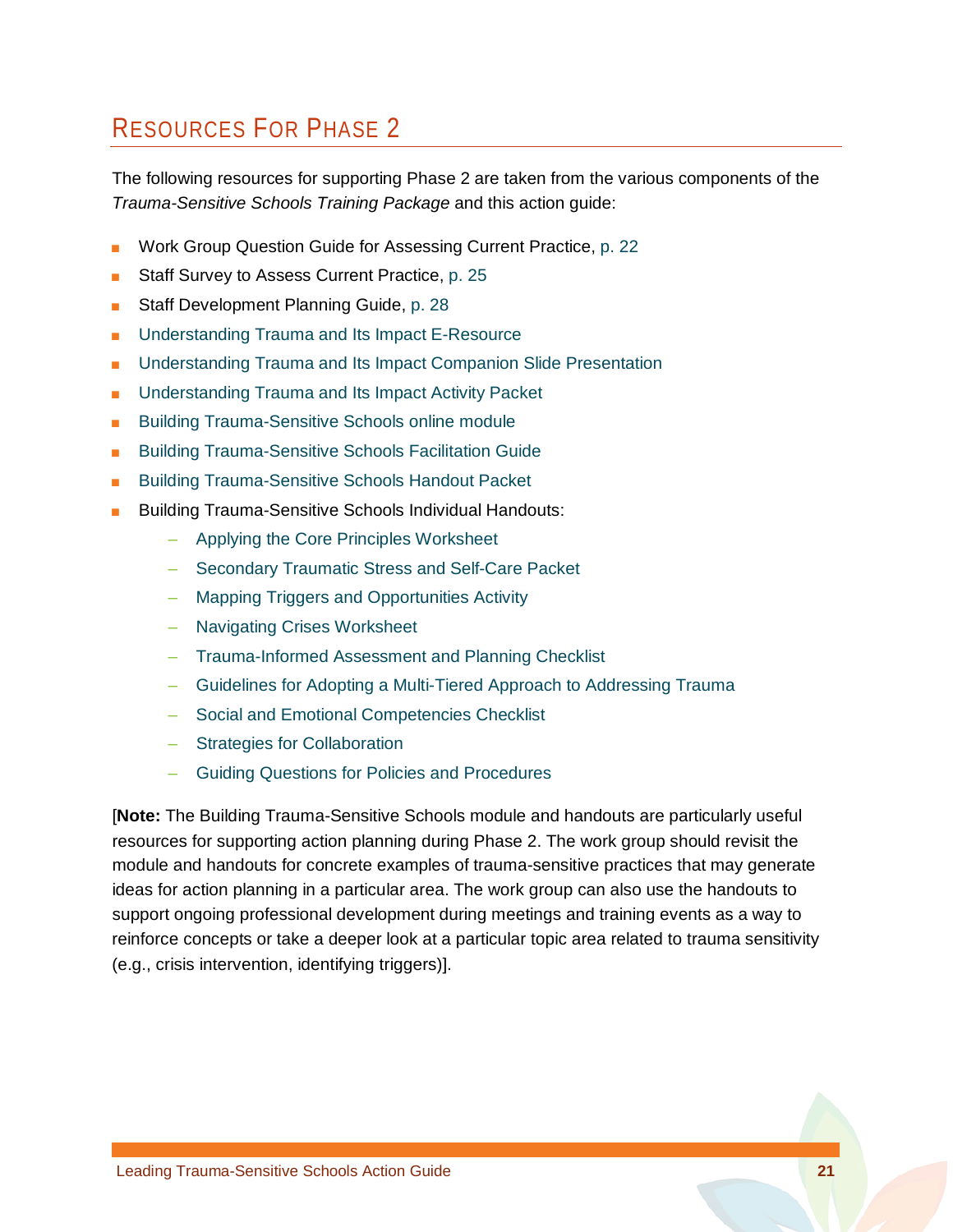## <span id="page-24-0"></span>WORK GROUP QUESTION GUIDE TO ASSESS CURRENT PRACTICE

The discussion questions will help your trauma work group examine your school's current practice related to trauma sensitivity across six domains. Use the guiding questions on the following two pages to facilitate work group discussions about areas of strength and growth.

### **Instructions**

- 1. Print copies as needed.
- 2. Assign a work group member to take notes during the discussion.
- 3. One person may facilitate the discussion while another takes notes. Alternatively, you could write key points on paper large enough that all can see during the discussion to ensure ideas are reflected accurately.
- 4. Discuss questions during one or more trauma work group meetings.
- 5. Identify domains showing your school having strengths as well as domains suggesting areas for growth.
- 6. Save notes to use along with feedback from the comprehensive staff survey about current school practices that support trauma sensitivity. This process will help you designate areas of focus for action planning.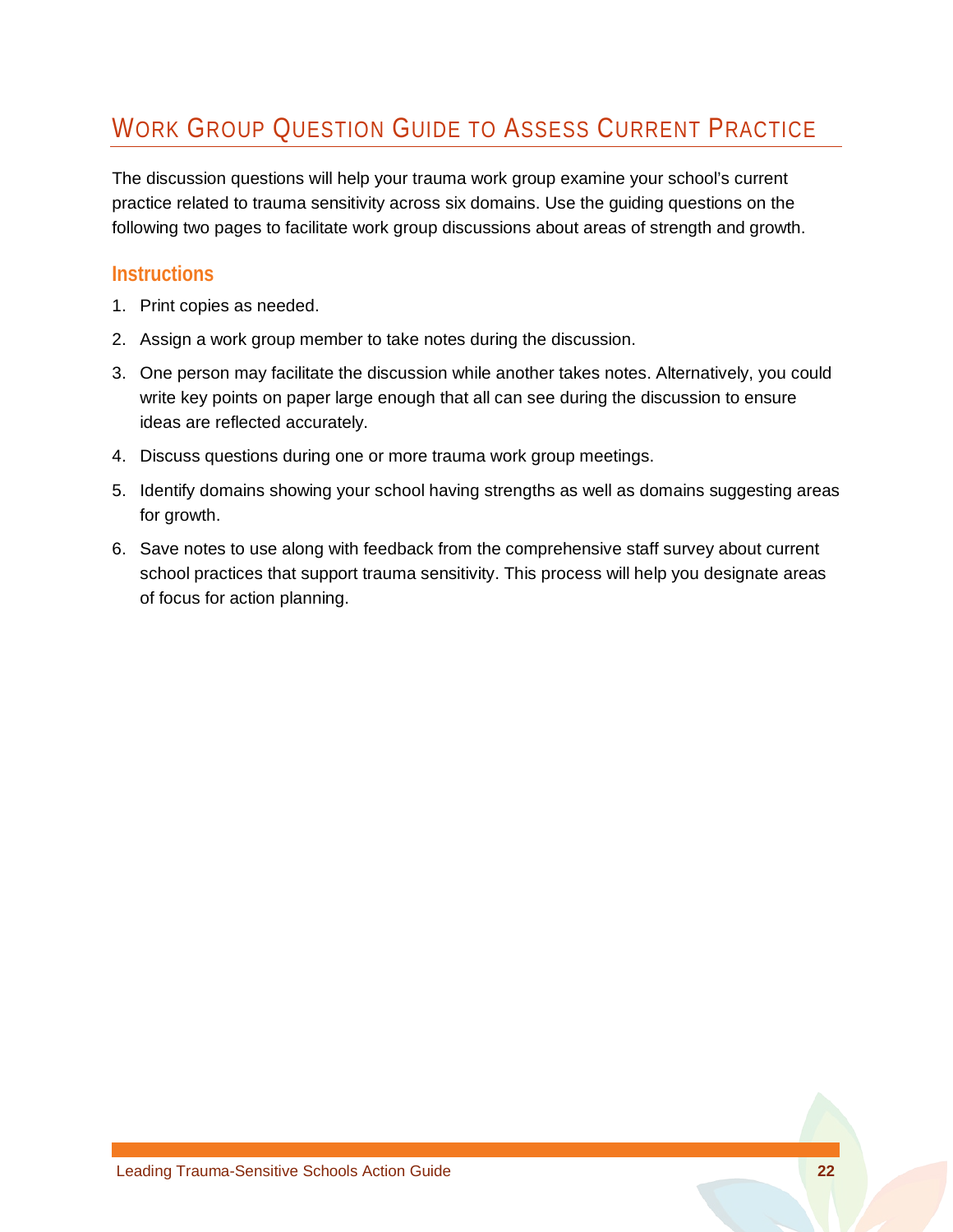## QUESTIONS BY DOMAIN

#### **Support staff development**

- 1. What type of training on trauma and trauma sensitivity does staff receive?
- 2. Who receives this type of training and how often is it provided?
- 3. How is staff knowledge assessed after training?
- 4. What topics are currently addressed?
- 5. What is the plan for staff turnover as it relates to trauma training?
- 6. How does the school support sustained understanding of trauma concepts and trauma-informed practice?
- 7. How are individual supervision and staff meetings informed by an understanding of trauma?
- 8. How does the school address secondary trauma among staff?
- 9. What processes are in place to support staff on an ongoing basis?
- 10. How is self-care being encouraged?

#### **Create a safe and supportive environment**

- 1. How does the school create a safe physical environment for staff, students, and families throughout the school building? Consider physical safety in the classroom and common areas.
- 2. How does the school create a welcoming physical atmosphere?
- 3. How does the school environment reflect the cultures of the students and families that make up the school community?
- 4. What are the school's policies concerning bullying and violence, and how are they enforced?
- 5. How does the school identify potential environmental triggers for students and families who have trauma histories?
- 6. How do school staff anticipate potential problems related to trauma?
- 7. How do staff consider trauma when responding to student crises?
- 8. How does the protocol for crisis intervention align with a trauma-sensitive approach?
- 9. How does the school convey respect for cultural differences?

#### **Assess needs and provide support**

- 1. How do school-based assessments take trauma into account?
- 2. How does an understanding of trauma inform the assessment process (e.g., where conducted, who conducts assessments, steps taken to ensure privacy and confidentiality)?
- 3. How does your school work with students and families to develop individual goals and plans?
- 4. How do school plans such as Individualized Education Plans (IEPs) and behavioral plans take trauma into account?
- 5. What types of services does your school provide to address the needs of youth exposed to trauma, and who provides these services?
- 6. What types of connections does the school have with community-based providers who have expertise in trauma?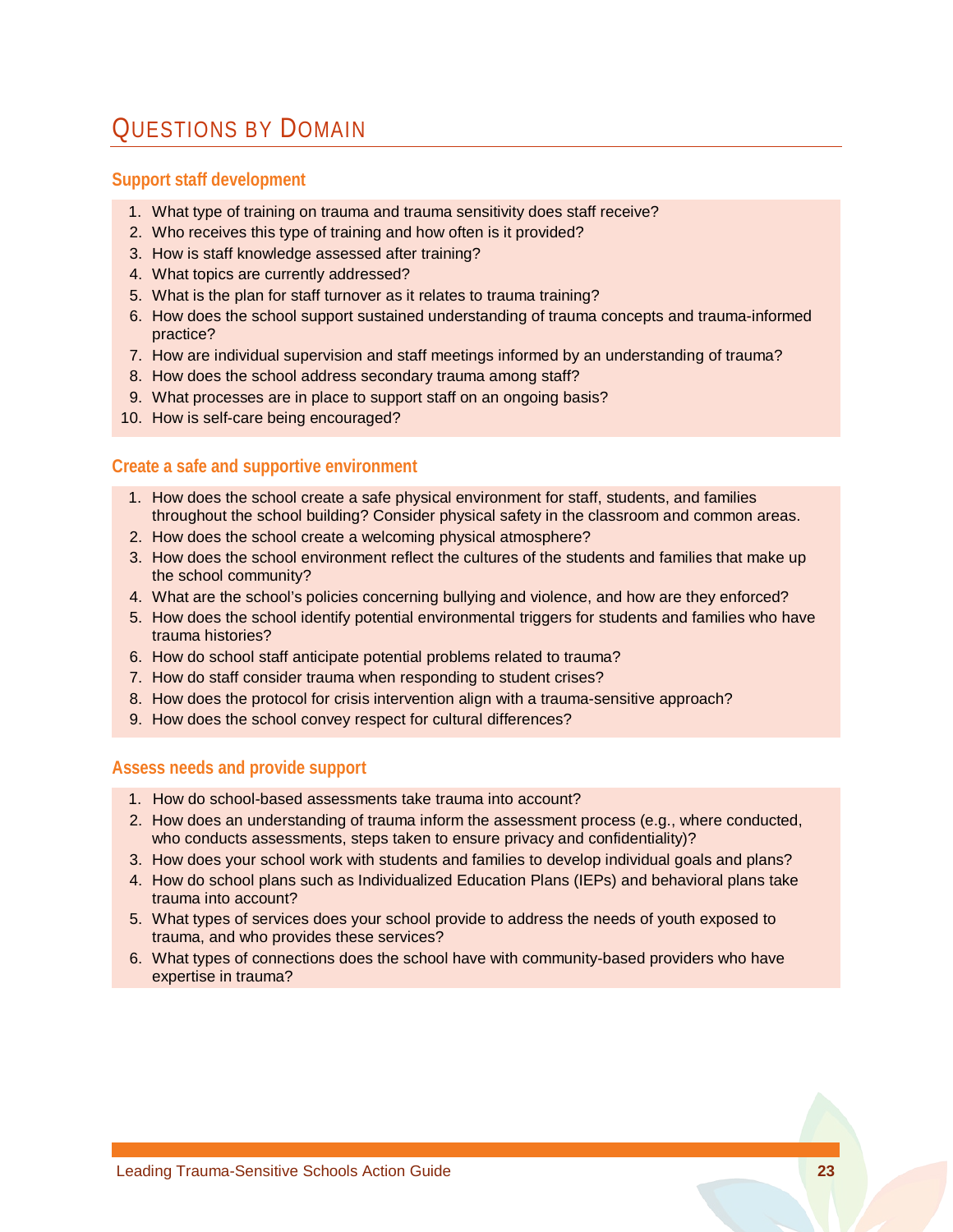#### **Build social and emotional skills**

- 1. What formal strategies does the school use to build social and emotional skills (e.g., selfregulation, social skills, and coping strategies)?
- 2. What education does the school provide students and families about stress and its impact?
- 3. What strategies does the school employ to support students to cope with stress (e.g., verbal and nonverbal strategies)?

#### **Collaborate with students and families**

- 1. How are students and families given a voice to express concerns and ideas?
- 2. How does the school support student and family choice during interactions?
- 3. How do staff foster partnerships with students and families?
- 4. How do staff communicate with students and their families (for example, approach, tone, frequency, clarity)?
- 5. How are privacy and confidentiality upheld?
- 6. How is cultural awareness considered in relationship building?
- 7. How do staff consider the potential impact of trauma in how they conduct themselves during meetings and interactions with students and families?

#### **Adapt policies and procedures**

- 1. How do the school's policies and procedures align with a trauma-sensitive approach?
- 2. How do discipline, communication, and safety procedures reflect an understanding of trauma?
- 3. What is the process for reviewing policies and practices, and who is involved in this review?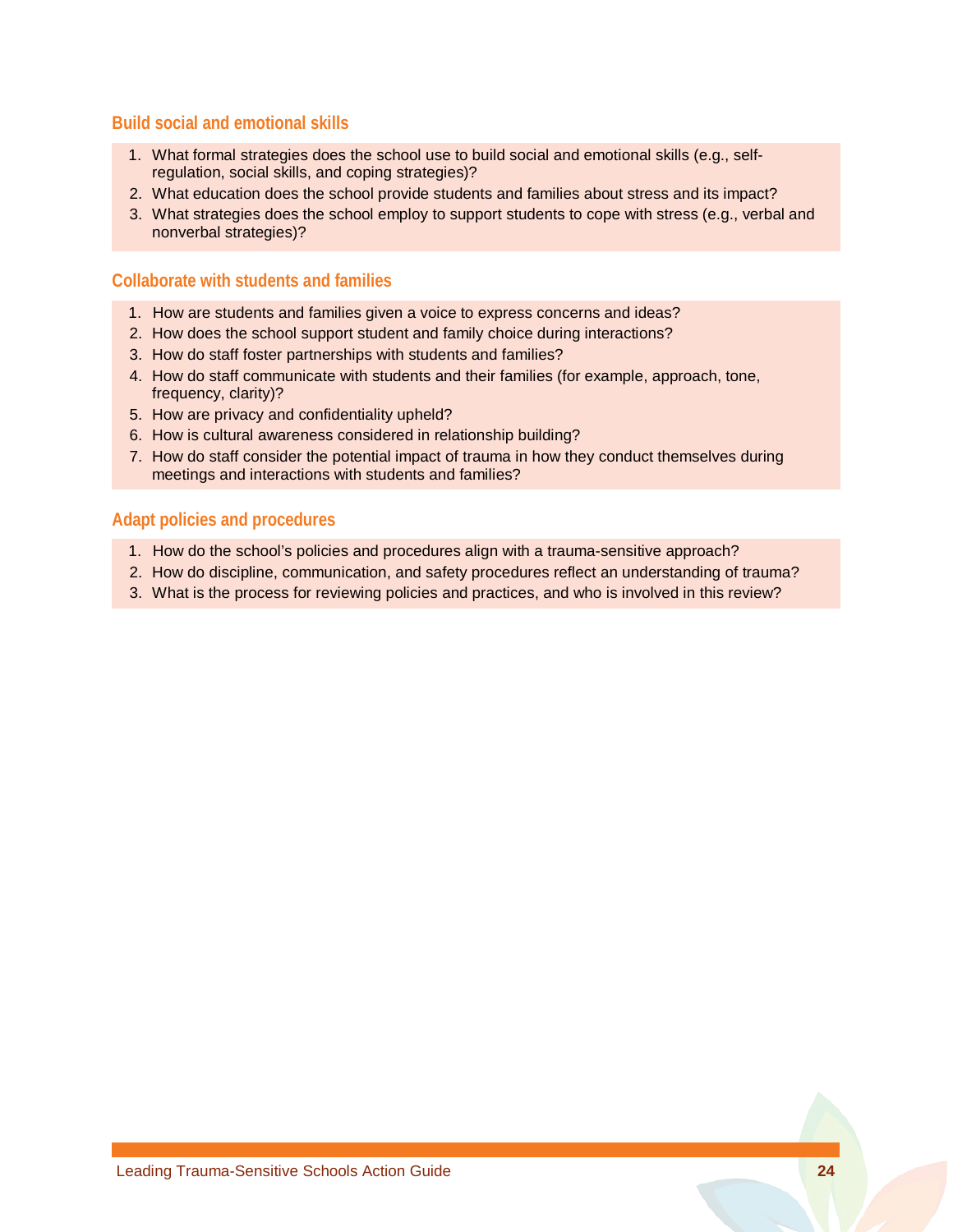## <span id="page-27-0"></span>STAFF SURVEY TO ASSESS CURRENT PRACTICE

Surveying the staff before and after you launch a program to establish a trauma-sensitive environment at your school provides measurable information about their perceptions as to the starting point and the amount of change brought about once the education in trauma sensitivity begins.

### **Instructions**

- 1. Determine the method of administration. For example, you may print and distribute paper copies of the survey during a staff meeting, or you may use a simple online survey tool, such as SurveyMonkey®, which contains built-in mechanisms for tallying and reviewing results.
- 2. Provide staff with access to the survey, explain the reason you need their input, and give them a time limit for completion.
- 3. Compile the survey responses and combine the information with notes from the work group discussions to identify strengths and gaps related to trauma sensitivity to inform action planning. Results should be shared with all staff to ensure a collective understanding of current practice and possible areas for action planning.

| <b>Staff Survey for Assessing Current Practice</b><br>Please rate on a scale of 1-4 (1: strongly disagree-4: strongly agree)             |                                                                                                                                                                                                                                                                                                                                                                                                                      |                |   |                                                              |  |  |  |
|------------------------------------------------------------------------------------------------------------------------------------------|----------------------------------------------------------------------------------------------------------------------------------------------------------------------------------------------------------------------------------------------------------------------------------------------------------------------------------------------------------------------------------------------------------------------|----------------|---|--------------------------------------------------------------|--|--|--|
| <b>Disagree</b><br><b>Strongly</b><br><b>Agree</b><br><b>Strongly</b><br>1. Support staff development<br><b>Disagree</b><br><b>Agree</b> |                                                                                                                                                                                                                                                                                                                                                                                                                      |                |   |                                                              |  |  |  |
| All staff member receive training on different types<br>of trauma and effects on students and staff.                                     | 1                                                                                                                                                                                                                                                                                                                                                                                                                    | $\overline{2}$ | 3 | 4                                                            |  |  |  |
| training.                                                                                                                                | 1                                                                                                                                                                                                                                                                                                                                                                                                                    | $\overline{2}$ | 3 | $\overline{4}$                                               |  |  |  |
| during professional development events.                                                                                                  | 1                                                                                                                                                                                                                                                                                                                                                                                                                    | 2              | 3 | 4                                                            |  |  |  |
| trauma and trauma-sensitive practices.                                                                                                   | 1                                                                                                                                                                                                                                                                                                                                                                                                                    | $\overline{2}$ | 3 | $\overline{4}$                                               |  |  |  |
| like to use a trauma-sensitive approach when working<br>with students.                                                                   | 1                                                                                                                                                                                                                                                                                                                                                                                                                    | $\overline{2}$ | 3 | 4                                                            |  |  |  |
| like to use a trauma-sensitive approach when working<br>with parents.                                                                    | $\mathbf{1}$                                                                                                                                                                                                                                                                                                                                                                                                         | $\overline{2}$ | 3 | $\overline{4}$                                               |  |  |  |
| practices are addressed in staff meetings.                                                                                               | 1                                                                                                                                                                                                                                                                                                                                                                                                                    | $\overline{2}$ | 3 | $\overline{\mathbf{4}}$                                      |  |  |  |
| (e.g., secondary traumatic stress, vicarious trauma).                                                                                    | 1                                                                                                                                                                                                                                                                                                                                                                                                                    | 2              | 3 | 4                                                            |  |  |  |
|                                                                                                                                          | 1.<br>2. Staff knowledge of trauma is assessed pre- and post-<br>3. Topics related to trauma are regularly addressed<br>4. The school supports ongoing learning related to<br>5. School staff has a clear understanding of what it looks<br>6. School staff has a clear understanding of what it looks<br>7. Discussions about trauma and trauma-sensitive<br>8. The school addresses the effects of trauma on staff |                |   | the extent to which you agree with the following statements. |  |  |  |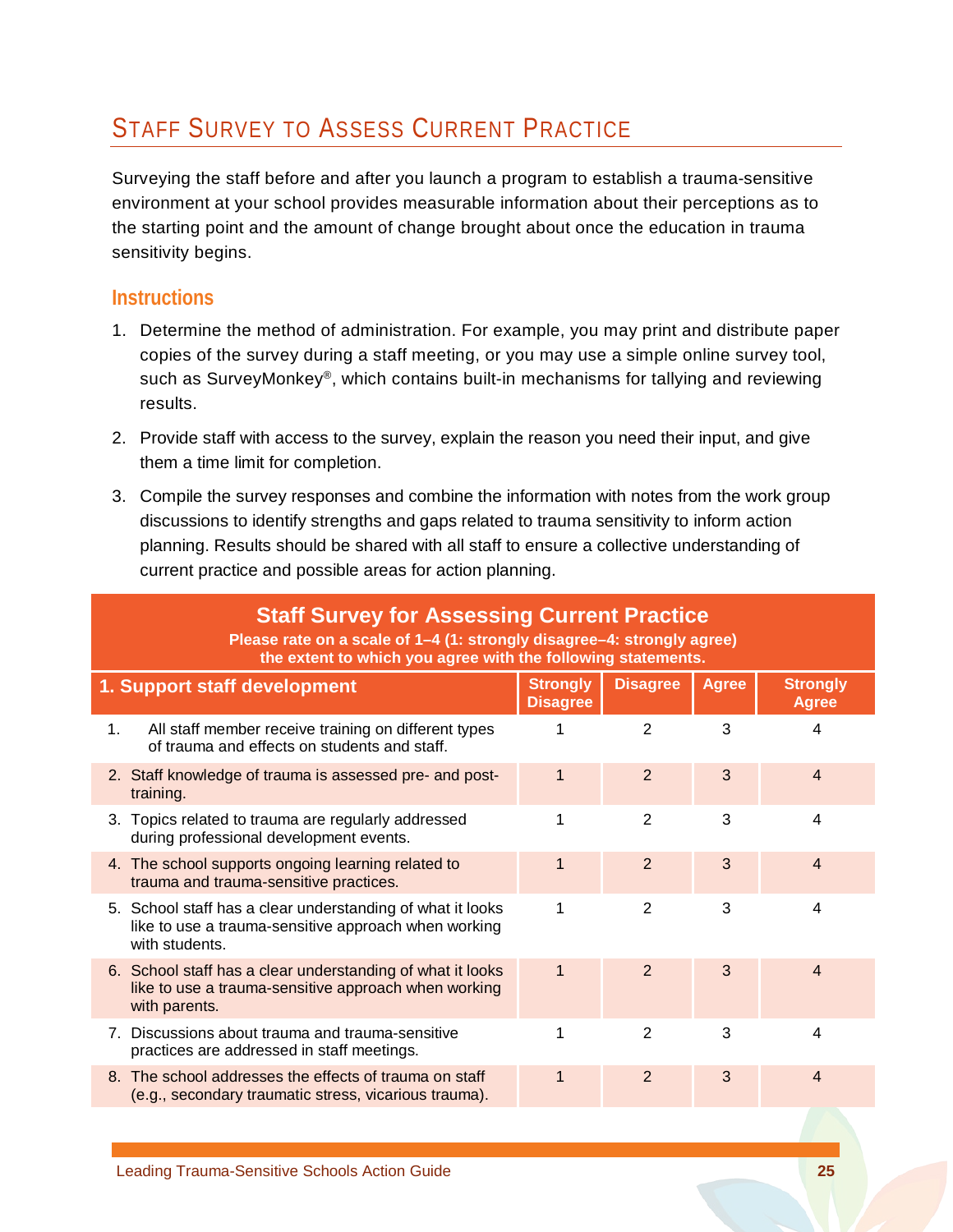|    | <b>Staff Survey for Assessing Current Practice</b><br>Please rate on a scale of 1-4 (1: strongly disagree-4: strongly agree)<br>the extent to which you agree with the following statements. |                                    |                 |              |                                 |  |  |
|----|----------------------------------------------------------------------------------------------------------------------------------------------------------------------------------------------|------------------------------------|-----------------|--------------|---------------------------------|--|--|
|    | 2. Create safe and supportive environments                                                                                                                                                   | <b>Strongly</b><br><b>Disagree</b> | <b>Disagree</b> | <b>Agree</b> | <b>Strongly</b><br><b>Agree</b> |  |  |
| 1. | The school's physical environment (e.g., classroom<br>and common areas) is safe for staff, students, and<br>families.                                                                        | 1                                  | $\overline{2}$  | 3            | $\overline{4}$                  |  |  |
|    | 2. The school creates a welcoming physical space.                                                                                                                                            | $\mathbf{1}$                       | $\overline{2}$  | 3            | $\overline{4}$                  |  |  |
|    | 3. The school environment reflects the cultures of the<br>students, families, and staff in the school community.                                                                             | 1                                  | $\overline{2}$  | 3            | 4                               |  |  |
|    | 4. The school has policies around bullying and violence.                                                                                                                                     | $\mathbf{1}$                       | $\overline{2}$  | 3            | $\overline{4}$                  |  |  |
|    | 5. Antibullying and violence policies are consistently<br>enforced.                                                                                                                          | 1                                  | $\overline{2}$  | 3            | 4                               |  |  |
|    | 6. The school minimizes potential trauma-related triggers<br>(reminders) for students in the school environment.                                                                             | 1                                  | $\overline{2}$  | 3            | $\overline{4}$                  |  |  |
|    | 7. Staff consider trauma and trauma-sensitive<br>approaches when responding to student crises.                                                                                               | 1                                  | $\overline{2}$  | 3            | $\overline{4}$                  |  |  |
|    | 8. Staff interactions with students communicate respect<br>(e.g., approach, tone).                                                                                                           | 1                                  | $\overline{2}$  | 3            | $\overline{4}$                  |  |  |
|    | 9. Staff interactions with parents communicate respect<br>(e.g., approach, tone).                                                                                                            | 1                                  | $\overline{2}$  | 3            | $\overline{4}$                  |  |  |
|    | 10. The school conveys respect for cultural differences.                                                                                                                                     | $\mathbf{1}$                       | $\overline{2}$  | 3            | $\overline{4}$                  |  |  |
|    | 3. Assess needs and provide support                                                                                                                                                          | <b>Strongly</b><br><b>Disagree</b> | <b>Disagree</b> | <b>Agree</b> | <b>Strongly</b><br><b>Agree</b> |  |  |
| 1. | School-based assessments (e.g.,<br>psychosocial/behavioral) consider history of trauma.                                                                                                      | 1                                  | $\overline{2}$  | 3            | $\overline{4}$                  |  |  |
|    | 2. Student assessments are conducted in a safe and<br>respectful manner.                                                                                                                     | 1                                  | $\overline{2}$  | 3            | $\overline{4}$                  |  |  |
|    | 3. Students and families are active partners in setting<br>goals for students.                                                                                                               | 1                                  | $\overline{2}$  | 3            | 4                               |  |  |
|    | 4. Individual student plans (e.g., IEPs, behavioral plans)<br>consider trauma and trauma-related needs.                                                                                      | $\mathbf 1$                        | $\overline{2}$  | 3            | $\overline{4}$                  |  |  |
|    | 5. The school provides or refers students to trauma-<br>specific mental health services when needed.                                                                                         | 1                                  | $\overline{2}$  | 3            | 4                               |  |  |
|    | 4. Build social and emotional skills                                                                                                                                                         | <b>Strongly</b><br><b>Disagree</b> | <b>Disagree</b> | <b>Agree</b> | <b>Strongly</b><br><b>Agree</b> |  |  |
| 1. | The school incorporates formal strategies or<br>curriculum for building social and emotional skills.                                                                                         | $\mathbf{1}$                       | $\overline{2}$  | 3            | 4                               |  |  |
|    | 2. The school educates students about stress and<br>its effects.                                                                                                                             | $\mathbf{1}$                       | $\overline{2}$  | 3            | $\overline{4}$                  |  |  |
|    | 3. The school educates parents about stress and<br>its effects.                                                                                                                              | 1                                  | $\overline{2}$  | 3            | 4                               |  |  |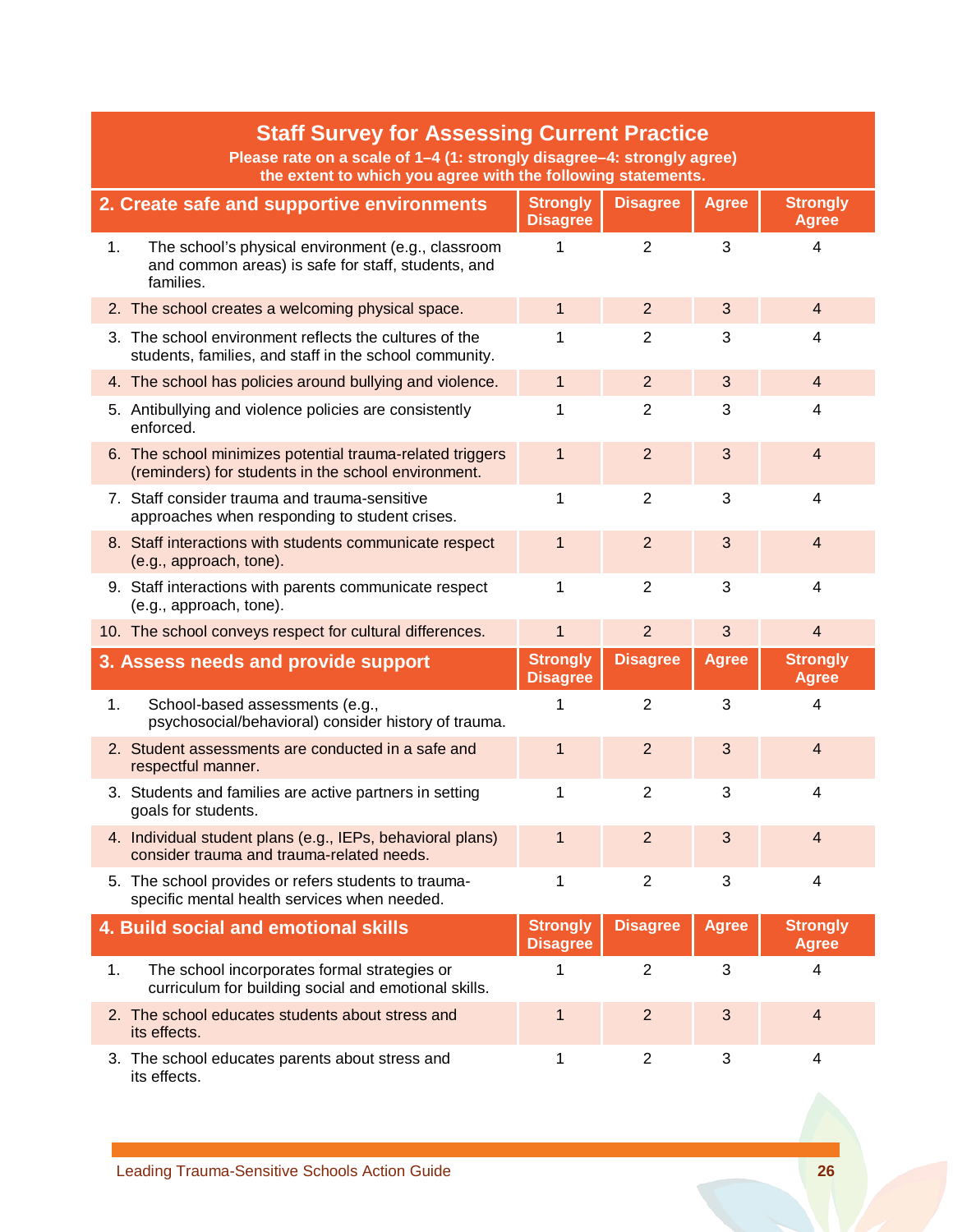<span id="page-29-1"></span><span id="page-29-0"></span>

|    | <b>Staff Survey for Assessing Current Practice</b><br>Please rate on a scale of 1-4 (1: strongly disagree-4: strongly agree)<br>the extent to which you agree with the following statements. |                                    |                 |              |                                 |  |  |  |  |
|----|----------------------------------------------------------------------------------------------------------------------------------------------------------------------------------------------|------------------------------------|-----------------|--------------|---------------------------------|--|--|--|--|
|    | 4. School staff teach students strategies (verbal and<br>nonverbal) for coping with stress.                                                                                                  | $\mathbf 1$                        | $\overline{2}$  | 3            | $\overline{4}$                  |  |  |  |  |
|    | 5. Collaboration with students and families                                                                                                                                                  | <b>Strongly</b><br><b>Disagree</b> | <b>Disagree</b> | <b>Agree</b> | <b>Strongly</b><br><b>Agree</b> |  |  |  |  |
| 1. | Staff is aware of how exposure to trauma may<br>influence relationships with students and parents.                                                                                           | 1                                  | $\overline{2}$  | 3            | $\overline{4}$                  |  |  |  |  |
|    | 2. Staff are aware of cultural backgrounds of students<br>and families in the school community.                                                                                              | 1                                  | 2               | 3            | $\overline{4}$                  |  |  |  |  |
|    | 3. Staff supports student choice and control.                                                                                                                                                | $\mathbf 1$                        | $\overline{2}$  | 3            | $\overline{4}$                  |  |  |  |  |
|    | 4. Staff supports parent choice and control.                                                                                                                                                 | 1                                  | $\overline{2}$  | 3            | 4                               |  |  |  |  |
|    | 5. Staff upholds student and family privacy and<br>confidentially.                                                                                                                           | $\mathbf 1$                        | $\overline{2}$  | 3            | $\overline{4}$                  |  |  |  |  |
|    | 6. Students and families are given a voice to express<br>concerns and ideas.                                                                                                                 | 1                                  | $\overline{2}$  | 3            | 4                               |  |  |  |  |
|    | 7. Staff demonstrate respect for cultural differences in<br>their interactions with students and families.                                                                                   | 1                                  | $\overline{2}$  | 3            | $\overline{4}$                  |  |  |  |  |
|    | 8. Staff work to foster a sense of partnership with<br>students and families.                                                                                                                | 1                                  | $\overline{2}$  | 3            | 4                               |  |  |  |  |
|    | 9. Staff maintains regular two-way communication with<br>parents about their child's learning.                                                                                               | $\mathbf{1}$                       | $\overline{2}$  | 3            | $\overline{4}$                  |  |  |  |  |
|    | <b>6. Adapt policies and procedures</b>                                                                                                                                                      | <b>Strongly</b><br><b>Disagree</b> | <b>Disagree</b> | <b>Agree</b> | <b>Strongly</b><br><b>Agree</b> |  |  |  |  |
| 1. | School policies and procedures align with a trauma-<br>sensitive approach.                                                                                                                   | 1                                  | $\overline{2}$  | 3            | $\overline{4}$                  |  |  |  |  |
|    | 2. Discipline practices are informed by an understanding<br>of trauma and are designed to avoid causing additional<br>harm.                                                                  | $\mathbf{1}$                       | $\overline{2}$  | 3            | $\overline{4}$                  |  |  |  |  |
|    | 3. School safety and emergency procedures are<br>conducted using a trauma-sensitive approach.                                                                                                | 1                                  | $\overline{2}$  | 3            | Δ                               |  |  |  |  |
|    | 4. Policies and procedures are reviewed regularly for<br>their alignment with a trauma-sensitive approach.                                                                                   | $\mathbf 1$                        | $\overline{2}$  | 3            | $\overline{4}$                  |  |  |  |  |
|    | 5. School staff are involved in reviewing and developing<br>policies and procedures.                                                                                                         | 1                                  | $\overline{2}$  | 3            | 4                               |  |  |  |  |
|    | 6. Students are involved in reviewing and developing<br>policies and procedures.                                                                                                             | $\mathbf 1$                        | $\overline{2}$  | 3            | $\overline{4}$                  |  |  |  |  |
|    | 7. Parents are involved in reviewing and developing<br>policies and procedures.                                                                                                              | 1                                  | $\overline{2}$  | 3            | 4                               |  |  |  |  |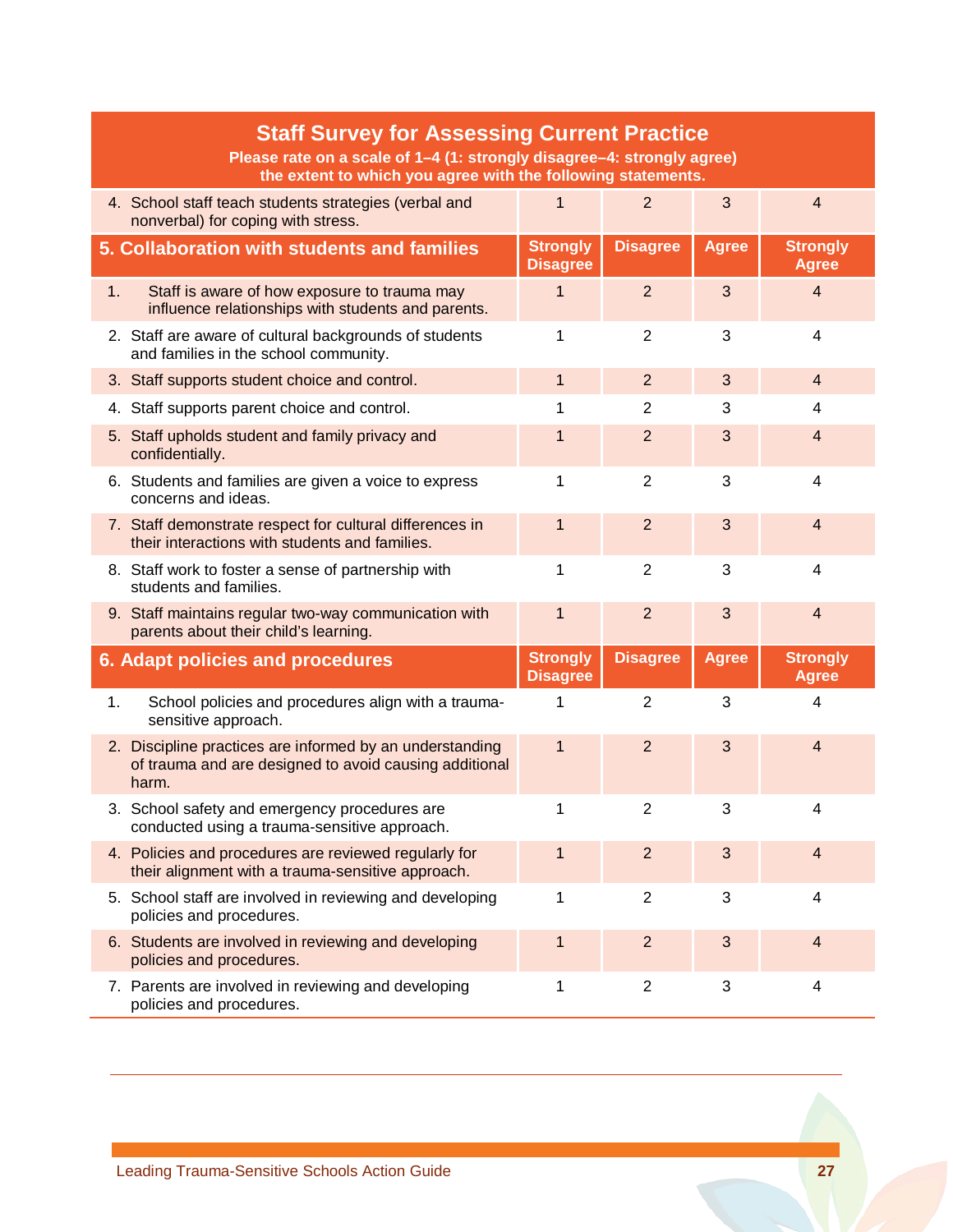## STAFF DEVELOPMENT PLANNING GUIDE

This Staff Development Planning Guide is designed to help school-based administrators and trauma-sensitive work groups consider what topics and processes to consider when developing an intentional professional development plan for supporting trauma-related capacity-building. A comprehensive professional development plan will cover multiple training topics and will provide specific information for each topic:

- Topic title and brief description
- **Audience**
- Training delivery method and rationale for use
- Intended **learning outcomes** that indicate participant mastery and/or application of new professional knowledge and skills
- At least one measurable **benchmark** or indicator for each outcome
- **Evaluation strategy** to assess intended outcomes and indicators, including data-collection instruments, data-analysis techniques, and reporting method
- **Follow-up** as needed to support learning
- **Resources to support** professional development activities

### **1. Topic title and description**

Providing all members of the school staff with a basic education in trauma and its impact is an important first step in the process of becoming a trauma-sensitive school. The *Understanding Trauma and Its Impact* e-resource and the *Building Trauma-Sensitiv*e Schools training module support initial training efforts for all staff. Ongoing professional development builds on these initial training tools and provides additional information on trauma-related topics and helps staff develop skills associated with trauma sensitivity.

In some cases, professional development activities associated with trauma sensitivity align with activities supporting another approach, such as restorative practices or positive behavioral supports. Describing the topics will help you anticipate such alignments.

#### **Trauma-Related Topics for All Staff**

- Child development and attachment and the effects of early adversity
- The neurobiology of trauma
- Particular types of trauma (e.g., historical trauma, racial trauma, complex trauma)
- Experiences of particular groups of students (e.g., LGBTQ youth, youth of color, refugees)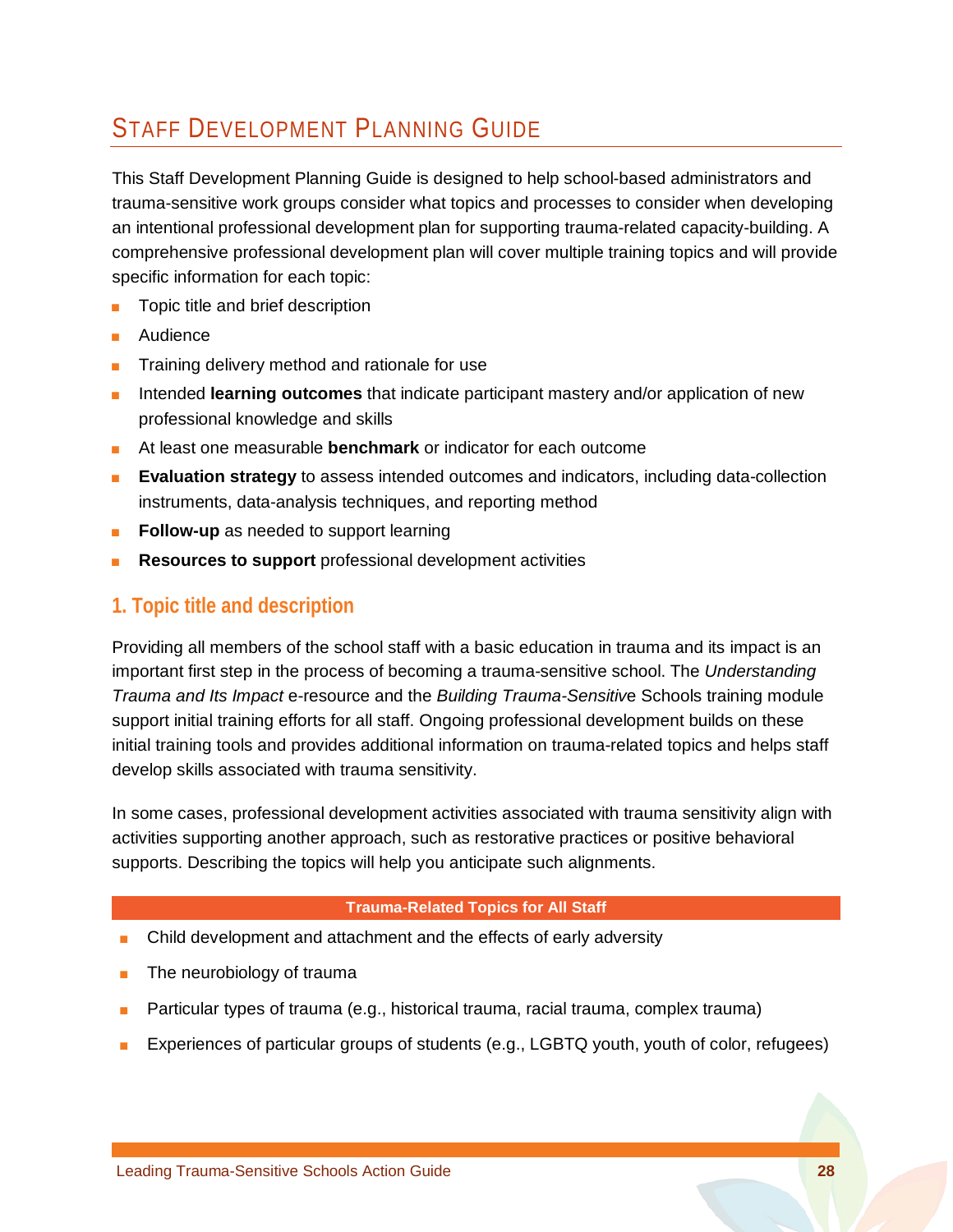- Relationship between culture and trauma (e.g., culture-specific experiences and responses)
- Secondary traumatic stress and vicarious trauma
- Child and adolescent mental health
- Resilience across development
- Core principles of trauma sensitivity

#### **Skill Building for All Staff**

- General trauma-sensitive practices
- Trauma-informed crisis intervention and de-escalation strategies
- Culturally responsive practices
- Strategies for engaging youth and families
- Strengths-based approaches to working with youth
- Self-care strategies
- Restorative practices
- Positive behavioral supports
- Mental health first aid

#### **Specialized Topics**

- Classroom strategies for promoting safety (teachers)
- Social and emotional competencies and curricula (teachers)
- Trauma-sensitive assessment and evaluation practices (student services staff)
- Evidence-based, trauma-specific mental health interventions for addressing trauma (student services staff)

### **2. Audience**

Most topics will be useful for all staff, although some specialized topics specifically address the information needs of particular staff participants. Specifying the audience for each topic provides information for determining delivery method selection, choice of venue, and mechanism for announcing the activity. Even more important, knowing the audience helps the organizer or trainer focus and prepare each activity to meet any particular audience needs.

## **3. Training delivery method and rationale**

Adults learn most effectively when they are actively engaged in the learning process, causing growth to occur at the individual level and helping change occur in the broader school environment. Real change calls for ongoing and varied training, incorporating opportunities for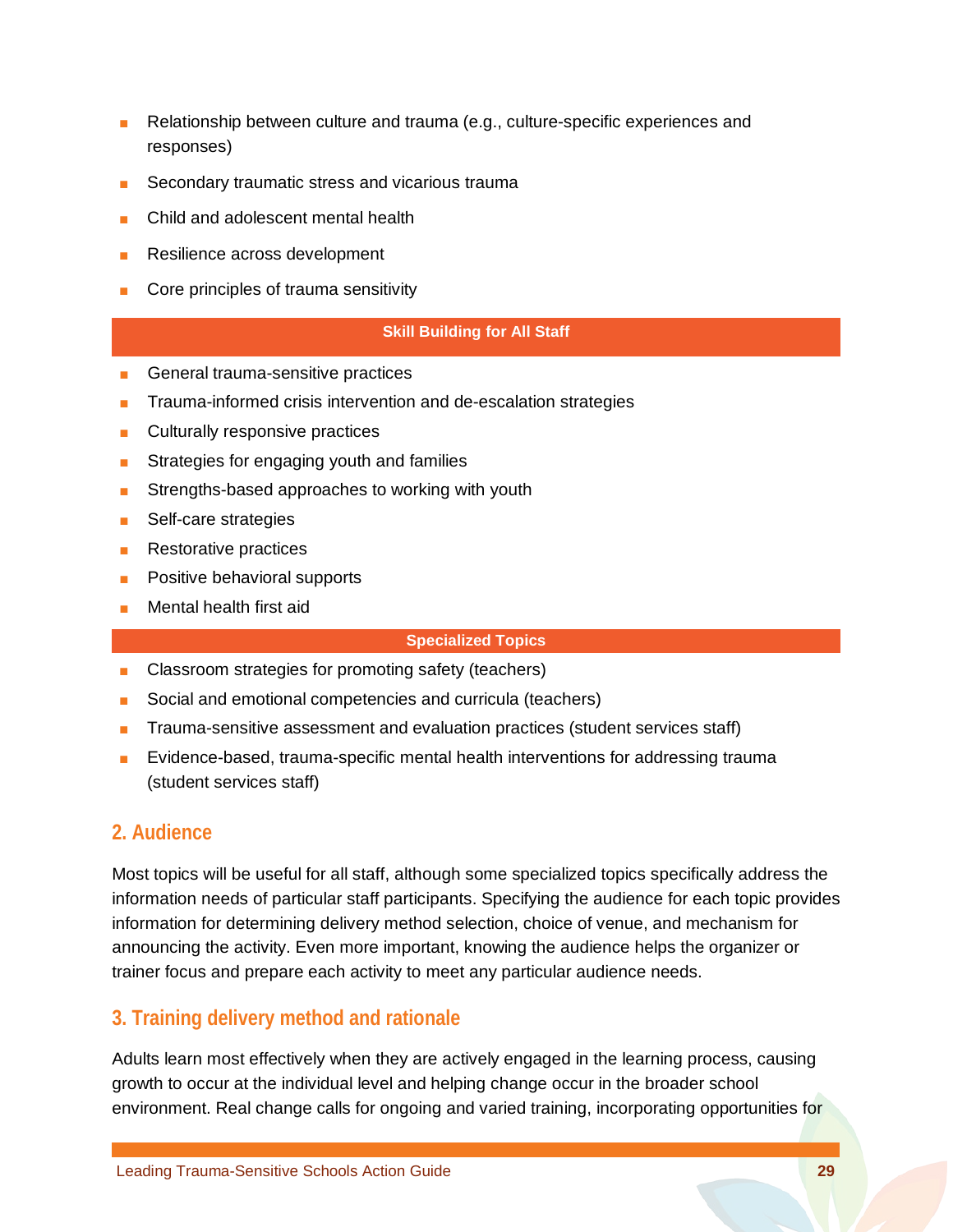staff to practice applying concepts and to give feedback. Potential training delivery methods include any of the following, each of which provides advantages and limitations that will contribute to your rationale for using it:

- **Large-group training** can be useful when providing initial staff and leader education about trauma and trauma sensitivity. Schoolwide trainings allow for all staff to receive the same information at the same time, to ensure a common understanding across roles and departments. Training may be done in person or by having all staff review the same webbased materials and offering times for follow-up discussion. Although helpful when starting out, one-time, large-group trainings are only a place to begin and should not be used exclusively. Staff retention of information is limited if concepts are not reinforced continuously.
- **Biggs 1 Small-group training** allows for in-depth conversation and offers opportunities to apply knowledge to practice. Small-group sessions may be conducted for all staff in a particular role (e.g., teachers, student service staff, paraprofessionals) so that examples and discussions can be tailored. Small groups also may be multidisciplinary, to encourage crossagency communication and opportunities to learn what staff face in different roles, as well as flexibility in applying trauma-related concepts. As with large-group trainings, training content must be reinforced daily to have long-term impact.
- **Team or staff meetings** already in place offer smaller settings in which to convey, clarify, and apply information on a regular basis. Small-group meetings are a forum for open communication, peer support, and additional training and education. These meetings may include regular staff meetings, in which particular trauma-related topics can be addressed or reinforced each time, and department or shift meetings, in which learning can be tailored to the specific needs of these staff.
- **Real-world application** provides opportunities to practice applying trauma-related concepts in everyday situations. To further large- or small-group trainings, school leaders may identify skills or strategies of focus for a particular time period, such as a *skill of the month* for all staff to practice—for example, using strengths-based language, identifying potential trauma triggers, and incorporating self-regulation strategies in the classroom. All staff members are charged with practicing a particular skill or considering a particular concept in their work. Staff or team meetings may be used for staff to report out on their experiences.

### **4. Learning outcomes and benchmarks**

Staff development plans for supporting trauma sensitivity should include anticipated outcomes and measurable indicators of success. The components need to indicate who demonstrates each outcome and benchmark. Each benchmark also needs to be measurable and time limited. Data for deriving this information may come from the evaluation strategies you choose and may help determine your follow-up activities.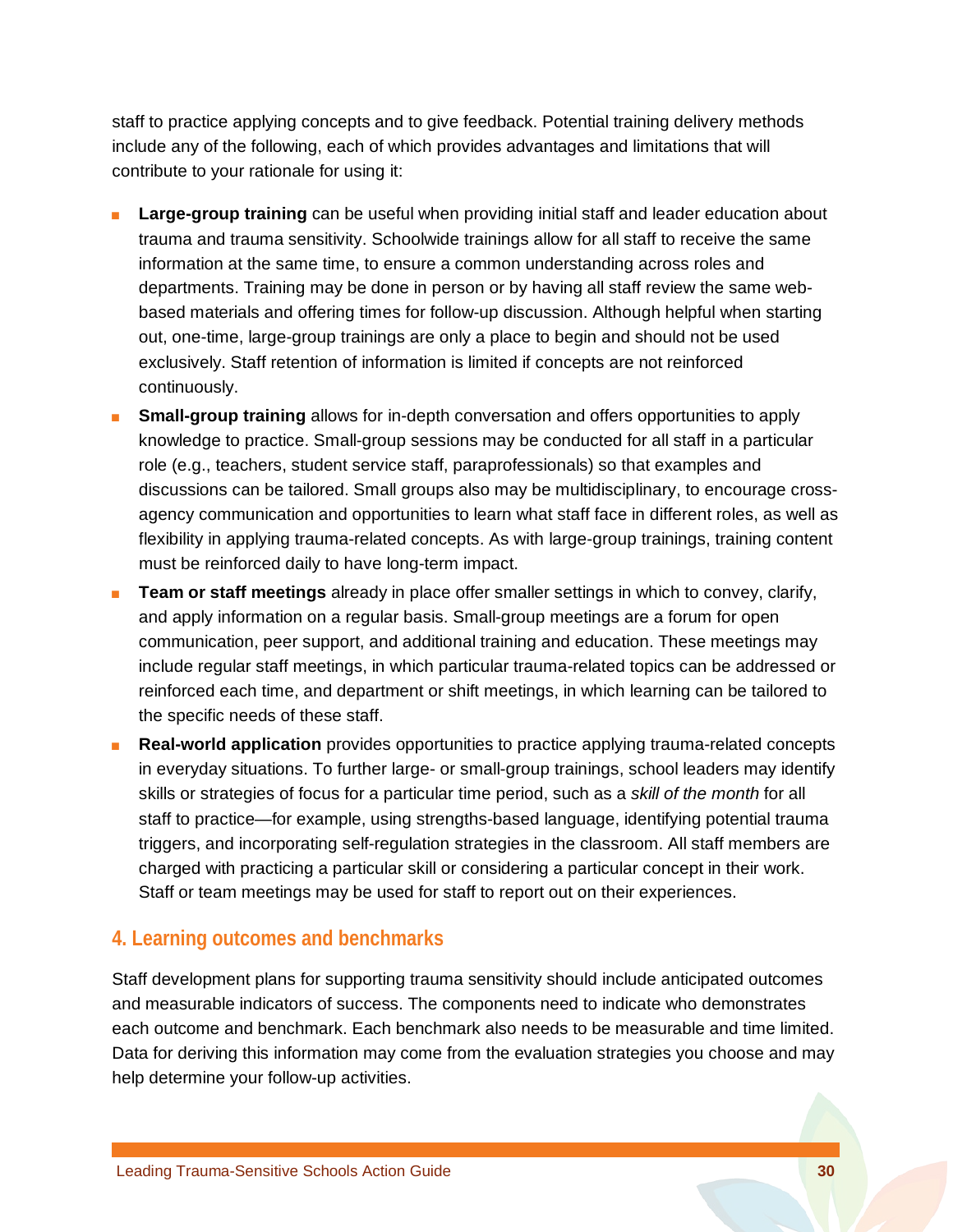| <b>Sample Learning Outcomes</b>                                                                                           |    | <b>Benchmarks</b>                                                                                                                                                    |
|---------------------------------------------------------------------------------------------------------------------------|----|----------------------------------------------------------------------------------------------------------------------------------------------------------------------|
| Training participants will demonstrate<br>an understanding of the neurobiological<br>effects of trauma.                   | ٠  | Pre- and posttraining surveys administered at the time<br>of the session assess for knowledge change related to<br>brain and body responses to stress and trauma.    |
|                                                                                                                           | ٠  | Upon receiving the information, participants will be able<br>to identify potential trauma-related responses by their<br>students.                                    |
| Training participants will be able to<br>apply trauma-related concepts to their<br>classroom practices.                   | m. | During the session, teachers will identify specific<br>strategies that they can use to reduce trauma-related<br>triggers in the classroom environment.               |
| Training participants will be able to<br>identify the warning signs of secondary<br>traumatic stress or vicarious trauma. | ٠  | Within a week of the session, school staff will develop<br>individualized self-care plans that incorporate helpful<br>strategies for supporting health and wellness. |

### **5. Evaluation strategy**

Evaluating professional development activities involves collecting data about the activity that took place and about the level of participation. Information gathered may include staff perceptions about the activity and benchmark measurements that indicate whether the activity achieved the desired outcomes. Data gathered from professional development activities can be used as part of a school's larger efforts to evaluate the impact of trauma sensitivity on students, staff, and schools.

| <b>Evaluation Question</b>                                          | <b>Data Collection</b>                                                                                                                                                                                                                                                                                                                   |
|---------------------------------------------------------------------|------------------------------------------------------------------------------------------------------------------------------------------------------------------------------------------------------------------------------------------------------------------------------------------------------------------------------------------|
| Did the professional development<br>take place as planned?          | Track individual staff participation via sign-in sheets.<br>Track whether the activity or activities occurred at the<br>п<br>intended frequency or duration as planned using tools<br>such as activity logs for tracking any follow-up.<br>Note any factors that altered original plans related to the<br>٠<br>professional development. |
| What were teachers' perceptions of<br>the professional development? | Survey training participants on topics such as their<br><b>The State</b><br>understanding of the purpose of the professional<br>development, the usefulness of the activity, and the<br>support they received to engage in and apply learning.                                                                                           |
| Did the professional development<br>achieve the intended outcomes?  | Data collection is tailored to benchmarks indicating<br>ш<br>whether the professional development activity achieved<br>your desired outcomes. For example, pre- and post-<br>training surveys can assess knowledge change related to<br>trauma and trauma sensitivity.                                                                   |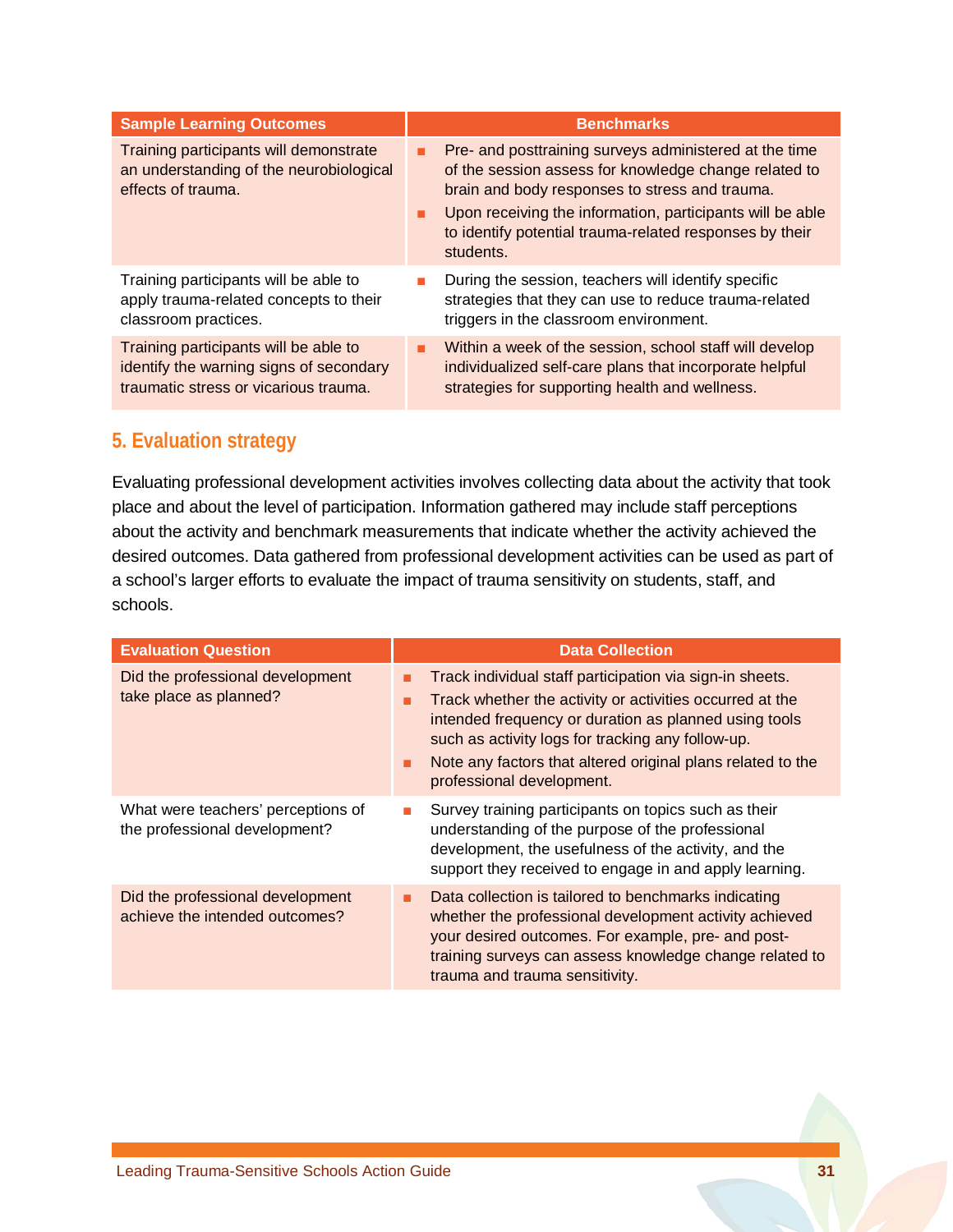### **6. Follow-up**

Depending on the topic, mastery may benefit from staff feedback, trainer assessment, or repetition or refresher activities. The needs of your staff will dictate the type of follow-up to offer. The following ideas are provided to stimulate your own ideas:

- Provide opportunities for teachers to try out a new approach in the classroom and report back on results during team meetings.
- Trainers can respectfully and unobtrusively observe or coach the staff on the job.
- Designate a particular time period for staff to practice the same skill. For example, in a general meeting announce a strategy of the month related to trauma sensitivity, such as developing routines related to transition times.

### **7. Resources to support**

Effective staff development requires adequate resources, including time, staffing, facilities and equipment, and funding. School administrators and trauma-sensitive work groups identify needed resources for each trauma-related professional development activity. With limited funding and time for professional development, as well as competing demands related to staff training, consider how trauma-related topics align with other topics that may be of interest in your school, such as restorative practices, school climate improvement, and positive behavioral supports. Combining professional development efforts maximizes resources and helps staff understand the integration between various approaches.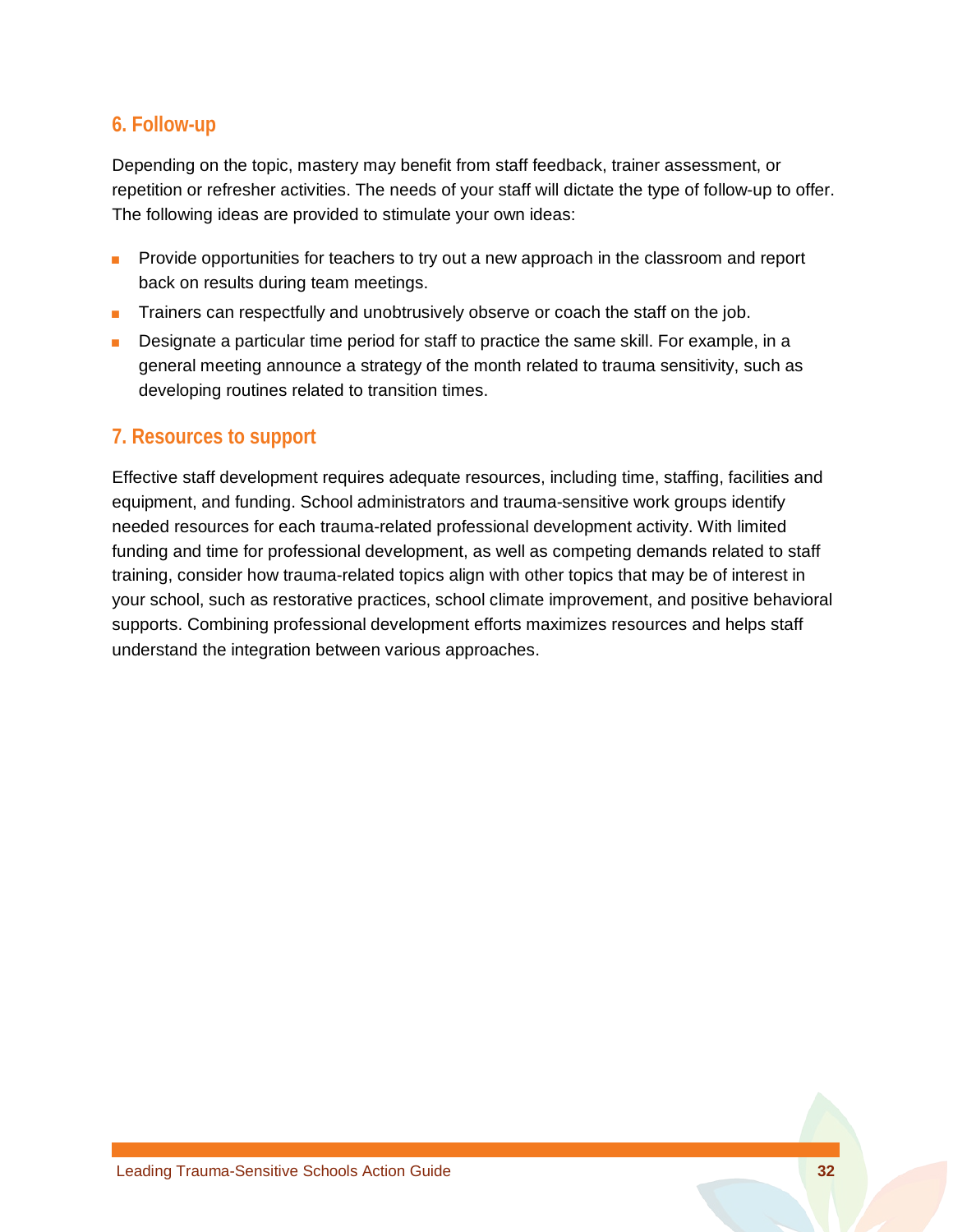# **Staff Development Plan**

For each training topic you choose to address, work groups may use this form to plan for the training event.

| Topic title:           | Date:                     |
|------------------------|---------------------------|
| Description:           | Lead:                     |
|                        | Team:                     |
|                        |                           |
|                        |                           |
| Audience:              | Training delivery method: |
|                        | Rationale for use:        |
|                        |                           |
|                        |                           |
| Learning outcomes:     | Benchmarks:               |
|                        |                           |
|                        |                           |
|                        |                           |
|                        |                           |
| Evaluation strategy:   | Follow-up:                |
|                        |                           |
|                        |                           |
| Resources for support: |                           |
|                        |                           |
|                        |                           |
|                        | н.                        |

| <b>Action Steps</b> | <b>Person Responsible</b> | <b>Date for Completion</b> |
|---------------------|---------------------------|----------------------------|
|                     |                           |                            |
|                     |                           |                            |
|                     |                           |                            |
|                     |                           |                            |
|                     |                           |                            |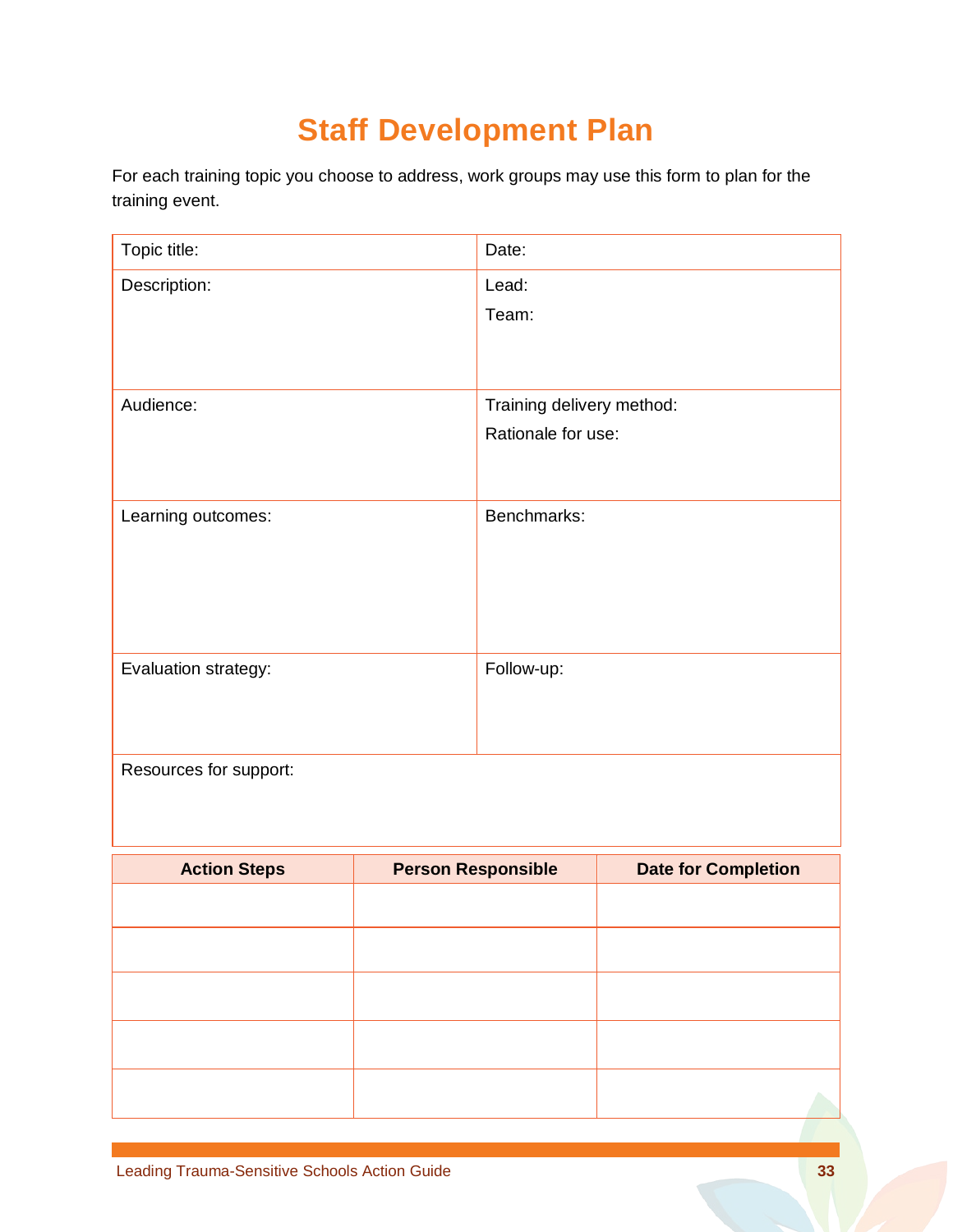### **References**

Maryland State Department of Education. (2008). *Maryland teacher professional development planning guide*. Baltimore, MD: Author. Retrieved from [http://mdk12.msde.maryland.gov/share/pdf/MarylandTeacherProfessionalDevelopmentPlan](http://mdk12.msde.maryland.gov/share/pdf/MarylandTeacherProfessionalDevelopmentPlanningGuide.pdf) [ningGuide.pdf](http://mdk12.msde.maryland.gov/share/pdf/MarylandTeacherProfessionalDevelopmentPlanningGuide.pdf)

Haslam, M. B. (2008). *Maryland teacher professional development evaluation guid*e. Retrieved from

[http://mdk12.msde.maryland.gov/share/pdf/MarylandTeacherProfessionalDevelopmentEval](http://mdk12.msde.maryland.gov/share/pdf/MarylandTeacherProfessionalDevelopmentEvaluationGuide.pdf) [uationGuide.pdf](http://mdk12.msde.maryland.gov/share/pdf/MarylandTeacherProfessionalDevelopmentEvaluationGuide.pdf)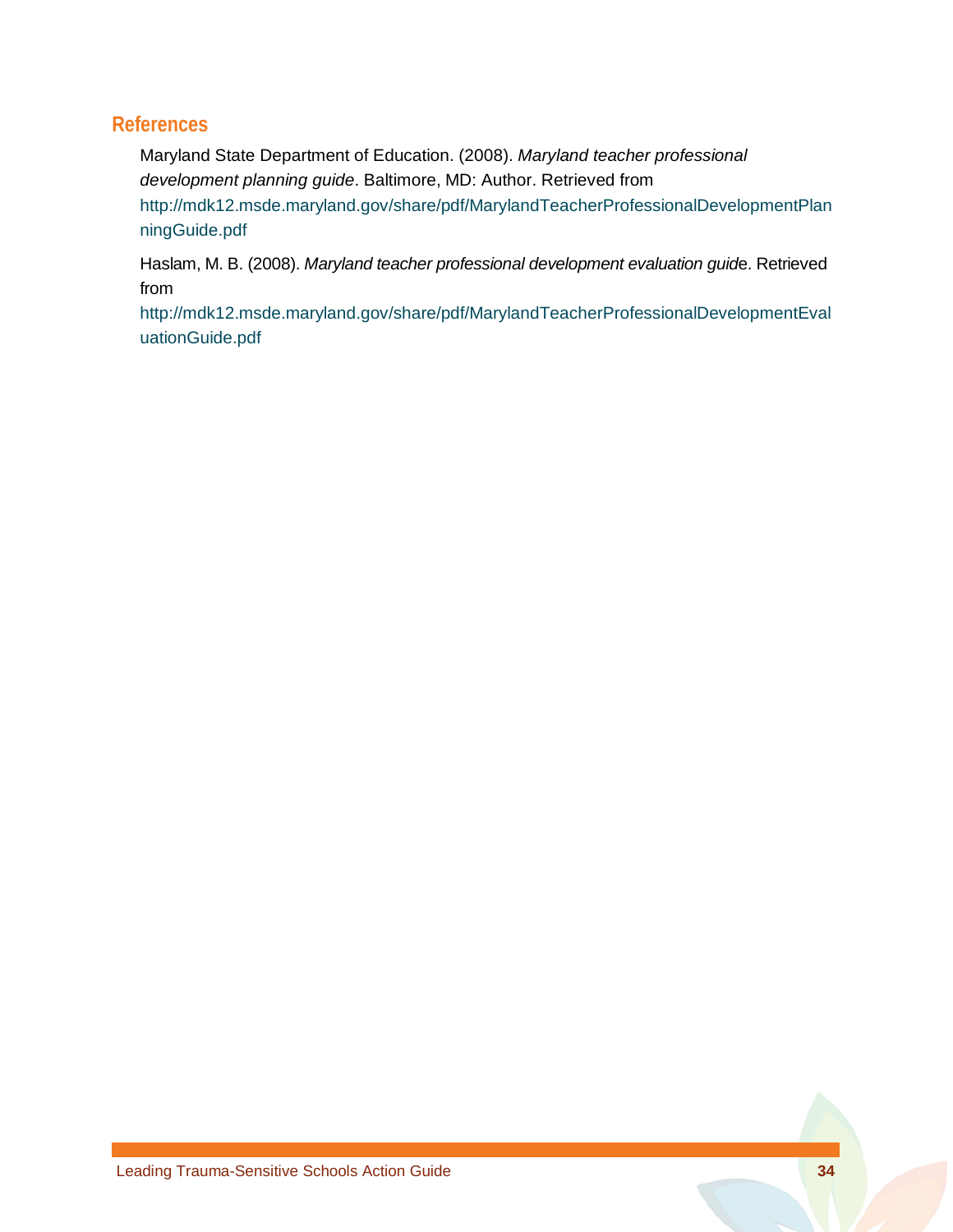## ACTION PLAN TEMPLATES FOR PHASE 2: ENVISION YOUR TRAUMA-SENSITIVE SCHOOL

Action planning templates included here allow schools to plan for how to embed key elements of trauma sensitivity across six core domains:

- 1. Support staff development
- 2. Create safe and supportive environments
- 3. Assess needs and provide supports
- 4. Build social and emotional skills
- 5. Collaborate with students and families
- <span id="page-37-0"></span>6. Adapt policies and procedures.

[Note: This section also includes a template for planning around maintaining the trauma work group and monitoring progress and impact [\(p. 48\)](#page-50-1).]

The work group may choose to focus your action planning in one domain or across multiple domains. For each domain, we include key elements of trauma sensitivity that a school may choose to adopt, sample benchmarks of success, resources from the training package that may be incorporated into your planning, and templates for creating a custom trauma-sensitive action plan for your school in that domain. Key elements in each domain are provided as guidelines to help further define the concept of trauma sensitivity. How a school adopts each element will vary and should be tailored to suit your context. For example, a key element of trauma sensitivity involves creating an emotionally safe and supportive environment but *how* schools do this will vary based on your context and needs. Work groups may also choose to adjust key elements as needed and identify new strategies to adopt schoolwide.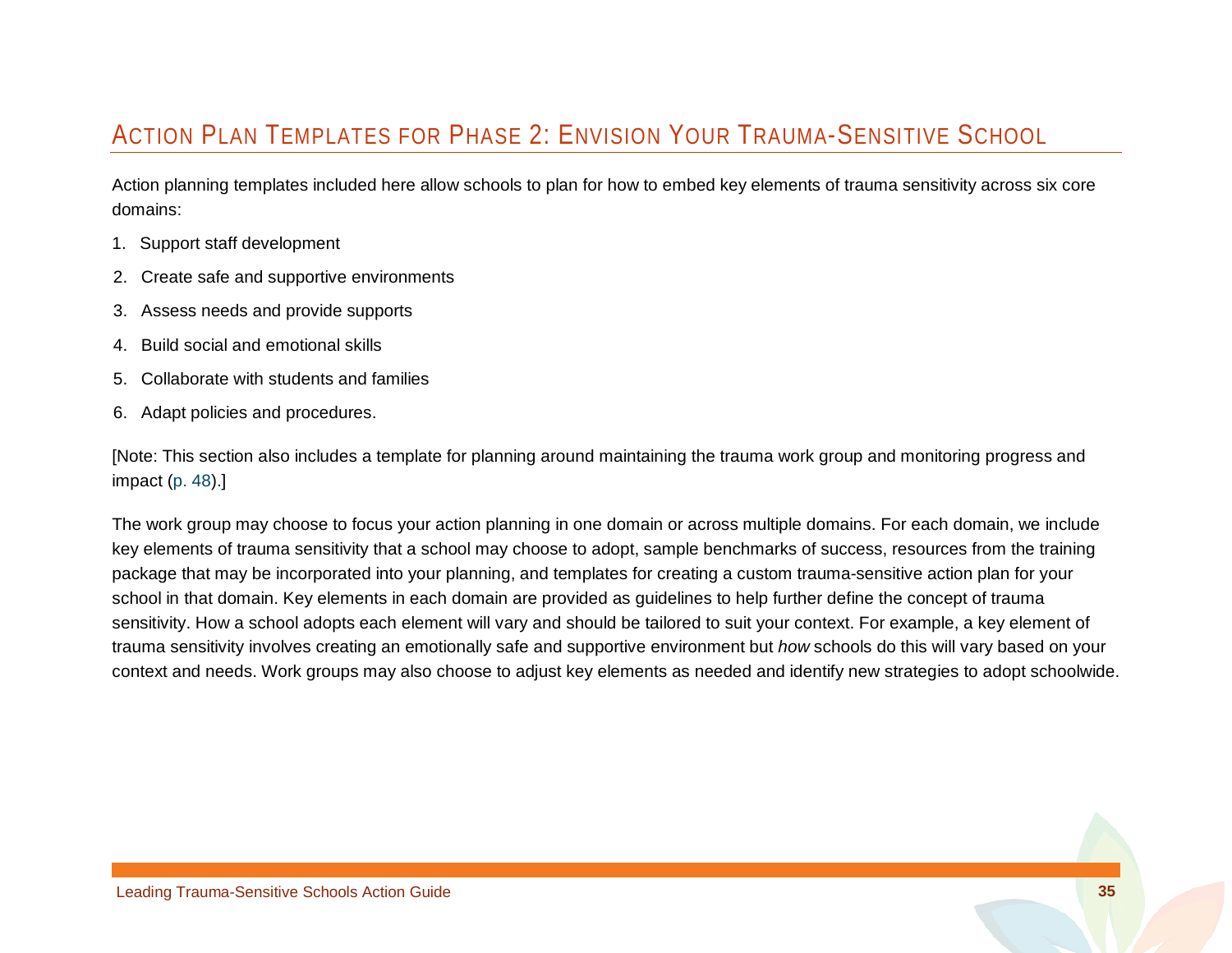## DOMAIN 1: SUPPORT STAFF DEVELOPMENT

The table below outlines key elements of a trauma-sensitive school related to supporting staff development. Identify key elements that your team would like to adopt. You may also modify the key elements here as needed and/or identify others that are relevant to your context. Use the blank action plan template for Domain 1 to create a plan for adopting your chosen elements.

| <b>Key Element</b> |                                                                                                                                                                                    |                     | <b>Sample Benchmarks</b>                                                                                                                                                                                                                                                                 |   | <b>Package Resources</b>                                                                                                             |  |  |
|--------------------|------------------------------------------------------------------------------------------------------------------------------------------------------------------------------------|---------------------|------------------------------------------------------------------------------------------------------------------------------------------------------------------------------------------------------------------------------------------------------------------------------------------|---|--------------------------------------------------------------------------------------------------------------------------------------|--|--|
| $\Box$             | The school supports ongoing<br>professional development in trauma<br>and trauma sensitivity for all staff<br>members.                                                              | ٠<br>٠              | Staff members receive ongoing training on trauma-<br>related topics throughout the school year.<br>Trauma-related topics and strategies have been<br>incorporated into staff meetings.                                                                                                   |   | <b>Staff Development Planning Guide</b><br>(p. 28)<br><b>Building Trauma-Sensitive</b><br><b>Schools Handout Packet</b>              |  |  |
| Ħ                  | The school assesses staff<br>understanding and use of trauma-<br>sensitive strategies.                                                                                             | $\blacksquare$<br>п | Staff members demonstrate an understanding of<br>trauma-related concepts.<br>Staff members have taken concrete, identifiable<br>steps to alter practice in classroom settings and<br>common spaces (e.g., cafeteria, hallways,<br>playground) to support a trauma-sensitive<br>approach. | п | Understanding Trauma and Its<br><b>Impact Companion Activity Packet</b><br>(pre-post assessment of staff<br>understanding of trauma) |  |  |
| □                  | The school integrates expectations<br>related to trauma sensitivity into job<br>descriptions, performance review<br>processes, staff and team meetings,<br>and new hire practices. | ٠<br>٠              | Staff members view trauma sensitivity as a<br>component of their job.<br>Staff meetings are conducted in ways that reflect<br>the core principles of a trauma-sensitive approach.                                                                                                        |   |                                                                                                                                      |  |  |
| □                  | The school supports staff resilience,<br>including addressing the impact of<br>secondary traumatic stress and<br>vicarious trauma.                                                 | п                   | Staff members report feeling heard, valued,<br>respected, and supported in their jobs.<br>Staff levels of professional satisfaction on formal<br>measures are high.<br>Staff levels of burn out and secondary traumatic<br>stress on formal measures are low.                            |   | Secondary Traumatic Stress and<br><b>Self-Care Packet</b>                                                                            |  |  |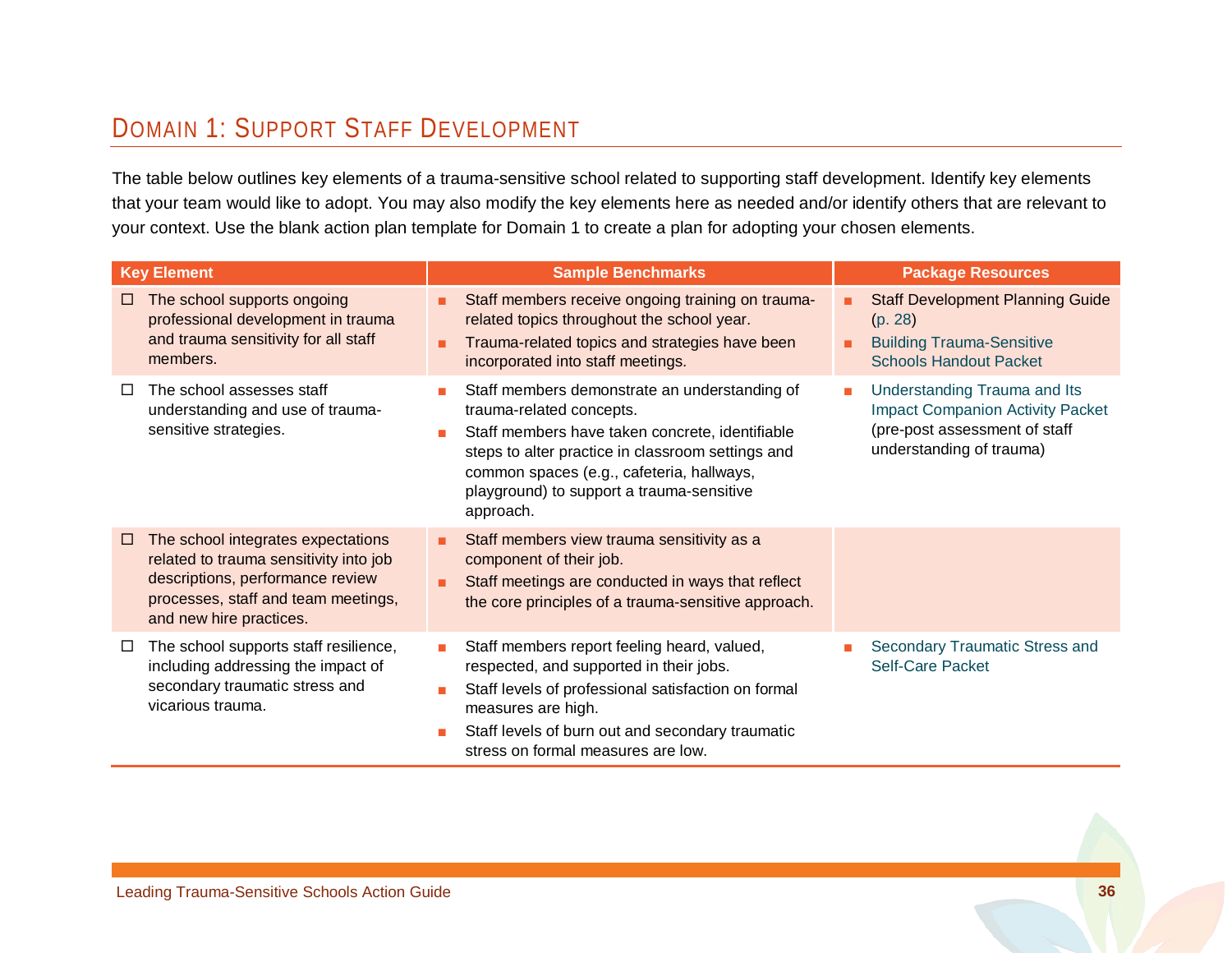| <b>Key Element</b> | <b>Action Steps</b> | Lead/Team | <b>Timeframe</b> | <b>Resources</b><br><b>Have/Need</b> | <b>Benchmarks of</b><br><b>Success</b> |
|--------------------|---------------------|-----------|------------------|--------------------------------------|----------------------------------------|
|                    |                     |           |                  |                                      |                                        |
|                    |                     |           |                  |                                      |                                        |
|                    |                     |           |                  |                                      |                                        |
|                    |                     |           |                  |                                      |                                        |
|                    |                     |           |                  |                                      |                                        |
|                    |                     |           |                  |                                      |                                        |
|                    |                     |           |                  |                                      |                                        |
|                    |                     |           |                  |                                      |                                        |
|                    |                     |           |                  |                                      |                                        |
|                    |                     |           |                  |                                      |                                        |
|                    |                     |           |                  |                                      |                                        |
|                    |                     |           |                  |                                      |                                        |
|                    |                     |           |                  |                                      |                                        |
|                    |                     |           |                  |                                      |                                        |

## **Action Plan: Support staff development**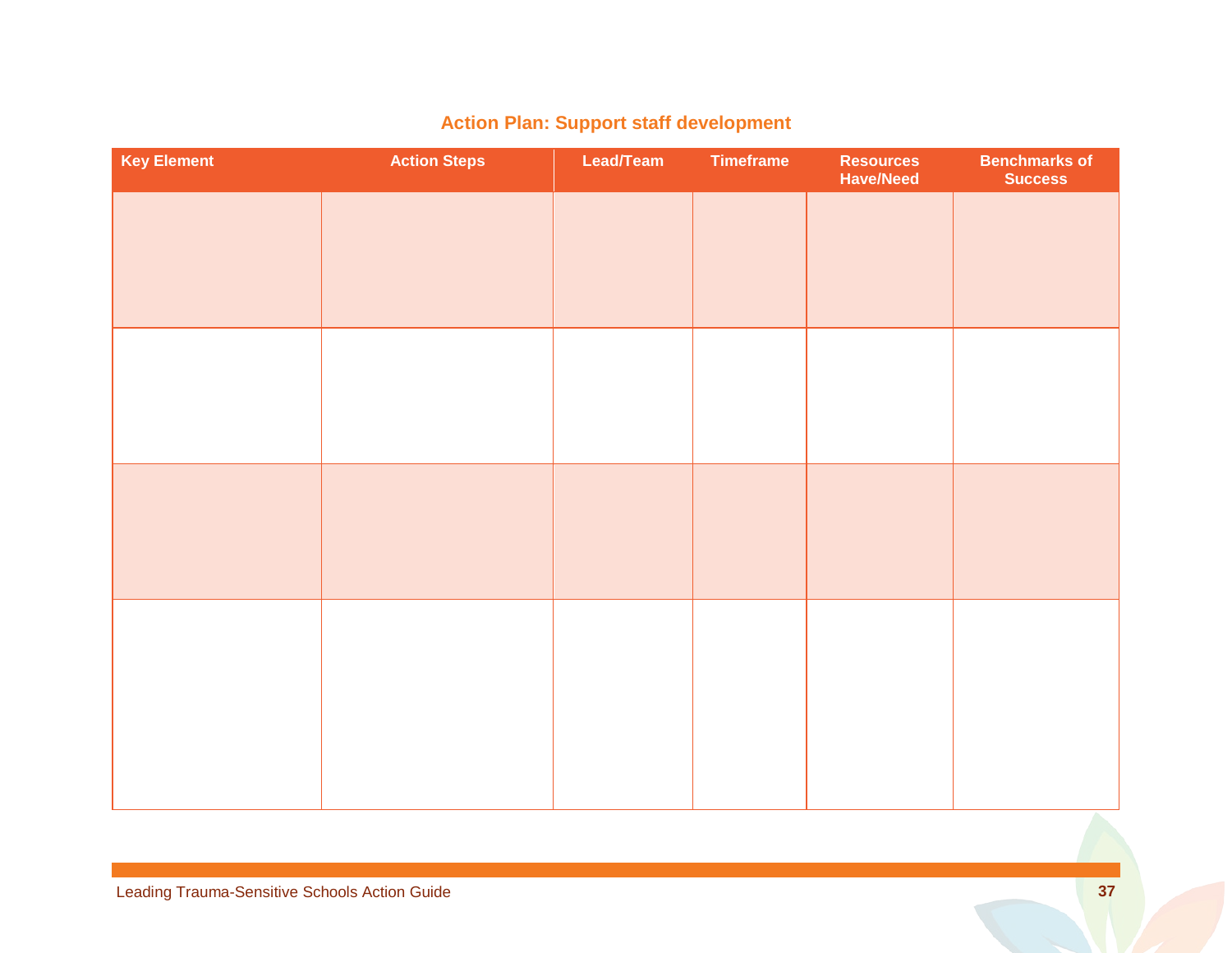## DOMAIN 2: CREATE SAFE AND SUPPORTIVE ENVIRONMENTS

The table below outlines key elements of a trauma-sensitive school related to creating safe and supportive environments. Identify key elements that your team would like to adopt. You may also modify the key elements here as needed and/or identify others that are relevant to your context. Use the blank action plan template for Domain 2 to create a plan for adopting your chosen elements.

|        | <b>Key Element</b>                                                                                                                  |        | <b>Sample Benchmark</b>                                                                                                                                                                                                        | <b>Package Resources</b> |                                                                                 |  |
|--------|-------------------------------------------------------------------------------------------------------------------------------------|--------|--------------------------------------------------------------------------------------------------------------------------------------------------------------------------------------------------------------------------------|--------------------------|---------------------------------------------------------------------------------|--|
| □      | The school creates a safe<br>physical environment.                                                                                  | ٠<br>۰ | The school has a security system.<br>The school is clean and well maintained.                                                                                                                                                  |                          | <b>Building Trauma-Sensitive Schools</b><br>module (includes sample strategies) |  |
| ப      | The school creates an<br>emotionally safe and<br>supportive environment.                                                            | m.     | School staff consistently use positive, strengths-based<br>approaches with students.<br>Students report feeling valued and respected by adults at<br>the school.                                                               |                          | <b>Building Trauma-Sensitive Schools</b><br>module (includes sample strategies) |  |
| $\Box$ | The school recognizes and<br>reduces trauma-related<br>triggers.                                                                    | п      | Staff can identify potential trauma-related triggers for<br>students and parents.<br>The school has adopted specific strategies for reducing<br>trauma-related triggers in classrooms and common areas.                        |                          | <b>Mapping Triggers and Opportunities</b><br>Activity                           |  |
| □      | Crisis prevention and<br>intervention practices are<br>trauma sensitive.                                                            | m.     | Staff members use positive behavioral interventions with all<br>students.<br>Staff consistently employ de-escalation strategies such as<br>breathing exercises, grounding techniques, and calming<br>spaces.                   | <b>The State</b>         | <b>Navigating Crises Worksheet</b>                                              |  |
| □      | The school fosters<br>awareness and respect for<br>the cultural backgrounds<br>and experiences of<br>students, families, and staff. |        | Staff members and students demonstrate knowledge of the<br>cultural backgrounds represented by the school community.<br>Artwork and curricula reflect the racial, ethnic, and cultural<br>composition of the school community. |                          |                                                                                 |  |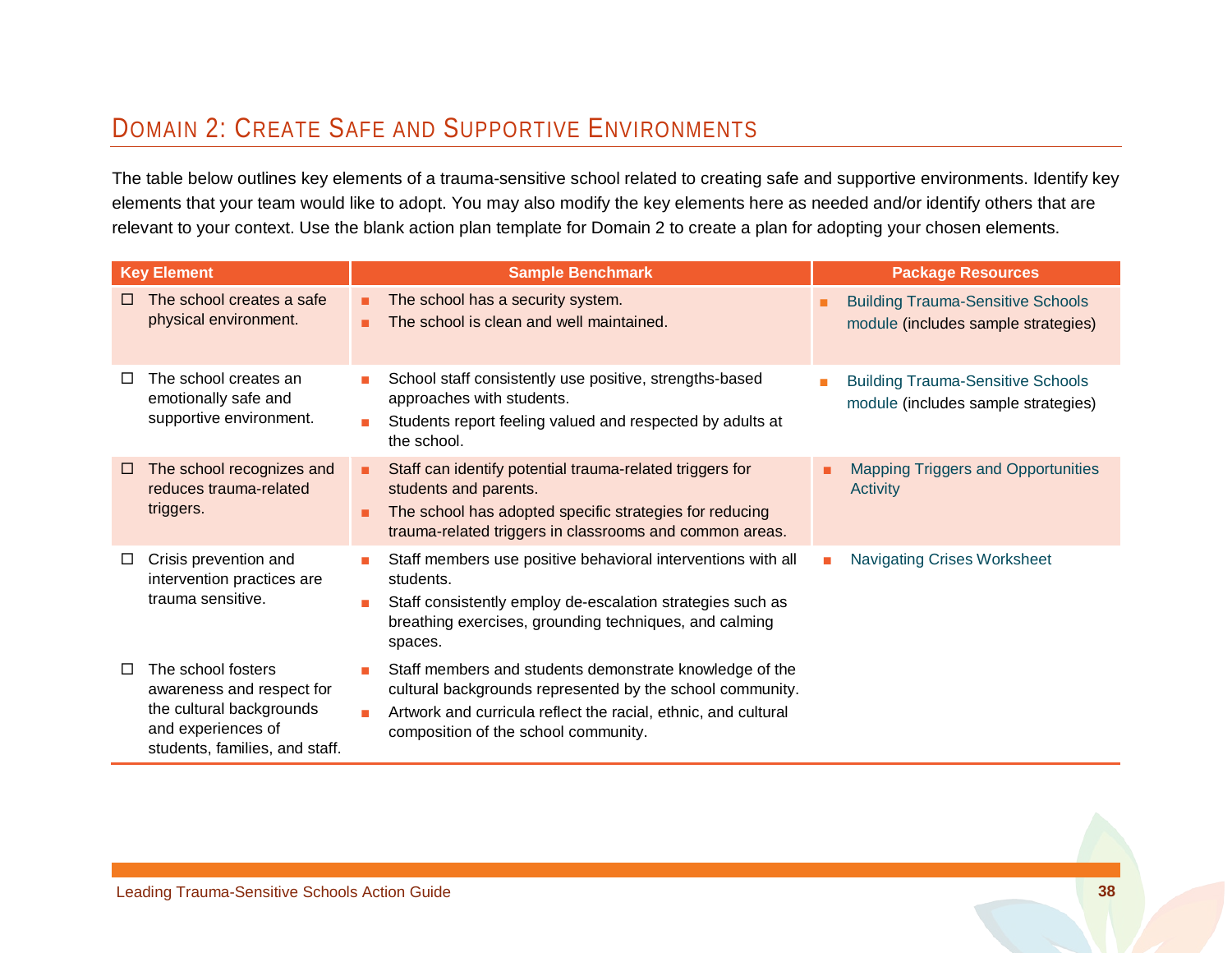| <b>Key Element</b> | <b>Action Steps</b> | Lead/Team | <b>Timeframe</b> | <b>Resources</b><br><b>Have/Need</b> | <b>Benchmarks of</b><br><b>Success</b> |
|--------------------|---------------------|-----------|------------------|--------------------------------------|----------------------------------------|
|                    |                     |           |                  |                                      |                                        |
|                    |                     |           |                  |                                      |                                        |
|                    |                     |           |                  |                                      |                                        |
|                    |                     |           |                  |                                      |                                        |
|                    |                     |           |                  |                                      |                                        |
|                    |                     |           |                  |                                      |                                        |
|                    |                     |           |                  |                                      |                                        |
|                    |                     |           |                  |                                      |                                        |
|                    |                     |           |                  |                                      |                                        |
|                    |                     |           |                  |                                      |                                        |
|                    |                     |           |                  |                                      |                                        |
|                    |                     |           |                  |                                      |                                        |

## **Action Plan: Create Safe and Supportive Environments**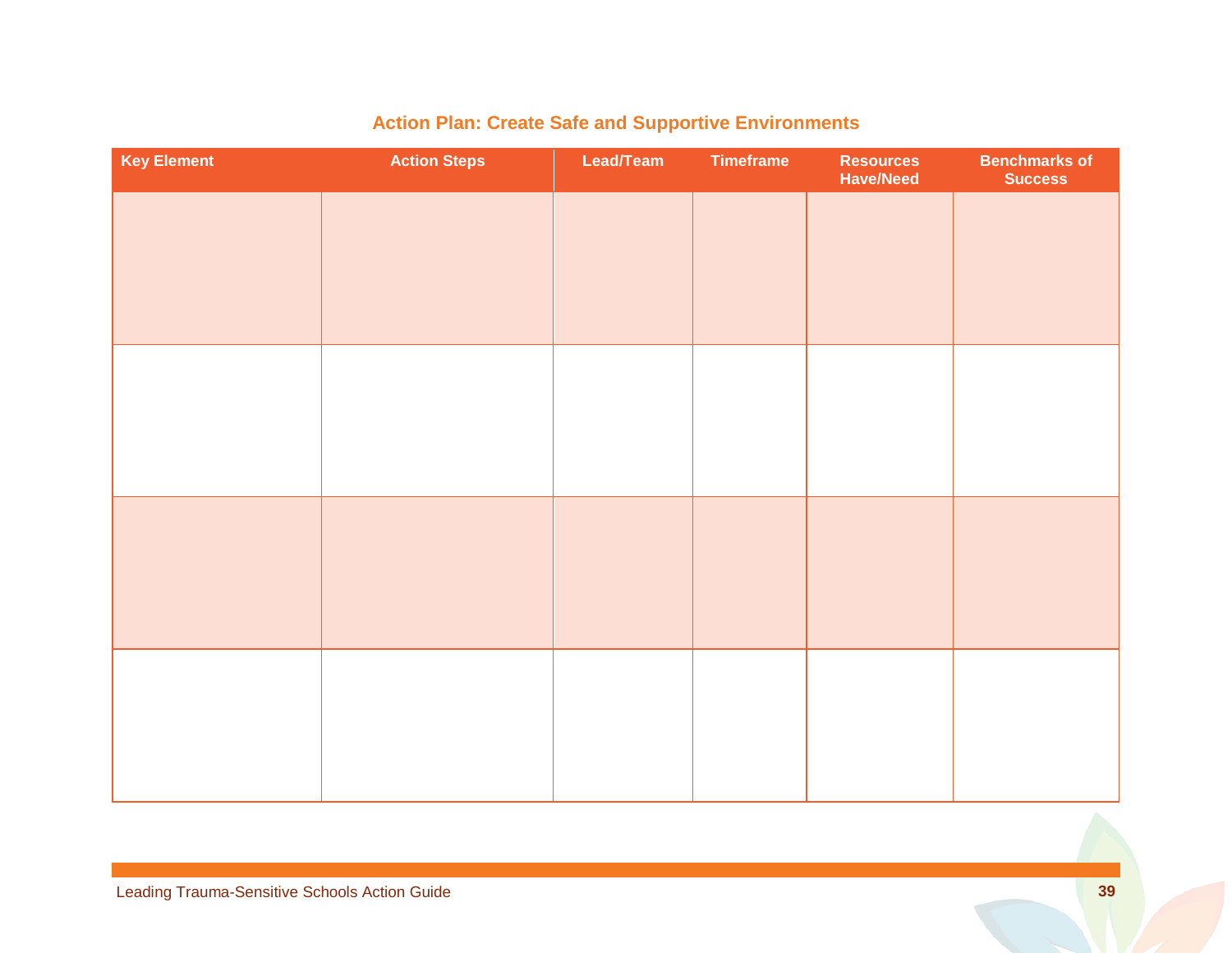## DOMAIN 3: ASSESS NEEDS AND PROVIDE SUPPORT

The table below outlines key elements of a trauma-sensitive school related to assessing needs and providing supports. Identify key elements that your team would like to adopt. You may also modify the key elements here as needed and/or identify others that are relevant to your context. Use the blank action plan template for Domain 3 to create a plan for adopting your chosen elements.

| <b>Key Element</b>                                                                                                                                                                                       | <b>Sample Benchmark</b>                                                                                                                                                                                           | <b>Package Resources</b>                                                                                                                      |  |  |
|----------------------------------------------------------------------------------------------------------------------------------------------------------------------------------------------------------|-------------------------------------------------------------------------------------------------------------------------------------------------------------------------------------------------------------------|-----------------------------------------------------------------------------------------------------------------------------------------------|--|--|
| School assessments (e.g., educational,<br>$\Box$<br>functional, behavioral, psychological)<br>consider history of trauma and potential<br>effects on learning, behavior, test<br>results, and diagnosis. | Students' trauma-related symptoms are identified<br>and addressed.<br>The possible effects of trauma on student<br>performance are regularly discussed among<br>relevant staff during meetings.                   | <b>Trauma-Informed Assessment</b><br>and Planning Checklist<br>Multitiered Approach to Trauma<br>۰<br><b>Guide for Student Services Staff</b> |  |  |
| Assessments are conducted in a<br>$\Box$<br>trauma-sensitive manner.                                                                                                                                     | Formal guidelines are in place for how to conduct<br>assessments in a consistently trauma-sensitive<br>manner.<br>Parent and student feedback gathered regarding<br>the assessment experience is mainly positive. | <b>Trauma-Informed Assessment</b><br>and Planning Checklist<br>Multitiered Approach to Trauma<br><b>Guide for Student Services Staff</b>      |  |  |
| Student plans consider trauma and<br>□<br>trauma-related needs.                                                                                                                                          | Individualized plans include a place for addressing<br>٠<br>trauma-related issues such as triggers, necessary<br>accommodations and helpful adult responses, and<br>trauma-related supports.                      | <b>Trauma-Informed Assessment</b><br>and Planning Checklist<br>Multitiered Approach to Trauma<br>٠<br><b>Guide for Student Services Staff</b> |  |  |
| Students have access to trauma-<br>$\Box$<br>specific clinical interventions-based in<br>the school or community-as needed.                                                                              | School-based mental health professionals provide<br>evidence-based practices that address trauma-<br>related symptoms.                                                                                            | Multitiered Approach to Trauma<br>$\mathcal{L}_{\mathcal{A}}$<br><b>Guide for Student Services Staff</b>                                      |  |  |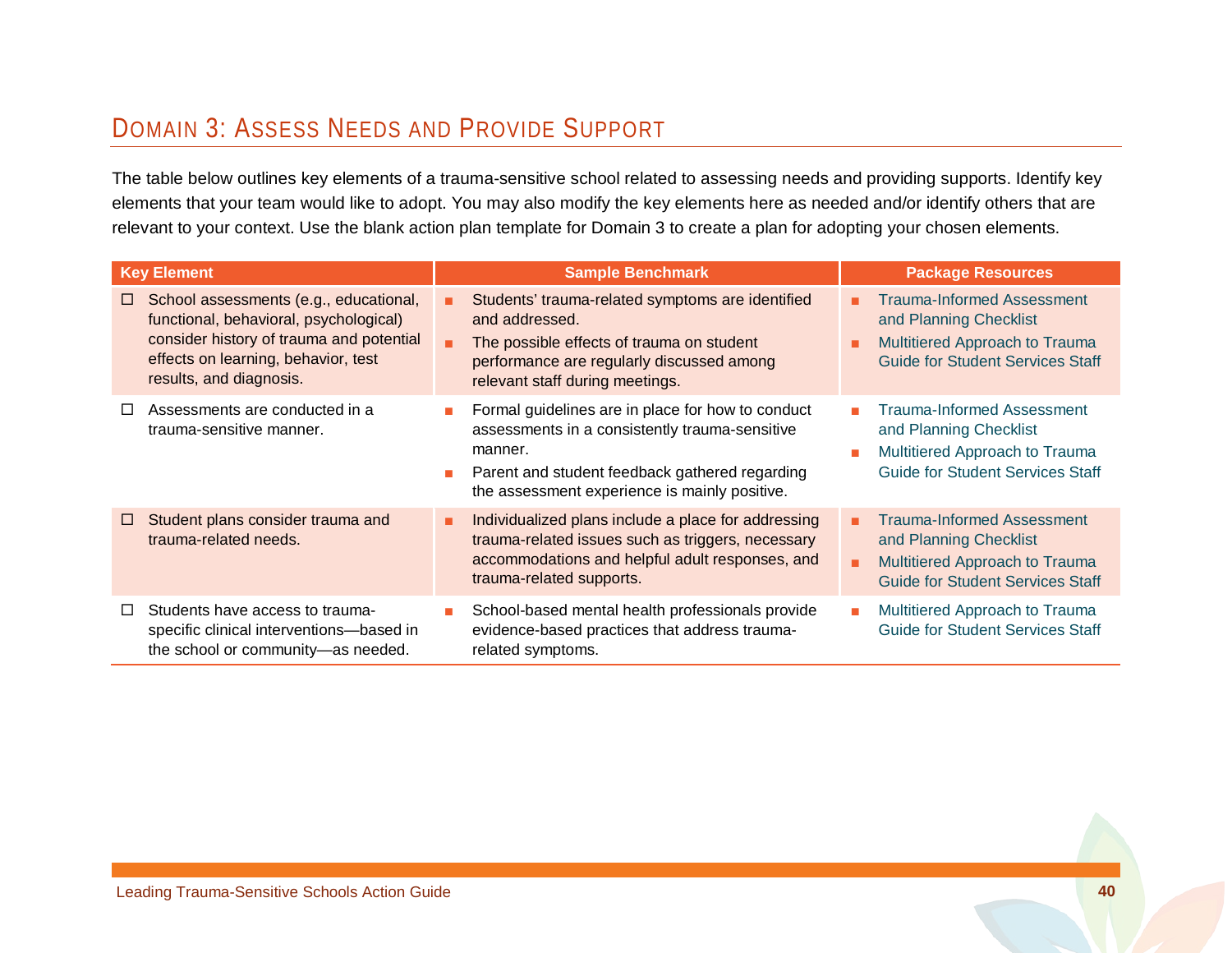| <b>Key Element</b> | <b>Action Steps</b> | Lead/Team | <b>Timeframe</b> | <b>Resources</b><br><b>Have/Need</b> | <b>Benchmarks of</b><br><b>Success</b> |
|--------------------|---------------------|-----------|------------------|--------------------------------------|----------------------------------------|
|                    |                     |           |                  |                                      |                                        |
|                    |                     |           |                  |                                      |                                        |
|                    |                     |           |                  |                                      |                                        |
|                    |                     |           |                  |                                      |                                        |
|                    |                     |           |                  |                                      |                                        |
|                    |                     |           |                  |                                      |                                        |
|                    |                     |           |                  |                                      |                                        |
|                    |                     |           |                  |                                      |                                        |
|                    |                     |           |                  |                                      |                                        |
|                    |                     |           |                  |                                      |                                        |
|                    |                     |           |                  |                                      |                                        |
|                    |                     |           |                  |                                      |                                        |

## **Action Plan: Assess Needs and Provide Supports**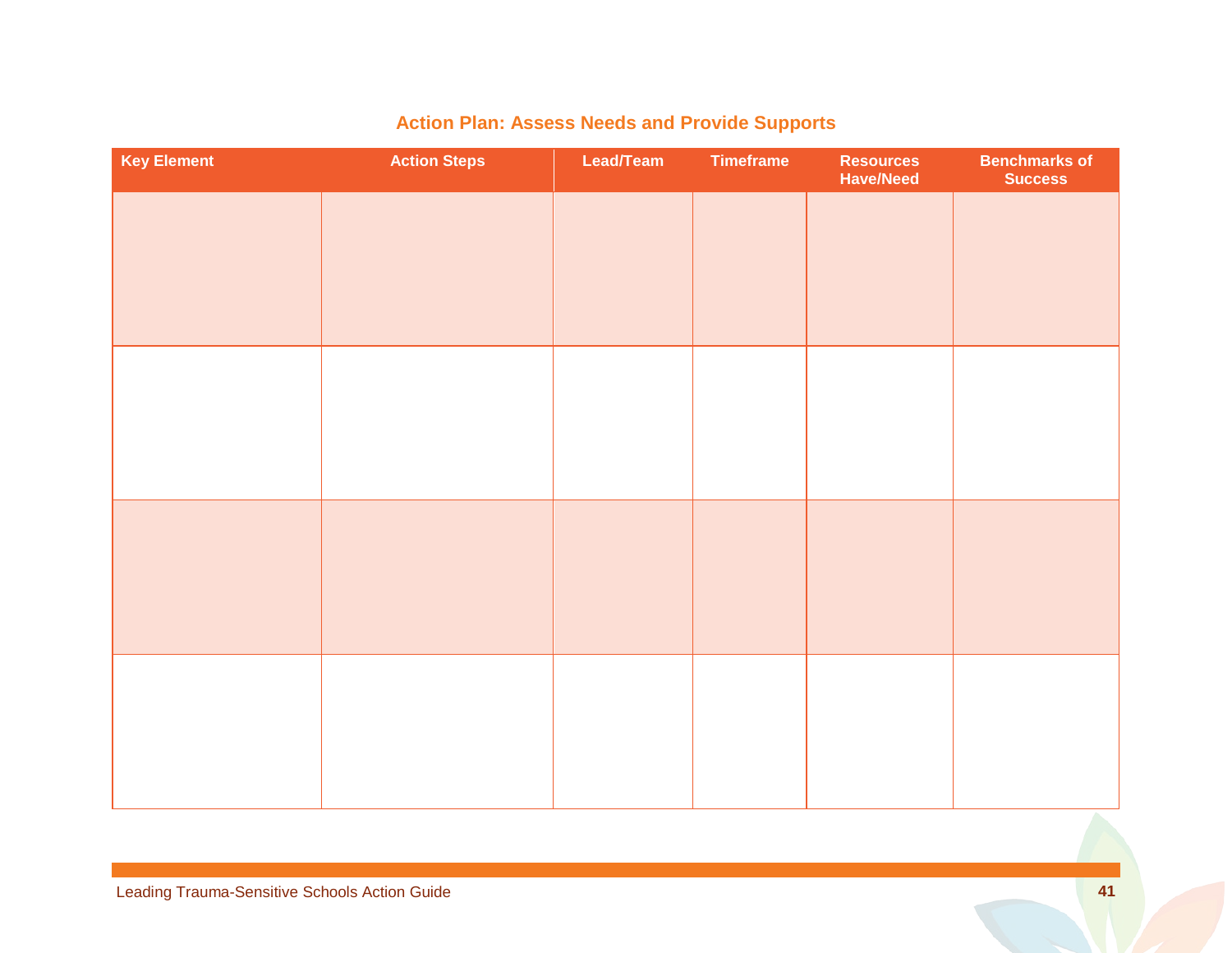## DOMAIN 4: BUILD SOCIAL AND EMOTIONAL SKILLS

The table below outlines key elements of a trauma-sensitive school related to building social and emotional skills. Identify key elements that your team would like to adopt. You may also modify the key elements here as needed and/or identify others that are relevant to your context. Use the blank action plan template for Domain 4 to create a plan for adopting your chosen elements.

| <b>Key Element</b> |                                                                                                                                                       |   | <b>Sample Benchmark</b>                                                                              |    | <b>Package Resources</b>                                                                      |  |  |
|--------------------|-------------------------------------------------------------------------------------------------------------------------------------------------------|---|------------------------------------------------------------------------------------------------------|----|-----------------------------------------------------------------------------------------------|--|--|
| □                  | The school integrates universal<br>strategies for teaching and modeling<br>social and emotional skills.                                               |   | The school has adopted a formal curriculum for<br>supporting social and emotional learning.          | ж. | Social and Emotional<br><b>Competencies Checklist</b>                                         |  |  |
| □                  | Information about stress-including<br>traumatic stress—and its effects is<br>incorporated into curricula related to<br>social and emotional learning. |   | Students demonstrate an understanding of stress<br>and its effects.                                  |    | Understanding Trauma and Its<br>Impact e-resource, slide<br>presentation, and activity packet |  |  |
| $\Box$             | The school has a formal curriculum for<br>educating parents about stress and<br>traumatic stress and its effects on<br>children and youth.            | ٠ | Parents attend training sessions on stress and its<br>effects.                                       | ٠  | Understanding Trauma and Its<br>Impact e-resource, slide<br>presentation, and activity packet |  |  |
| □                  | The school integrates formal strategies<br>for helping students cope with stress and<br>traumatic stress (e.g., verbal and<br>nonverbal techniques).  |   | Classrooms use techniques such as breathing and<br>mindfulness activities as part of daily routines. |    | <b>Building Trauma-Sensitive</b><br>Schools module (includes sample<br>strategies)            |  |  |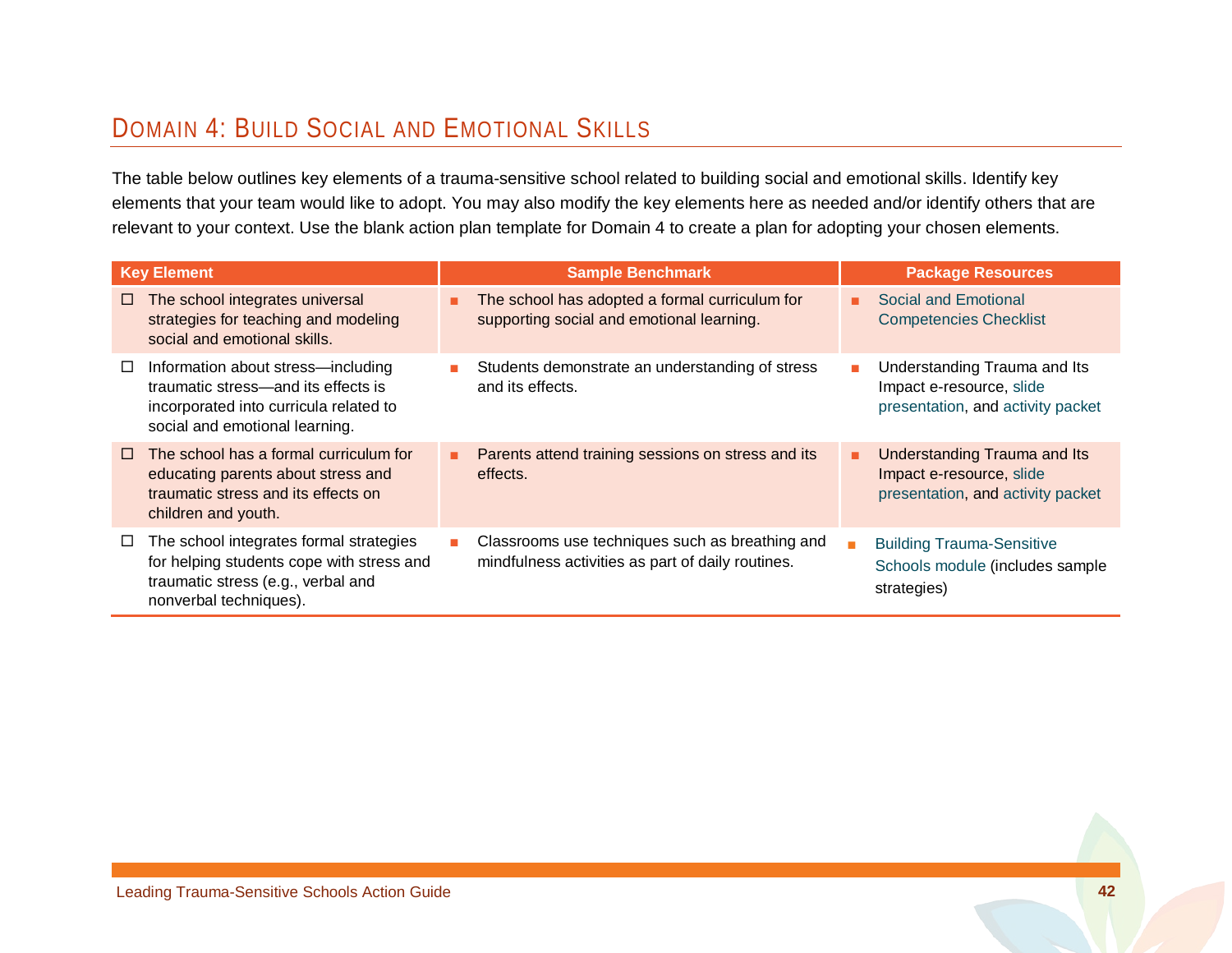| <b>Key Element</b> | <b>Action Steps</b> | Lead/Team | <b>Timeframe</b> | <b>Resources</b><br><b>Have/Need</b> | <b>Benchmarks of</b><br><b>Success</b> |
|--------------------|---------------------|-----------|------------------|--------------------------------------|----------------------------------------|
|                    |                     |           |                  |                                      |                                        |
|                    |                     |           |                  |                                      |                                        |
|                    |                     |           |                  |                                      |                                        |
|                    |                     |           |                  |                                      |                                        |
|                    |                     |           |                  |                                      |                                        |
|                    |                     |           |                  |                                      |                                        |
|                    |                     |           |                  |                                      |                                        |
|                    |                     |           |                  |                                      |                                        |
|                    |                     |           |                  |                                      |                                        |
|                    |                     |           |                  |                                      |                                        |
|                    |                     |           |                  |                                      |                                        |
|                    |                     |           |                  |                                      |                                        |

### **Action Plan: Build Social and Emotional Skills**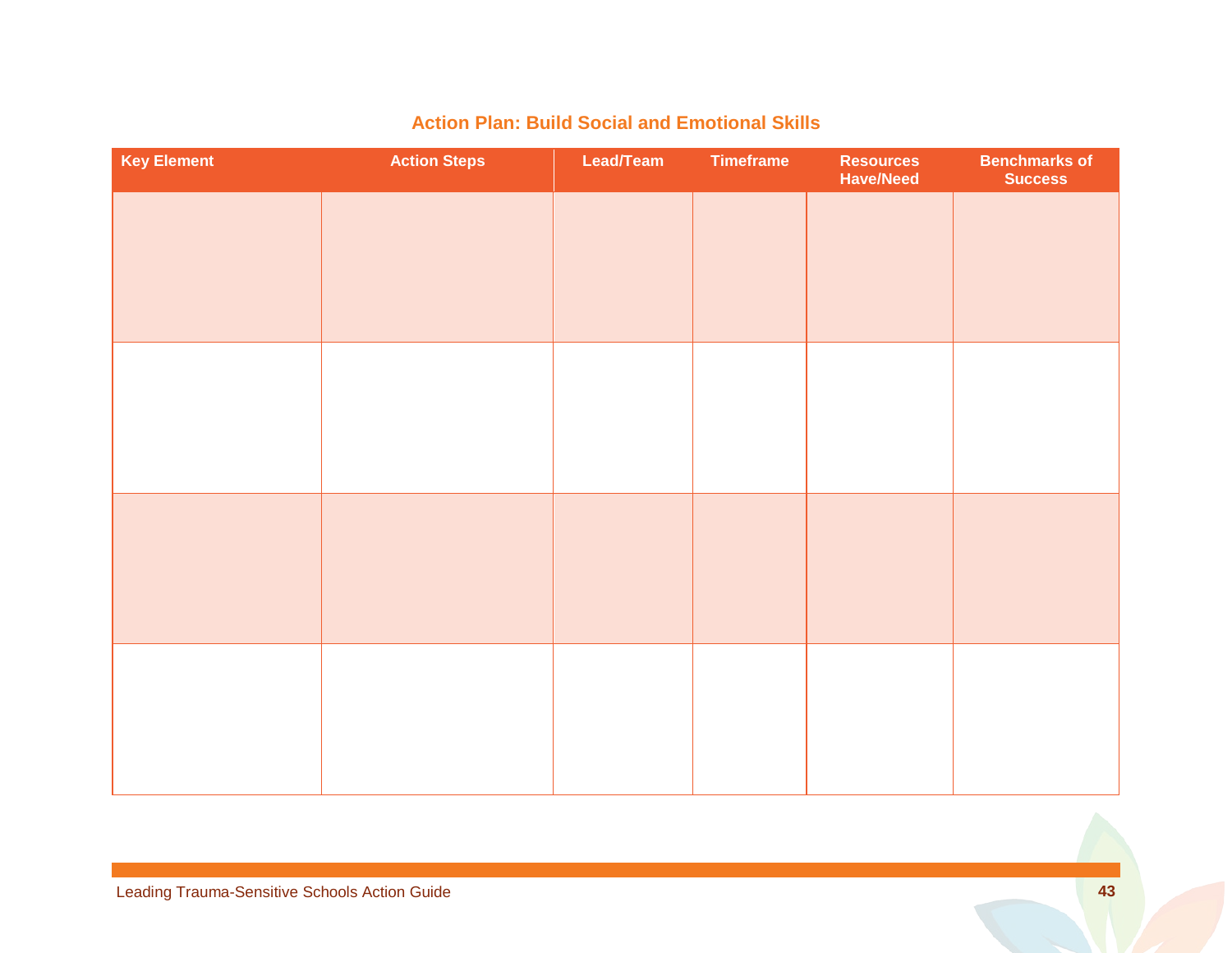## DOMAIN 5: COLLABORATE WITH STUDENTS AND FAMILIES

The table below outlines key elements of a trauma-sensitive school related to collaborating with students and families. Identify key elements that your team would like to adopt. You may also modify the key elements here as needed and/or identify others that are relevant to your context. Use the blank action plan template for Domain 5 to create a plan for adopting your chosen elements.

|        | <b>Key Element</b>                                                                                                               |                              | <b>Sample Benchmark</b>                                                                                                                                                                                           | <b>Package Resources</b> |                                            |
|--------|----------------------------------------------------------------------------------------------------------------------------------|------------------------------|-------------------------------------------------------------------------------------------------------------------------------------------------------------------------------------------------------------------|--------------------------|--------------------------------------------|
| $\Box$ | The school has formal guidelines for<br>engaging with families in a trauma-<br>sensitive manner.                                 |                              | Family feedback about staff interactions is mainly<br>positive.                                                                                                                                                   |                          | <b>Strategies for Collaboration rubric</b> |
| $\Box$ | The school has a formal process for<br>gathering student and family input into<br>policies, practices, and service<br>offerings. | $\mathbf{r}$<br>$\mathbf{r}$ | Students can identify specific ways they are<br>asked to give feedback about the school's policies<br>and practices.<br>Parents have channels for providing regular<br>feedback on school policies and practices. |                          |                                            |
| $\Box$ | Students and families are part of<br>schoolwide efforts to adopt a trauma-<br>sensitive approach.                                |                              | Parents and students are part of the trauma work<br>group.                                                                                                                                                        |                          |                                            |
| □      | The school regularly assesses level of<br>collaboration with families.                                                           |                              | Degree of collaboration with families, as defined<br>by the school, is high.                                                                                                                                      |                          | Strategies for Collaboration rubric        |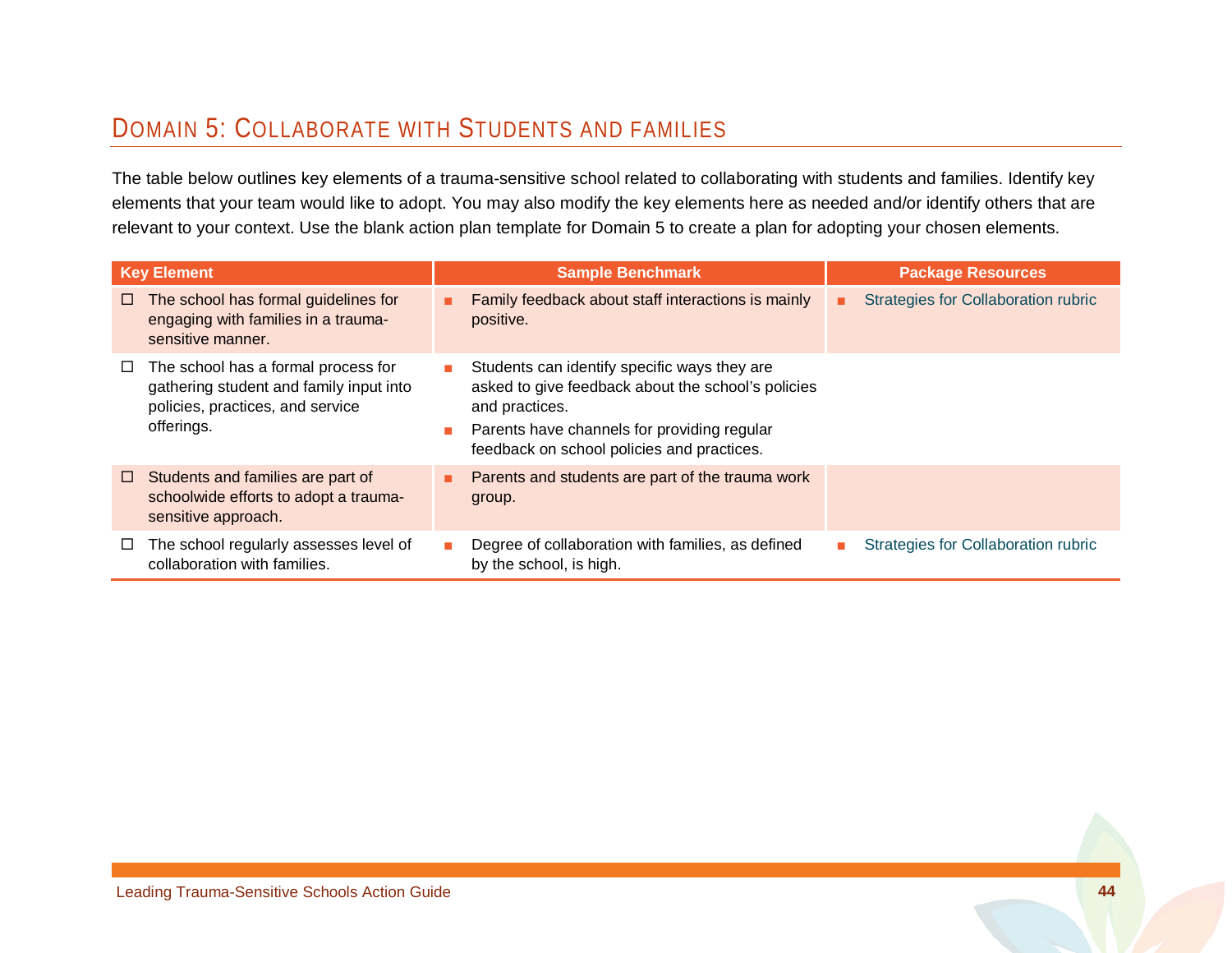| <b>Key Element</b> | <b>Action Steps</b> | Lead/Team | Timeframe | <b>Resources</b><br><b>Have/Need</b> | <b>Benchmarks of</b><br><b>Success</b> |
|--------------------|---------------------|-----------|-----------|--------------------------------------|----------------------------------------|
|                    |                     |           |           |                                      |                                        |
|                    |                     |           |           |                                      |                                        |
|                    |                     |           |           |                                      |                                        |
|                    |                     |           |           |                                      |                                        |
|                    |                     |           |           |                                      |                                        |
|                    |                     |           |           |                                      |                                        |
|                    |                     |           |           |                                      |                                        |
|                    |                     |           |           |                                      |                                        |
|                    |                     |           |           |                                      |                                        |
|                    |                     |           |           |                                      |                                        |
|                    |                     |           |           |                                      |                                        |
|                    |                     |           |           |                                      |                                        |

### **Action Plan: Collaborate with Students and Families**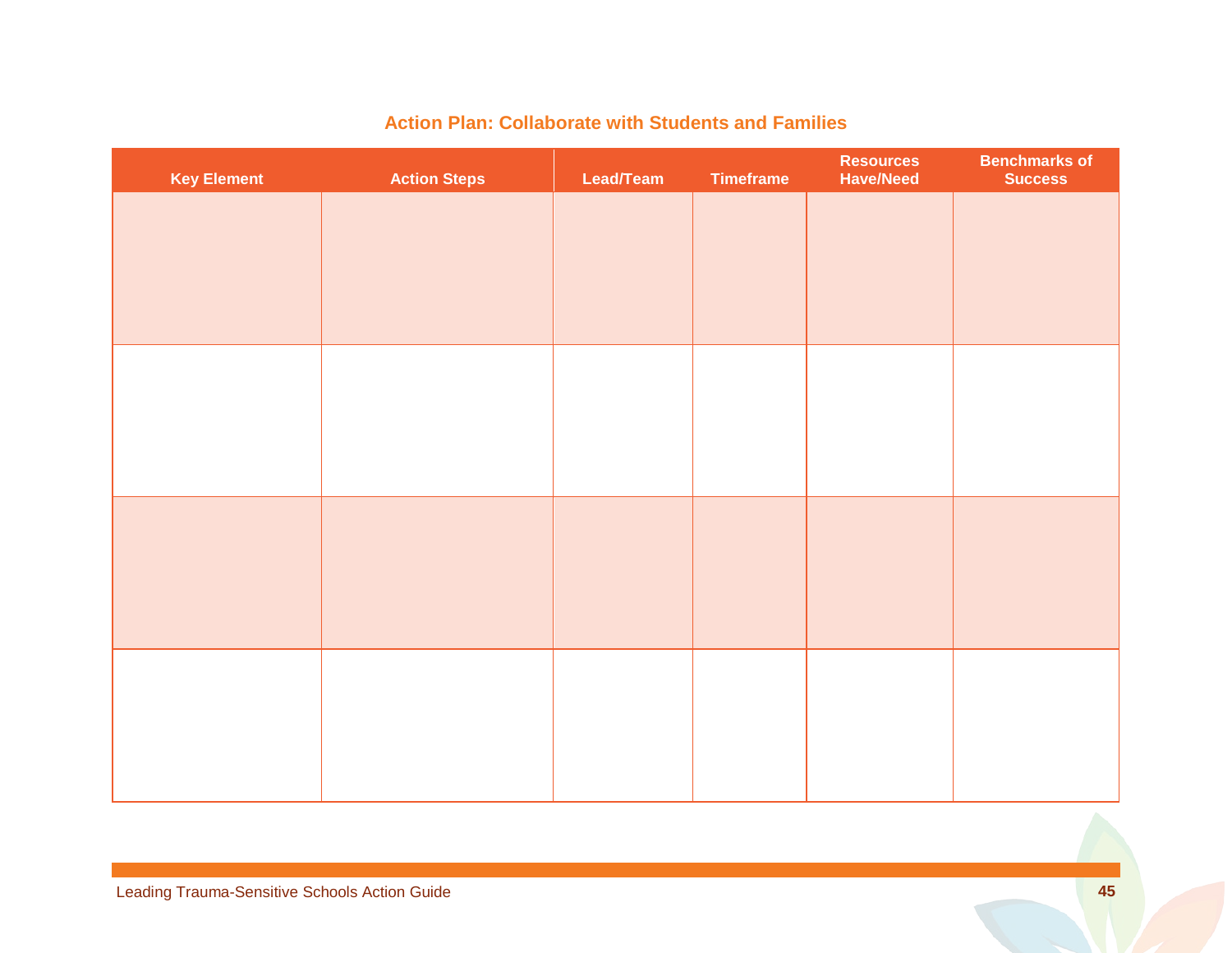## DOMAIN 6: ADAPT POLICIES AND PROCEDURES

The table below outlines key elements of a trauma-sensitive school related to adapting policies and procedures. Identify key elements that your team would like to adopt. You may also modify the key elements here as needed and/or identify others that are relevant to your context. Use the blank action plan template for Domain 6 to create a plan for adopting your chosen elements.

| <b>Key Element</b>                                                                                                                                 | <b>Sample Benchmark</b>                                                                                                                                                                                                          | <b>Package Resources</b>                                     |
|----------------------------------------------------------------------------------------------------------------------------------------------------|----------------------------------------------------------------------------------------------------------------------------------------------------------------------------------------------------------------------------------|--------------------------------------------------------------|
| School policies include a commitment to<br>$\Box$<br>trauma sensitivity.                                                                           | The school's mission incorporates language about<br>٠<br>trauma sensitivity.<br>School staff can articulate how trauma sensitivity is<br>٠<br>embedded in the mission and practice of the school.                                | <b>Guiding Questions for Policies</b><br>and Procedures      |
| School discipline practices support a<br>trauma-sensitive approach.                                                                                | The school has adopted a restorative practices<br>approach to discipline.<br>Classroom teachers facilitate restorative circles.                                                                                                  | <b>Guiding Questions for Policies</b><br>and Procedures      |
| Communication policies and procedures<br>$\Box$<br>are trauma-sensitive.                                                                           | Staff does not violate student privacy or<br>٠<br>confidentiality by speaking about personal issues in<br>common spaces.<br>Issues related to student safety are addressed with<br>families in clear, open, and respectful ways. | <b>Guiding Questions for Policies</b><br>٠<br>and Procedures |
| School policies and procedures foster a<br>⊔<br>sense of safety for students, families, and<br>staff.                                              | Students report feelings safe with adults at school.<br>m.<br>There are clear procedures for staff to access<br>٠<br>support when they are feeling unsafe.                                                                       | <b>Guiding Questions for Policies</b><br>and Procedures      |
| There is a process for regular review of<br>$\Box$<br>policies and practices to ensure continued<br>alignment with a trauma-sensitive<br>approach. | The trauma work group reviews school policies<br>٠<br>yearly, with concrete feedback provided from school<br>staff beyond the work group.                                                                                        |                                                              |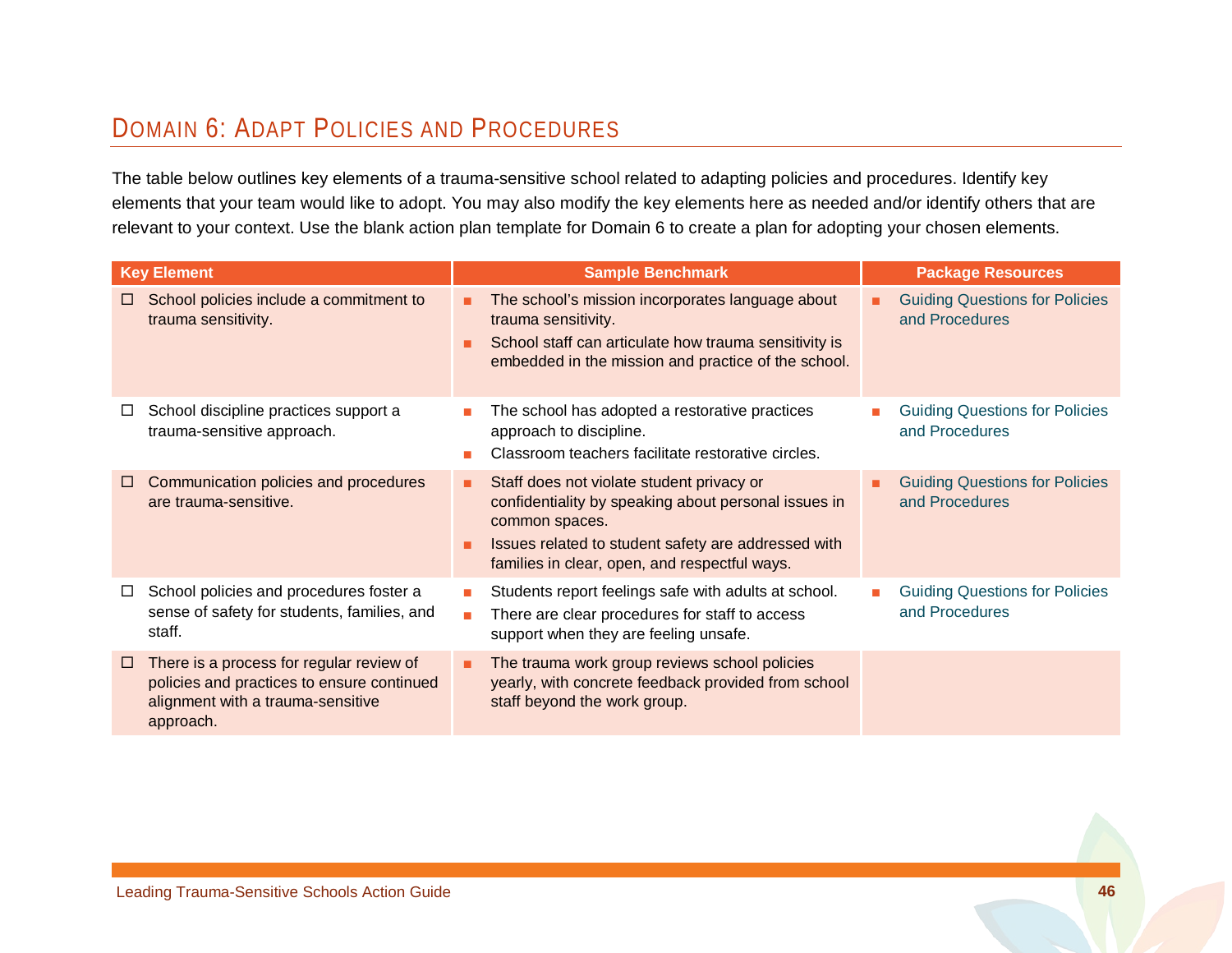| <b>Key Element</b> | <b>Action Steps</b> | Lead/Team | <b>Timeframe</b> | Resources<br><b>Have/Need</b> | <b>Benchmarks of</b><br><b>Success</b> |
|--------------------|---------------------|-----------|------------------|-------------------------------|----------------------------------------|
|                    |                     |           |                  |                               |                                        |
|                    |                     |           |                  |                               |                                        |
|                    |                     |           |                  |                               |                                        |
|                    |                     |           |                  |                               |                                        |
|                    |                     |           |                  |                               |                                        |
|                    |                     |           |                  |                               |                                        |
|                    |                     |           |                  |                               |                                        |
|                    |                     |           |                  |                               |                                        |
|                    |                     |           |                  |                               |                                        |
|                    |                     |           |                  |                               |                                        |
|                    |                     |           |                  |                               |                                        |
|                    |                     |           |                  |                               |                                        |

## **Action Plan: Adapt Policies and Procedures**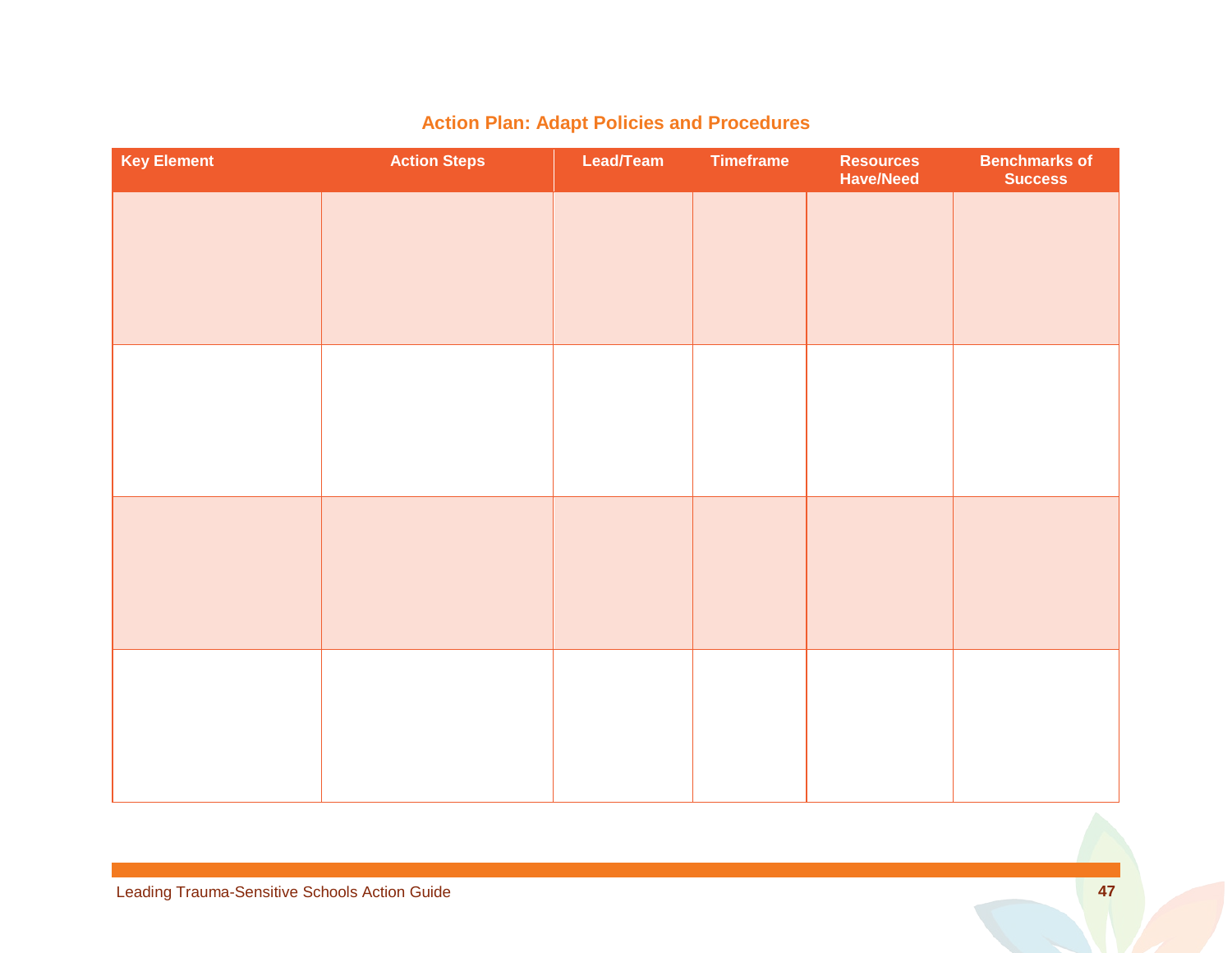## <span id="page-50-1"></span>MAINTAINING PROGRESS AND MONITORING IMPACT

The table below outlines key elements for maintaining progress and monitoring the impact of adopting a trauma-sensitive approach. Identify key elements that your team would like to adopt. You may also modify the key elements here as needed and/or identify others that are relevant to your context. Use the blank action plan template to create a plan for adopting your chosen elements.

<span id="page-50-0"></span>

| <b>Key Element</b>                                                                                          | <b>Sample Benchmark</b>                                                                                                                                                                                                                                                                                                                             | <b>Package Resources</b> |
|-------------------------------------------------------------------------------------------------------------|-----------------------------------------------------------------------------------------------------------------------------------------------------------------------------------------------------------------------------------------------------------------------------------------------------------------------------------------------------|--------------------------|
| There is a process in place for ensuring<br>$\Box$<br>maintenance of the trauma-sensitive work<br>group.    | Trauma-sensitive work group meetings are<br>embedded into school structures and processes.<br>The trauma-sensitive work group meets regularly.<br>٠                                                                                                                                                                                                 |                          |
| There is a plan in place for monitoring<br>progress towards goals.                                          | Work group members and staff are aware of the<br>school's goals and action steps related to adopting<br>trauma-sensitive practices.<br>The work group receives regular feedback from<br>$\mathbf{r}$<br>staff, students, and families about progress in<br>adopting a trauma-sensitive approach.<br>Progress towards goals is documented quarterly. |                          |
| There is a plan in place for evaluating<br>□<br>impact related to adopting a trauma-<br>sensitive approach. | Qualitative and quantitative measures for assessing<br>٠<br>impact of trauma-sensitivity have been identified<br>and formally documented.<br>Staff interviews and focus groups about efforts<br>٠<br>related to trauma sensitivity are routinely conducted.                                                                                         |                          |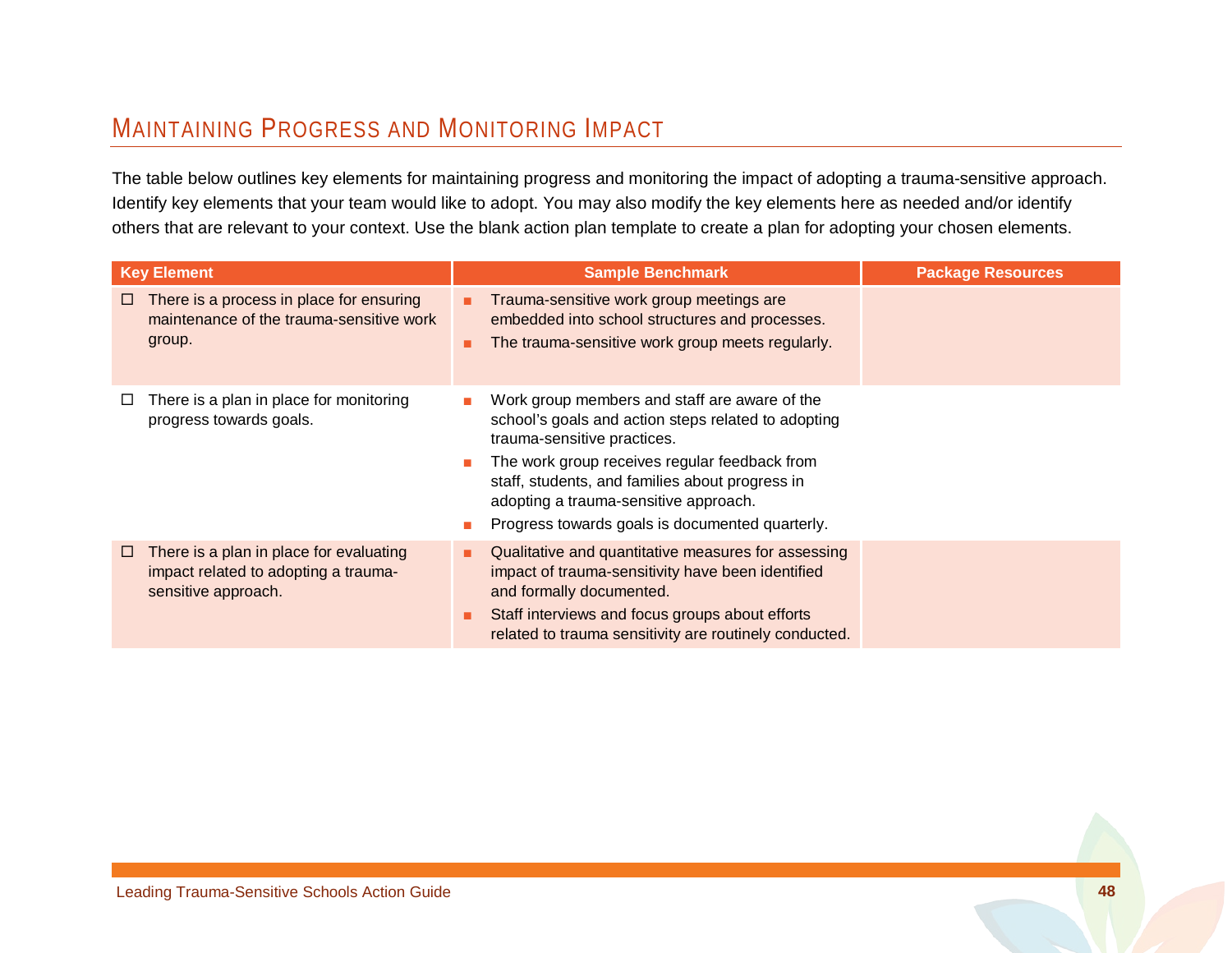| <b>Key Objective</b>                                                                                     | <b>Action Steps</b> | <b>Timeframe</b> | Lead/Team | <b>Resources</b><br><b>Have/Need</b> | <b>Benchmarks of</b><br><b>Success</b> |
|----------------------------------------------------------------------------------------------------------|---------------------|------------------|-----------|--------------------------------------|----------------------------------------|
| There is a process in place<br>for ensuring maintenance of<br>the trauma-sensitive work<br>group.        |                     |                  |           |                                      |                                        |
| There is a plan in place for<br>monitoring progress<br>towards goals.                                    |                     |                  |           |                                      |                                        |
| There is a plan in place for<br>evaluating impact related to<br>adopting a trauma-sensitive<br>approach. |                     |                  |           |                                      |                                        |

## **Action Plan: Maintaining Progress and Monitoring Impact**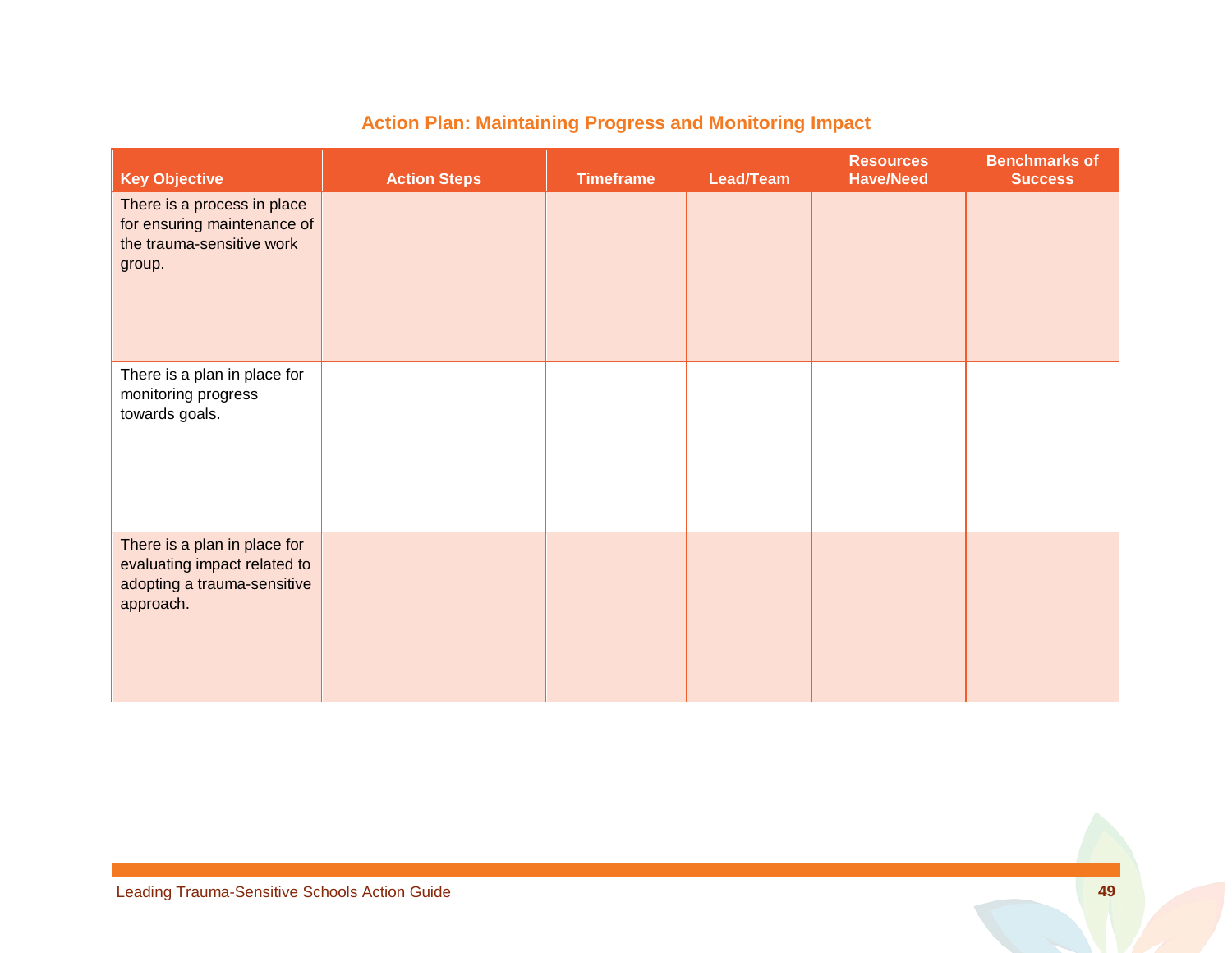# <span id="page-52-0"></span>**Phase** 3

# ALIGN TRAUMA SENSITIVITY WITH OTHER APPROACHES

Aligning trauma sensitivity with other universal, schoolwide initiatives maximizes resources and supports broader systems change and enhances sustainability. As the traumasensitive work group develops your plan for adopting a trauma-sensitive approach schoolwide in Phase 2, you should also consider how trauma sensitivity aligns with similar approaches that may already be in place within a multitiered system of support, including positive behavioral approaches such as positive behavioral interventions and supports (PBIS), restorative practices, universal social and emotional learning programs, mental health promotion, and other initiatives for supporting a positive school climate. Rather than viewing trauma sensitivity as "one more thing," leaders could consider combining efforts to avoid duplication and to minimize issues of burden and intervention fatigue. Aligning trauma sensitivity with other approaches involves identifying commonalities among approaches, creating a joint vision, and coordinating implementation efforts.

## **Questions to Consider**

Work groups consider the following questions during Phase 3:

- How does trauma-sensitivity align with other universal approaches used at our school?
- How can professional development opportunities be aligned across approaches?
- How can we embed trauma-sensitive practices into existing structures and processes (e.g., work groups, implementation and assessment tools)?

## **Key Objectives and Benchmarks for Success**

Your work group can adapt the sample benchmarks and devise your own related to the specific actions you take to integrate key elements at your school.

| <b>Key Objectives</b>                                                                                                                                                                                                       | <b>Sample Benchmark</b>                                                                             |
|-----------------------------------------------------------------------------------------------------------------------------------------------------------------------------------------------------------------------------|-----------------------------------------------------------------------------------------------------|
| The school has an established process for ensuring ongoing<br>alignment between different work groups and implementation<br>teams employing similar principles and goals to trauma sensitivity.                             | Complementary work groups and<br>implementation teams meet<br>regularly about activities and plans. |
| The school provides joint professional development activities<br>related to trauma sensitivity and complementary approaches (e.g.,<br>restorative practices, PBIS).                                                         | Staff demonstrates an<br>understanding of how similar<br>approaches align.                          |
| The school has formally incorporated trauma-sensitive practices<br>into other approaches that already include implementation and<br>monitoring processes (e.g., PBIS, restorative practices, school<br>emergency planning). | Trauma-sensitive practices have<br>been formally incorporated into the<br>school's emergency plans. |
|                                                                                                                                                                                                                             |                                                                                                     |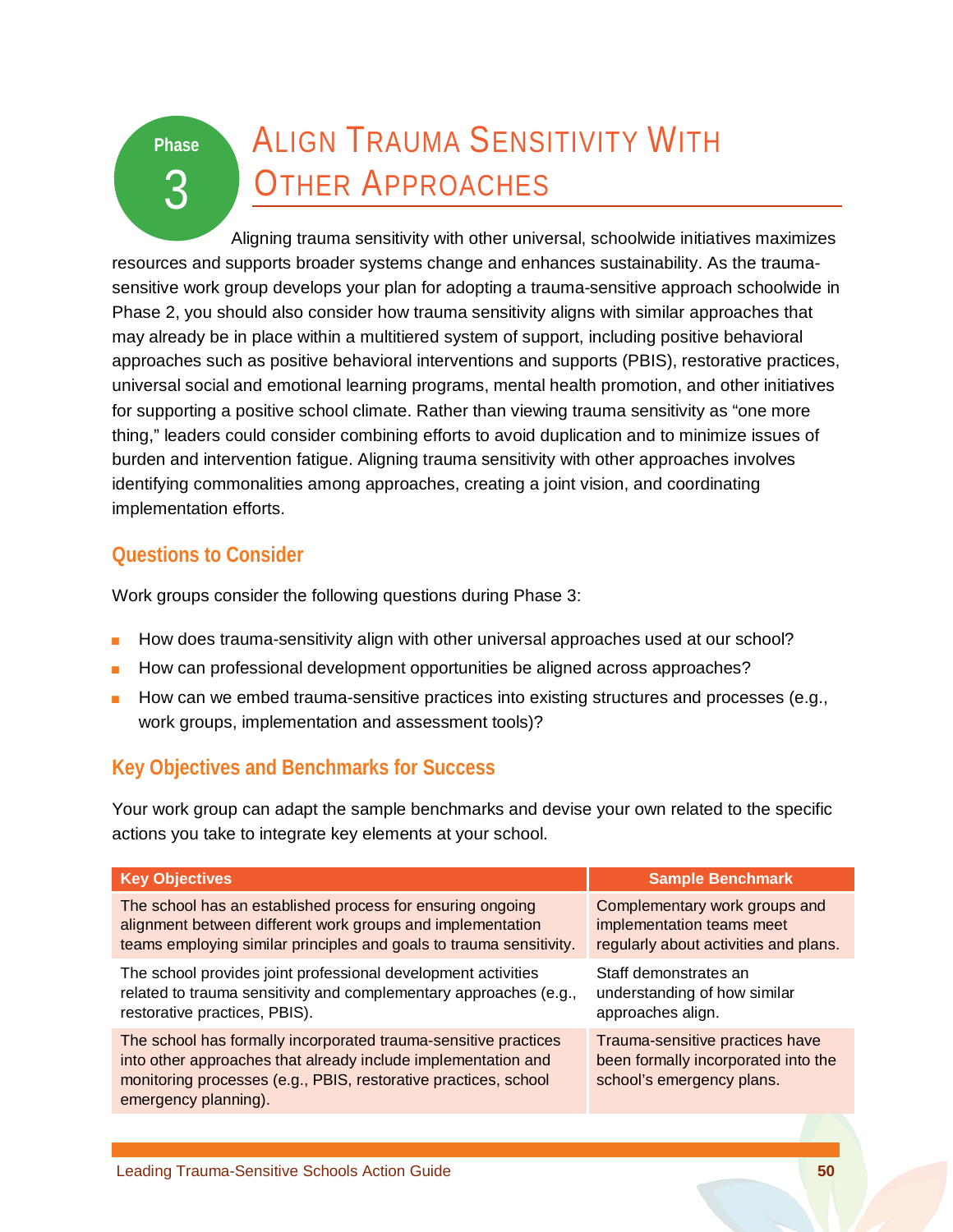### **Activities**

**1. Develop and implement an action plan for aligning trauma sensitivity with other approaches.**

Use the action planning template on [p. 53](#page-55-0) to plan for how you will do the following:

**Align complementary work groups and teams.** 

The trauma-sensitive work group identifies other teams doing complementary work in your school, such as school climate teams, school emergency planning teams, PBIS teams, and restorative practices teams. The work group arranges a meeting with representatives from each team to discuss areas of alignment and strategies for coordinating efforts. Teams may continue to meet individually to address particular issues but communicate regularly about current activities and any overlapping efforts.

**Align professional development activities.** 

The work group should consider how to align professional development activities related to trauma sensitivity with other training efforts where there is overlap, such as activities related to restorative practices, positive school climate, or positive behavioral supports. Because the core principles of these types of approaches are similar and require similar cultural shifts, joint training sessions help staff to see the commonalities across approaches rather than as separate things to learn and implement. Similar skills-building efforts may be needed to support staff in making the cultural and behavioral shifts needed to adopt multiple approaches.

**Align implementation and monitoring processes.** 

Trauma-sensitive practices can be incorporated into existing implementation plans and fidelity checks for similar approaches to help make them sustainable. For example, trauma-sensitive practices and processes could be incorporated into checklists and fidelity tools for adopting PBIS to further embed trauma sensitivity into existing practice.

Consider revisiting the *Leading Trauma-Sensitive Schools* online module for examples of how trauma sensitivity aligns with complimentary approaches, including PBIS, restorative practices, and school emergency planning efforts.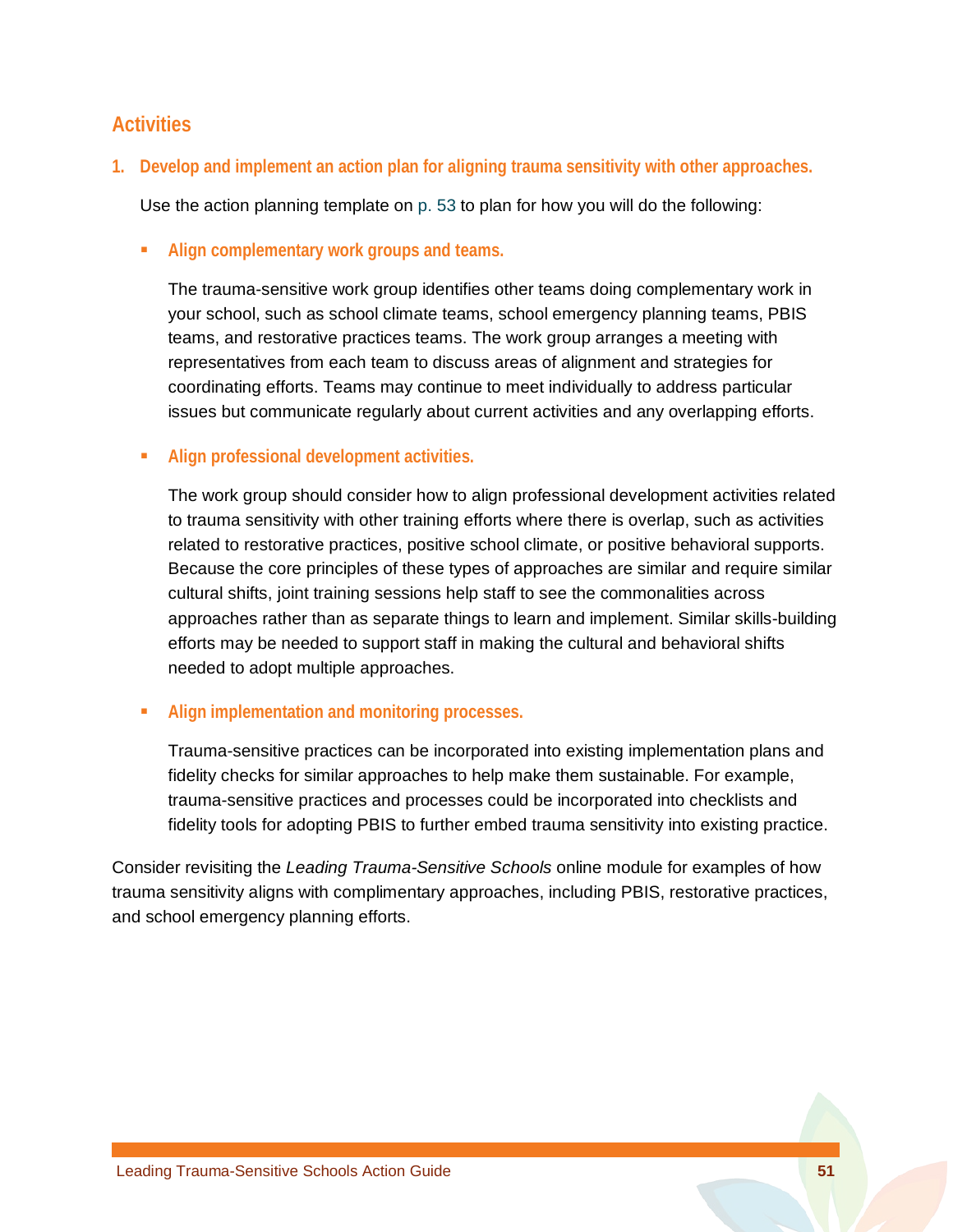## RESOURCES FOR PHASE 3

The following resources for supporting Phase 3 are taken from the various components of the *Trauma-Sensitive Schools Training Package* and this action guide:

**[Leading Trauma-Sensitive Schools online module](http://airhsdlearning.airws.org/leading-trauma-sensitive-schools/story.html)**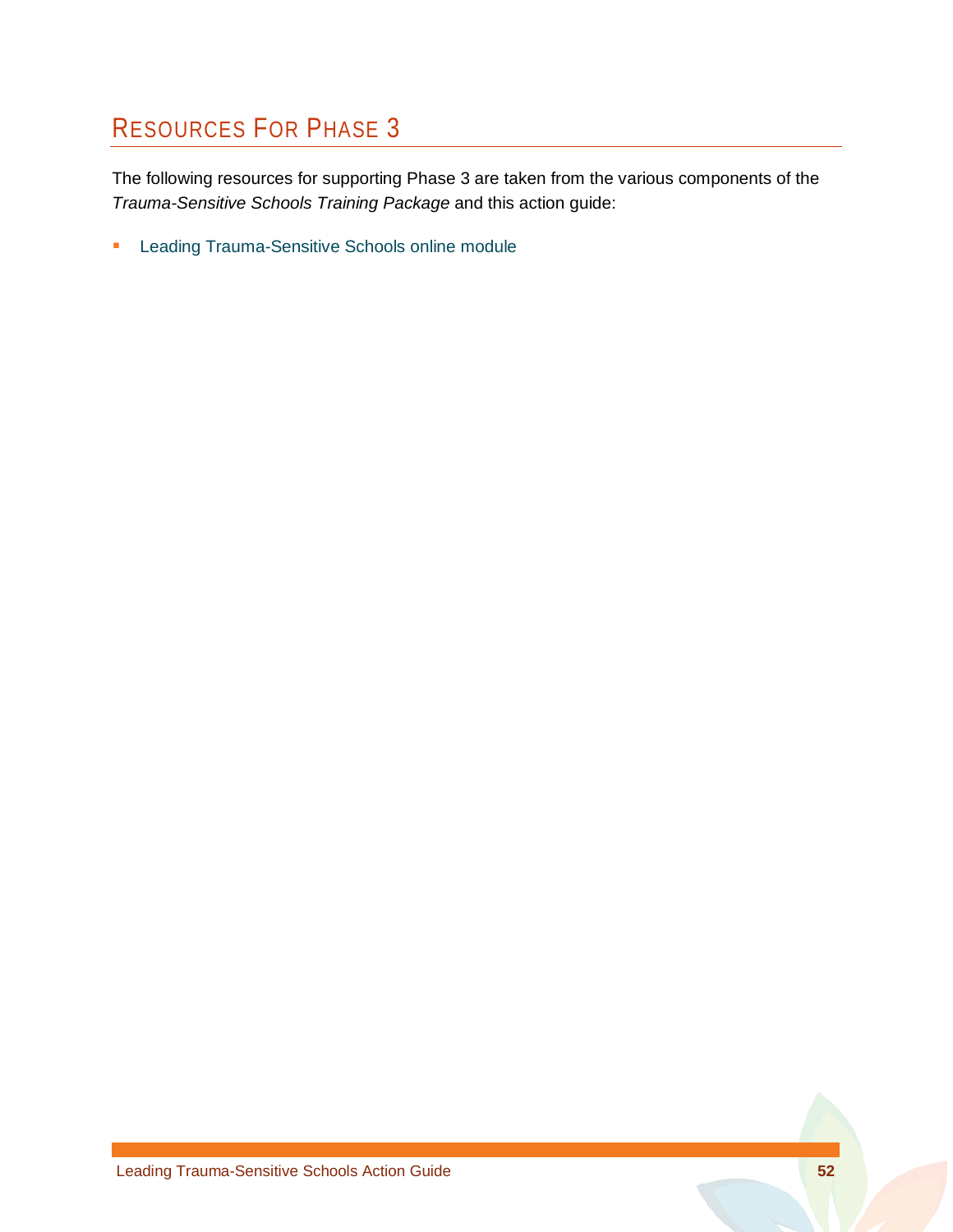## ACTION PLAN TEMPLATE FOR PHASE 3: ALIGN TRAUMA SENSITIVITY WITH OTHER APPROACHES

Use the action planning template for Phase 3 to create a formal plan for how you will align work groups, professional development activities, and implementation and monitoring processes. You may also adapt the key objectives provided here as needed and/or develop others that are relevant to your context.

<span id="page-55-0"></span>

| <b>Key Element</b>                                                                                                                                                                                                                      | <b>Action Steps</b> | <b>Timeframe</b> | Lead/Team | <b>Resources</b><br><b>Have/Need</b>                         | <b>Benchmarks of</b><br><b>Success</b> |
|-----------------------------------------------------------------------------------------------------------------------------------------------------------------------------------------------------------------------------------------|---------------------|------------------|-----------|--------------------------------------------------------------|----------------------------------------|
| The school has an<br>established process for<br>ensuring ongoing alignment<br>between different work<br>groups and implementation<br>teams employing similar<br>principles and goals to<br>trauma sensitivity.                          |                     |                  |           | Leading Trauma-<br><b>Sensitive Schools</b><br>online module |                                        |
| The school provides joint<br>professional development<br>activities related to trauma<br>sensitivity and<br>complementary approaches<br>(e.g., restorative practices,<br>positive behavioral supports).                                 |                     |                  |           | Leading Trauma-<br><b>Sensitive Schools</b><br>online module |                                        |
| The school has formally<br>incorporated trauma-sensitive<br>practices into other<br>approaches that already<br>include implementation and<br>monitoring processes (e.g.,<br>PBIS, restorative practices,<br>school emergency planning). |                     |                  |           | Leading Trauma-<br><b>Sensitive Schools</b><br>online module |                                        |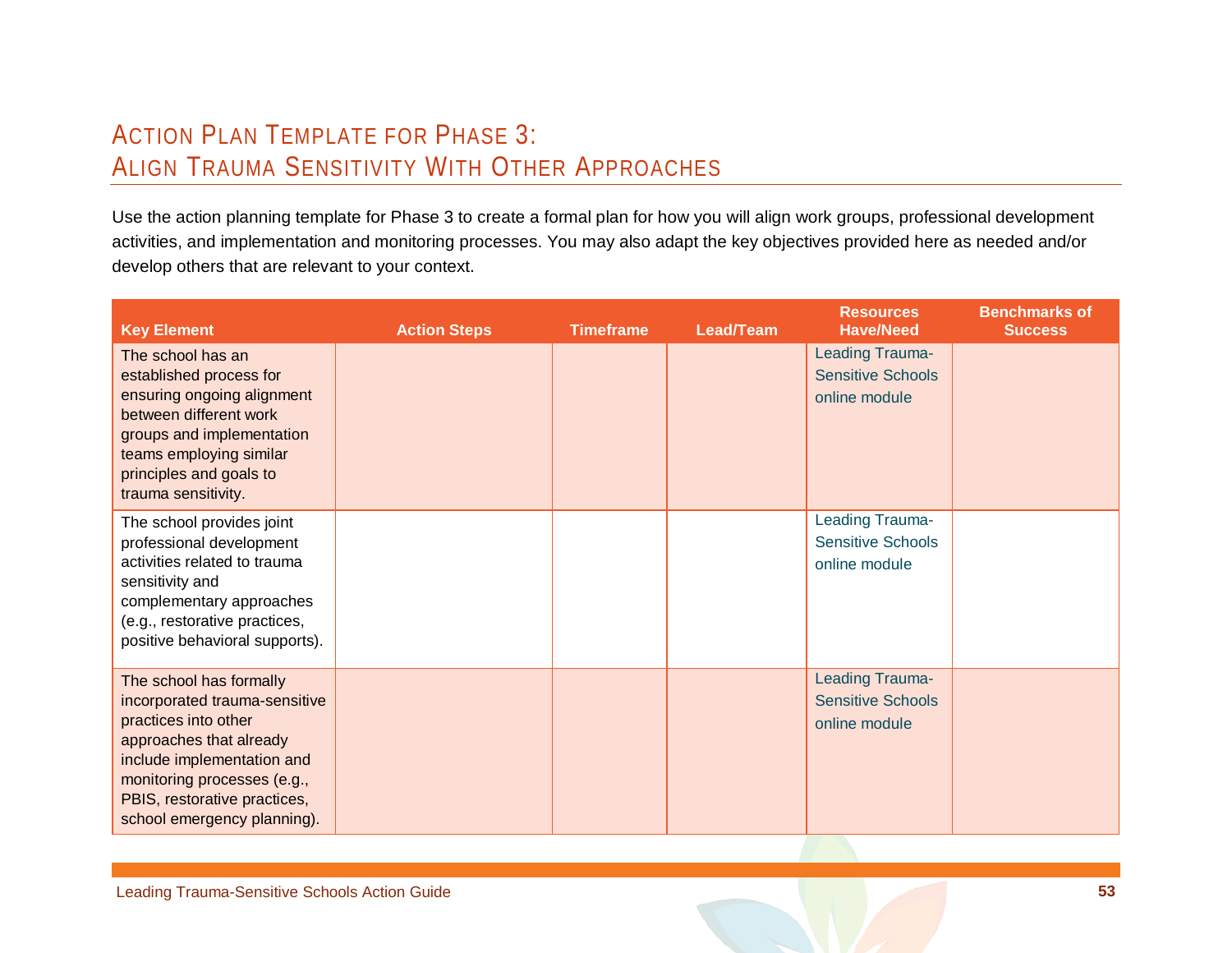# SUSTAIN TRAUMA SENSITIVITY

The very actions leaders take to adopt a trauma-sensitive approach in Phases 1-3 are designed to support sustainability. Once plans have been established

and new practices implemented, schools look to sustain and build upon these efforts to support trauma sensitivity across districts and communities. If your school has already embedded traumasensitive practices, your work group may be in a position to take your existing efforts around trauma sensitivity to the next level. If you are just beginning this work, consider how you can plan ahead for where you would like to go as you implement this new approach.

### **Questions to Consider**

**Phase**

4

Work groups consider the following questions during Phase 4:

- What is/isn't working related to our trauma-sensitive action plans (schools consider what their data is saying related to impact of adopting this approach)?
- What goals and action steps need to be adjusted or modified?
- What's missing that needs to be considered?
- How do we sustain trauma-sensitive practices associated with positive outcomes?
- How do we educate others about our lessons learned/findings?
- What else can we do to support a trauma-sensitive approach within our school and beyond?

## **Key Objectives and Sample Benchmarks for Success**

Your work group can adapt the sample benchmarks and devise your own related to the specific actions you take to integrate key elements at your school.

| <b>Key Objectives</b>                                                                                                               | <b>Sample Benchmarks</b>                                                                                                                                                                                   |
|-------------------------------------------------------------------------------------------------------------------------------------|------------------------------------------------------------------------------------------------------------------------------------------------------------------------------------------------------------|
| The school identifies student, staff, and<br>school-level outcomes associated with<br>adopting a trauma-sensitive approach.         | Staff members report increased satisfaction with<br>their work after adopting a trauma-sensitive<br>approach.<br>School climate survey scores have improved<br>since adopting a trauma-sensitive approach. |
| The school updates its trauma-sensitive<br>action plans based on data.                                                              | Plans are updated to reflect new goals and<br>processes for maintaining achievements to date.                                                                                                              |
| The school engages with others who are<br>adopting a trauma-sensitive approach.                                                     | The school participates in a quarterly community<br>ш<br>of practice with others in the district who are<br>adopting a trauma-sensitive approach.                                                          |
| The school educates others in the community<br>about trauma sensitivity and the effects of<br>adopting a trauma-sensitive approach. | Other community members are aware of the<br>school's efforts concerning trauma sensitivity.                                                                                                                |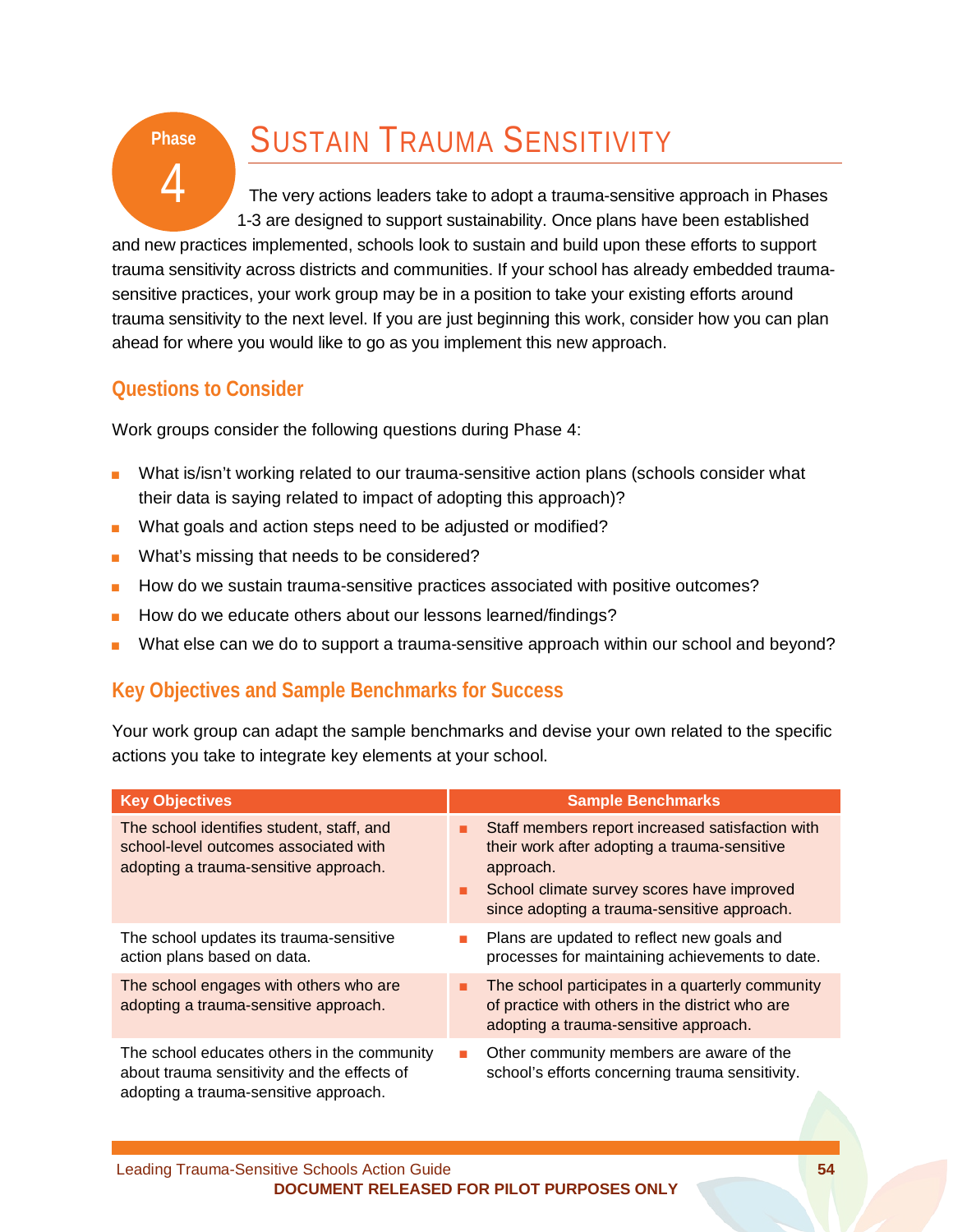### **Activities**

#### **1. Maintain the trauma-sensitive work group.**

Maintaining a formal trauma-sensitive work group is critical for sustaining trauma-sensitive systems change. This group keeps the focus on trauma sensitivity in the face of competing demands and staff turnover. The work group continues to engage the broader school community to maintain engagement and buy-in. New staff may be added to the work group over time to allow for new perspectives and input. Aligning or combining the trauma work group with other work groups or teams is another strategy for sustainability that is reviewed in more detail in Phase 3.

#### **2. Evaluate impact.**

Gather and examine qualitative and quantitative data points identified in Phase 2 to assess for impact of adopting a trauma-sensitive approach. Use data to make decisions about next steps and any needed modifications to action plans.

#### **3. Respond to changing needs.**

Schools reflect the trauma-related experiences and needs of the larger community. For example, a community may face a particular type of potentially traumatic event—perhaps a natural disaster or influx of refugee groups—or there may be growing unrest or violence that affects the student population. Trauma sensitivity may take new forms and require additional staff education and skills building to address these needs. For example, an influx of students with a different cultural background that is new for the school community requires coordinated staff training on the experiences, belief systems, and practices common to that specific group, particularly as those aspects relate to trauma exposure and strategies to support safety and healing. Greater awareness of the needs of particular subpopulations such as lesbian, gay, bisexual, transgender, and questioning (LGBTQ) youth may require adjustments to policies and procedures to minimize potentially traumatic experiences in the school environment (e.g., staff training, harassment policies, gay/straight alliances).

#### **4. Review and update action plans.**

The work group is responsible for developing processes for ensuring that staff feedback informs goals and plans, keeping the school community informed of work group activities, and monitoring the implementation process. The work group reviews short-term and longterm goals regularly, reassesses strategic plans yearly, and adjusts goals as needed.

#### **5. Build communities of practice.**

Communities of practice are groups of people who share a concern or a passion for something they do and learn how to do it better as they interact regularly. This type of collaboration allows people to share new ideas, lessons learned, and strategies for success. School leaders supporting a trauma-sensitive approach can benefit from networking with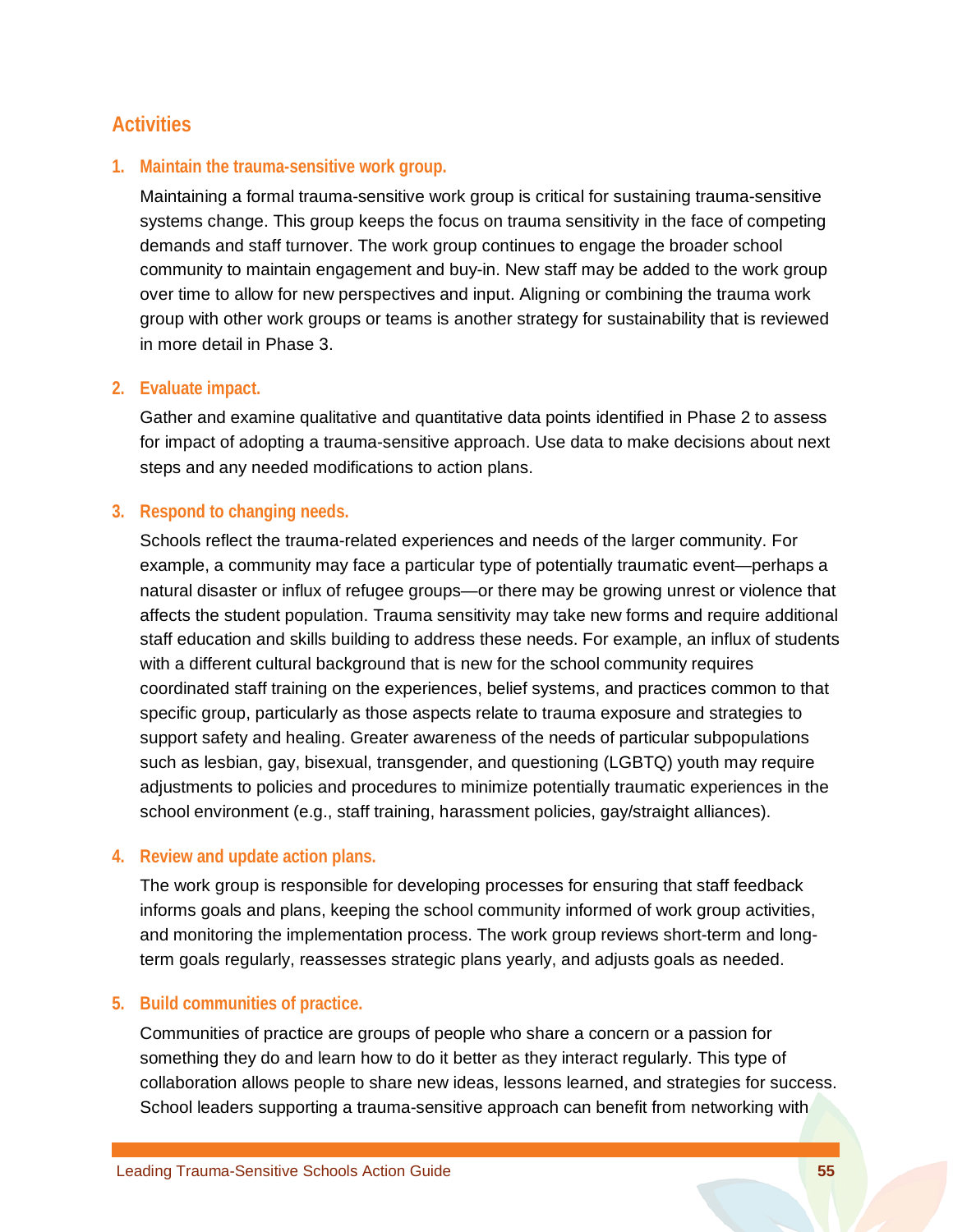other leaders and schools within and beyond their district that are also committed to becoming trauma-sensitive. Processes and learnings from individual school efforts can be taken to scale across other schools to support districtwide adoption.

**Note:** Use the action planning template on [p. 58](#page-60-0) to identify concrete steps for how you will build or participate in a community of practice.

#### **6. Educate others.**

Educating community partners about trauma, trauma-sensitive practices, and outcomes related to trauma sensitivity can help schools maintain energy and focus. Bringing this awareness beyond the school grounds also supports further partnership with community members and other youth-serving systems. The work group may consider bringing trauma trainings conducted for staff, students, and families to the broader community; engaging in community forms or task forces focused on trauma; and educating other schools or districts about what you have done to create a trauma-sensitive school.

**Note:** Use the action planning template on p. 58 to identify concrete steps for how you will educate others about trauma and trauma sensitivity.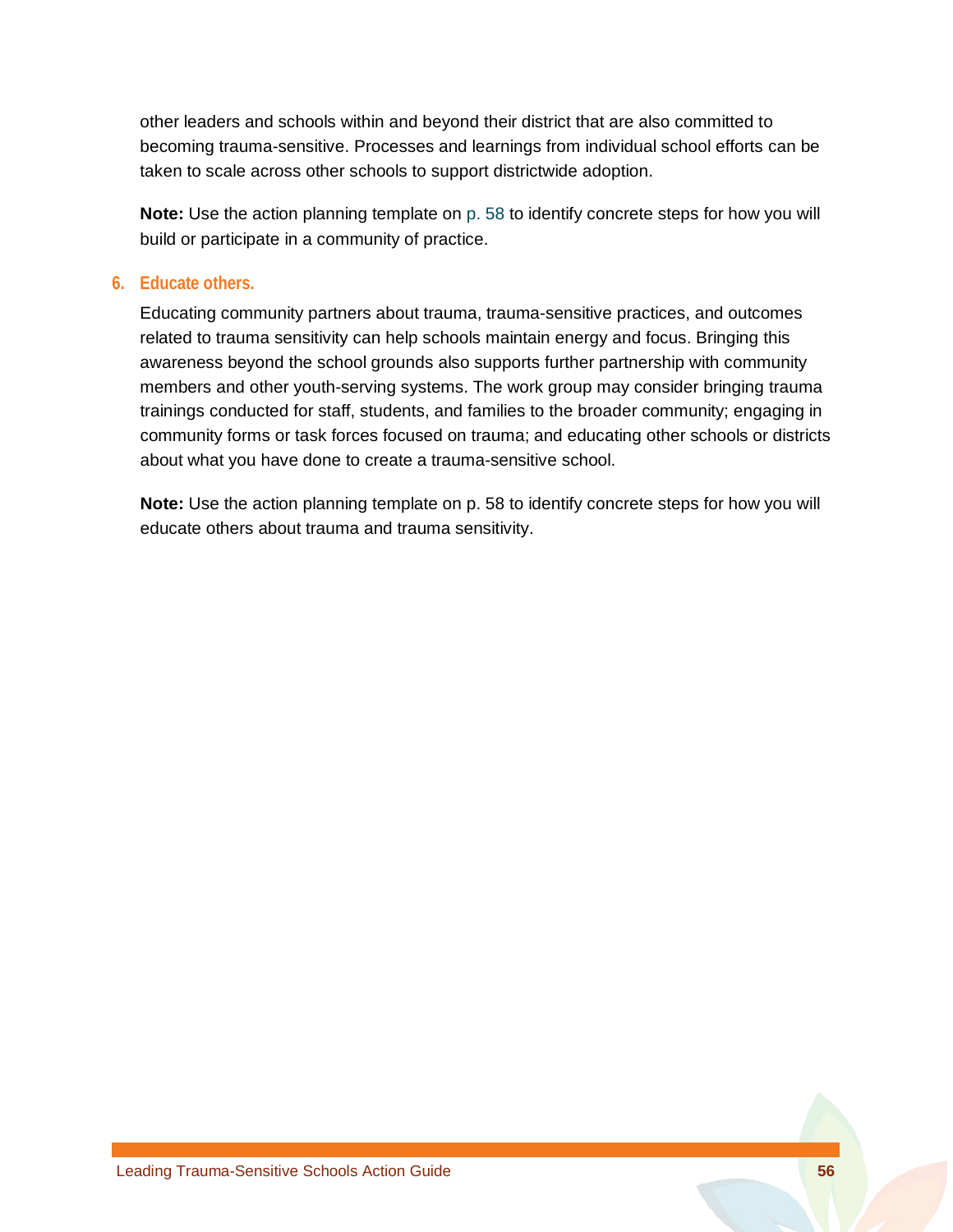## RESOURCES FOR PHASE 4

The following resources for supporting Phase 4 are taken from the various components of the *Trauma-Sensitive Schools Training Package* and this action guide:

■ Leading Trauma-Sensitive Schools online module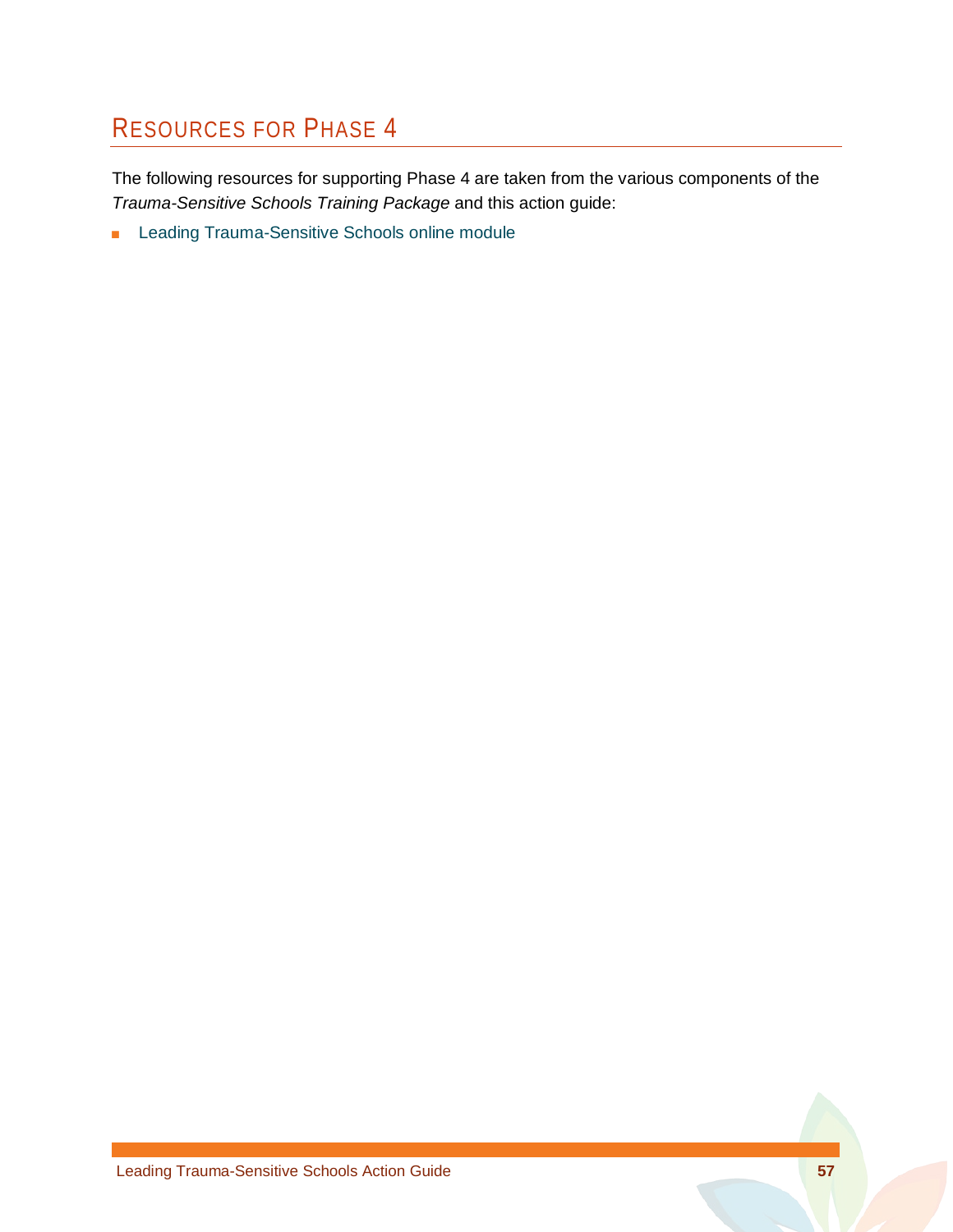## ACTION PLAN TEMPLATE FOR PHASE 4: SUSTAIN TRAUMA SENSITIVITY

Use the action planning template for Phase 4 to plan for how you will sustain trauma sensitivity. You may also adapt the key objectives provided here as needed and/or develop others that are relevant to your context.

<span id="page-60-0"></span>

| <b>Key Objective</b>                                                                                                                       | <b>Action Steps</b> | <b>Timeframe</b> | Lead/Team | <b>Resources</b><br><b>Have/Need</b> | <b>Benchmarks of</b><br><b>Success</b> |
|--------------------------------------------------------------------------------------------------------------------------------------------|---------------------|------------------|-----------|--------------------------------------|----------------------------------------|
| The school engages with<br>others who are adopting a<br>trauma-sensitive approach.                                                         |                     |                  |           |                                      |                                        |
| The school educates others<br>in the community about<br>trauma sensitivity and the<br>effects of adopting a trauma-<br>sensitive approach. |                     |                  |           |                                      |                                        |
| Other:                                                                                                                                     |                     |                  |           |                                      |                                        |